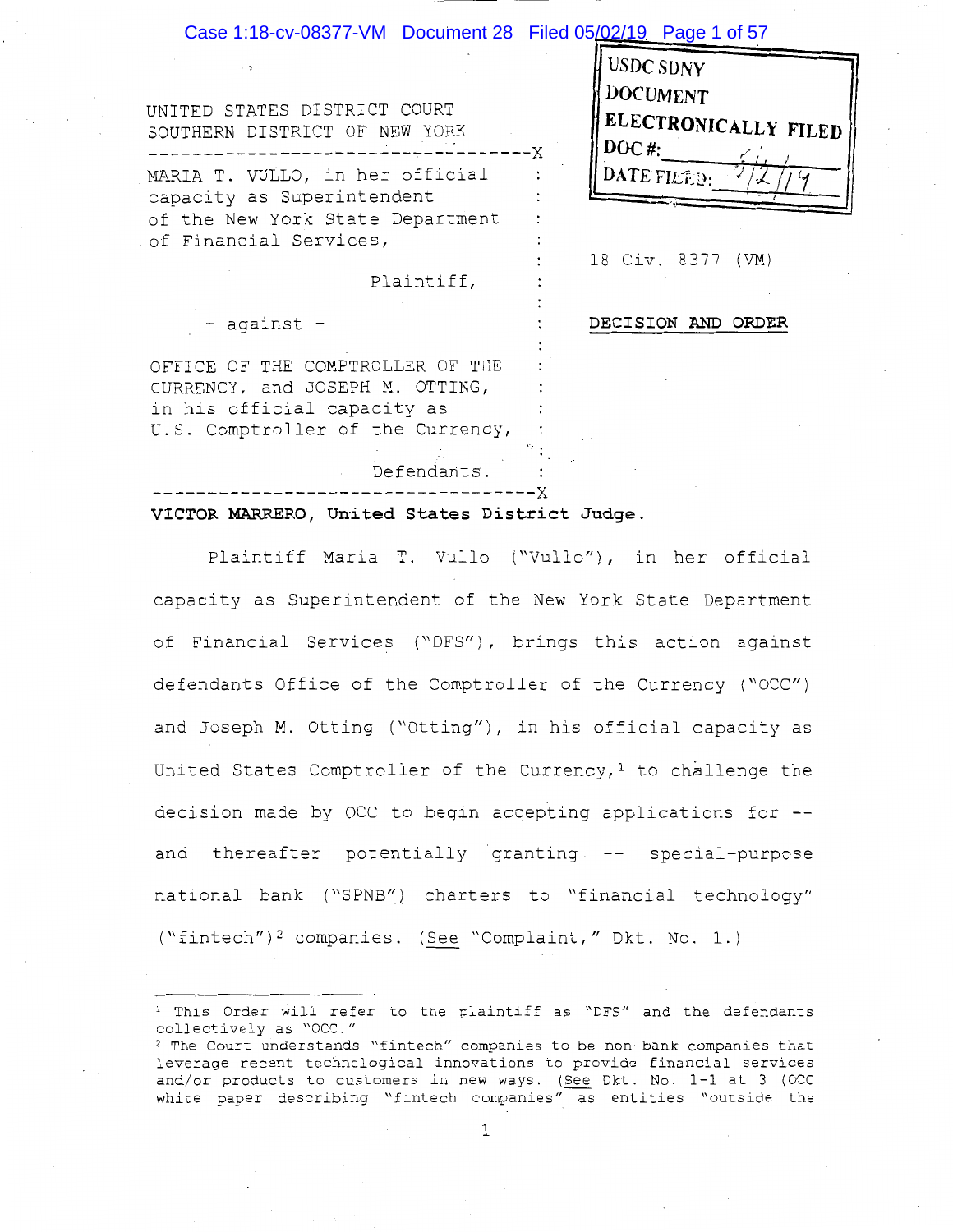Case 1:18-cv-08377-VM Document 28 Filed 05/02/19 Page 2 of 57

On February 26, 2019, OCC moved to dismiss the Complaint for lack of subject-matter jurisdiction or, alternatively, for failure to state a claim upon which relief can be granted. ( See "Motion to Dismiss," Dkt. No. 20.) For the reasons set forth below, OCC's Motion to Dismiss is DENIED as to Counts I and II and GRANTED as to Count III.

#### I . **BACKGROUND<sup>3</sup>**

#### A. FACTUAL BACKGROUND

Vullo is the Superintendent of DFS, which is the New York State agency charged with enforcing the state's insurance, banking, and financial services laws. DFS has licensed 229 state and international banks, and the agency also regulates and supervises approximately 600 non-bank financial services firms. In total, DFS supervises approximately \$7 trillion in assets across the insurance, banking, and financial services industries.

OCC is an office of the United States Department of the Treasury that is charged with regulating and supervising federally chartered national banks. Otting is the United

banking industry" that reflect "rapid. technological change aimed at meeting evolving consumer and business expectations and needs," and providing examples such as "[m] obile payments services," "distributed ledger technology," "[m] arketplace lending," and "crowdfunding sites").) 3 Except as otherwise noted, the factual background below derives from the Complaint and the facts there pleaded, which the Court accepts as true for the purposes of ruling on a motion to dismiss. See infra Section III.A.l. Except where specifically quoted, no further citation will be made to the Complaint.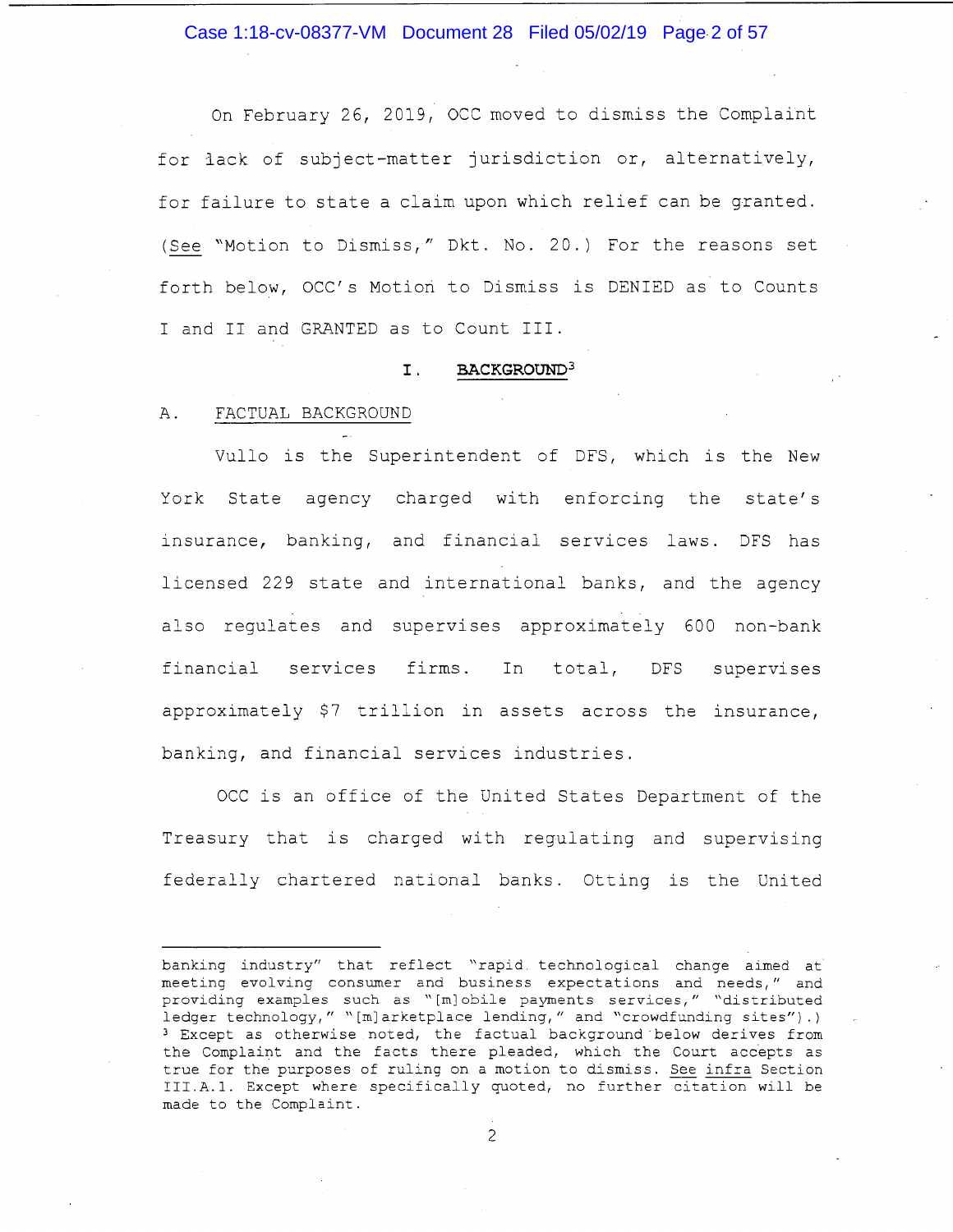Case 1:18-cv-08377-VM Document 28 Filed 05/02/19 Page 3 of 57

States Comptroller of the Currency, a role for which he was confirmed by the United States Senate on November 27, 2017. In his official capacity, Otting is thus the chief regulatory and administrative officer of OCC.

The National Bank Act ("NBA"),<sup>4</sup> codified at 12 U.S.C. Section 21 et seq., vests OCC with authority to charter national banks. To receive a national charter, a bank must satisfy certain prerequisites:

If, upon a careful examination of the facts so reported, and of any other facts which may come to the knowledge of the Comptroller, whether by means of a special commission appointed by him for the purpose of inquiring into the condition of such association, or otherwise, it appears that such association is lawfully entitled to commence the business of banking, the Comptroller shall give to such association a certificate, under his hand and official seal, that such association has complied with all the provisions required to be complied with before commencing the business of banking, and that such association is authorized to commence such business.

12 U.S.C. § 27 ("Section 27"). A national bank -- i.e., one

that is chartered by OCC -- is granted

all such incidental powers as shall be necessary to carry on the business of banking; by discounting and negotiating promissory notes, drafts, bills of exchange, and other evidences of debt; by receiving deposits; by buying and selling exchange, coin, and bullion; by loaning money on personal security; and by obtaining, issuing, and circulating notes.

<sup>4</sup> The statute currently known as the National Bank Act originated as the National Currency Act of 1863. See Act of Feb. 25, 1863, ch. 58, 12 Stat. 665. This Order will refer to all versions of the statute dating back to 1863 as the "National Bank Act" or "NBA."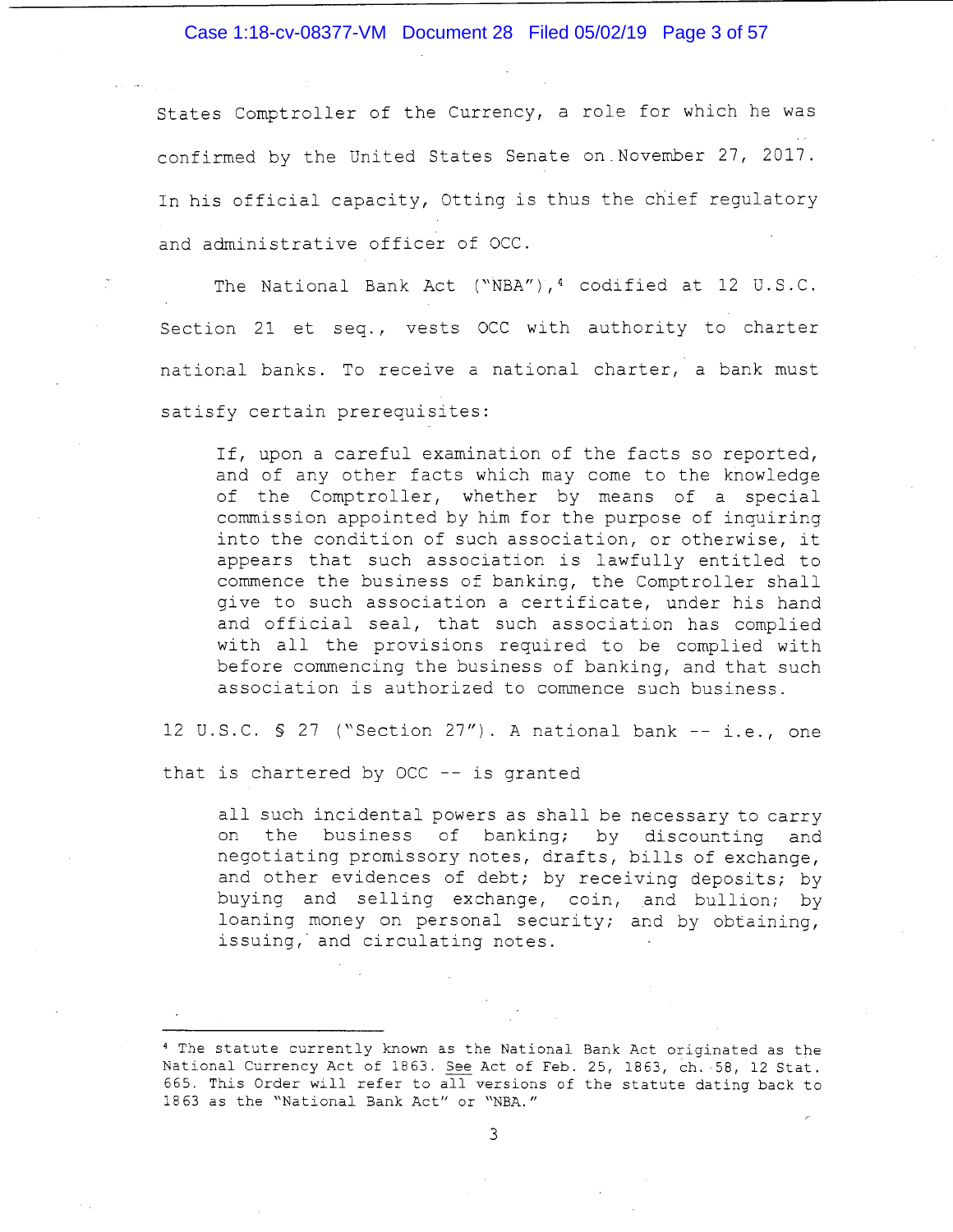#### Case 1:18-cv-08377-VM Document 28 Filed 05/02/19 Page 4 of 57

12 U.S.C. § 24 (Seventh) ("Section 24 (Seventh)"). OCC also promulgates regulations regarding national banks.

In 2003, OCC amended its regulations to allow it to issue SPNB charters  $-$  i.e., to charter "a special purpose bank that limits its activities to fiduciary activities or to any other activities within the business of banking." 12 C.F.R.  $§ 5.20(e) (1) (i)$  ("Section 5.20(e)(1)" or "the Regulation"). Under Section 5.20(e) (1), a so-called special purpose bank "that conducts activities other than fiduciary activities must conduct at least one of the following core banking functions: Receiving deposits, paying checks, or lending money." Id. Because Section 5.20(e)(1) makes an entity eligible for an SPNB charter if it conducts "at least one" of those three functions, it contemplates that an SPNB charter could go to an entity that pays checks and/or lends money, but does not receive deposits. The current action concerns whether OCC can lawfully issue SPNB charters pursuant to Section 5.20(e) (1) to fintech companies that do not receive deposits ("non-depository fintech companies")

According to the Complaint, OCC first began considering whether to accept applications for SPNB charters from nondepository fintech companies in\_March 2016. At that time, OCC published a white paper in which it "identifie[d] the impact of fast-paced developments in financial services technology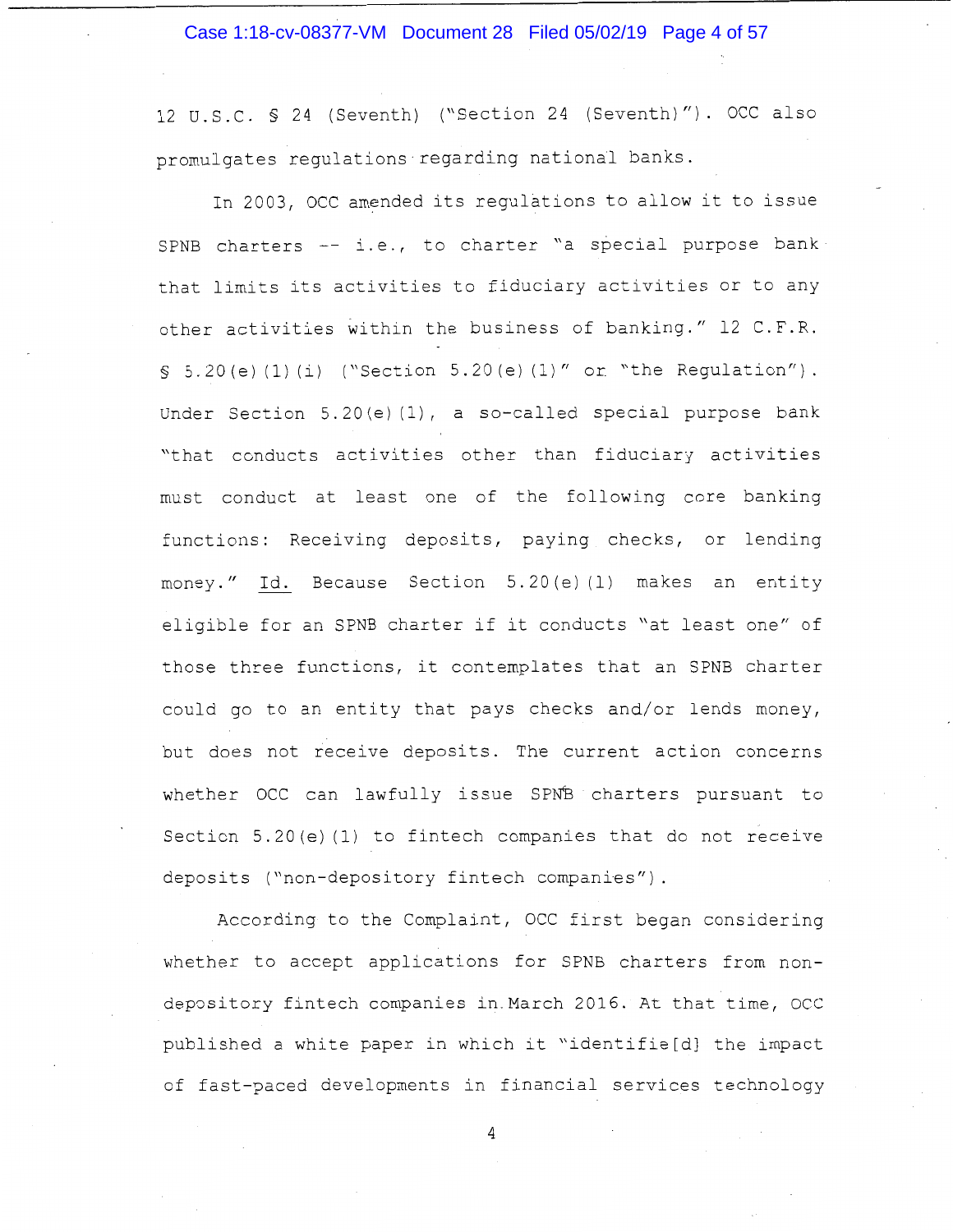## Case 1:18-cv-08377-VM Document 28 Filed 05/02/19 Page 5 of 57

as a much needed subject of regulatory inquiry." (Complaint <sup>~</sup>28; see also Dkt. No. 1-1.) As recounted in the Complaint, OCC subsequently took numerous steps towards deciding-whether to issue SPNB charters to non-depository fintech companies, including: publishing an additional white paper; receiving comments opposing the agency's white paper; issuing a response to the comments on the white paper; and issuing a draft supplement to the Comptroller's Licensing Manual, titled "Evaluating Charter Applications from Financial Technology Companies." Furthermore, OCC reached out to fintech companies to discuss the possibility of issuing SPNB charters.

On July 31, 2018, OCC announced its allegedly final decision to issue SPNB charters -- namely, OCC, acting under the authority of Section 5.20(e) (1), announced that it would begin to accept and review applications for SPNB charters submitted by non-depository fintech companies (the "Fintech Charter Decision"). According to DFS, the Fintech Charter Decision undermines DFS's  $-$  and therefore New York's  $$ ability to regulate and protect its financial markets and consumers by "exempt [ ing] . . . · new fintech chartered entities from existing federal standards of safety and soundness, liquidity and capitalization." (Complaint 1 49.)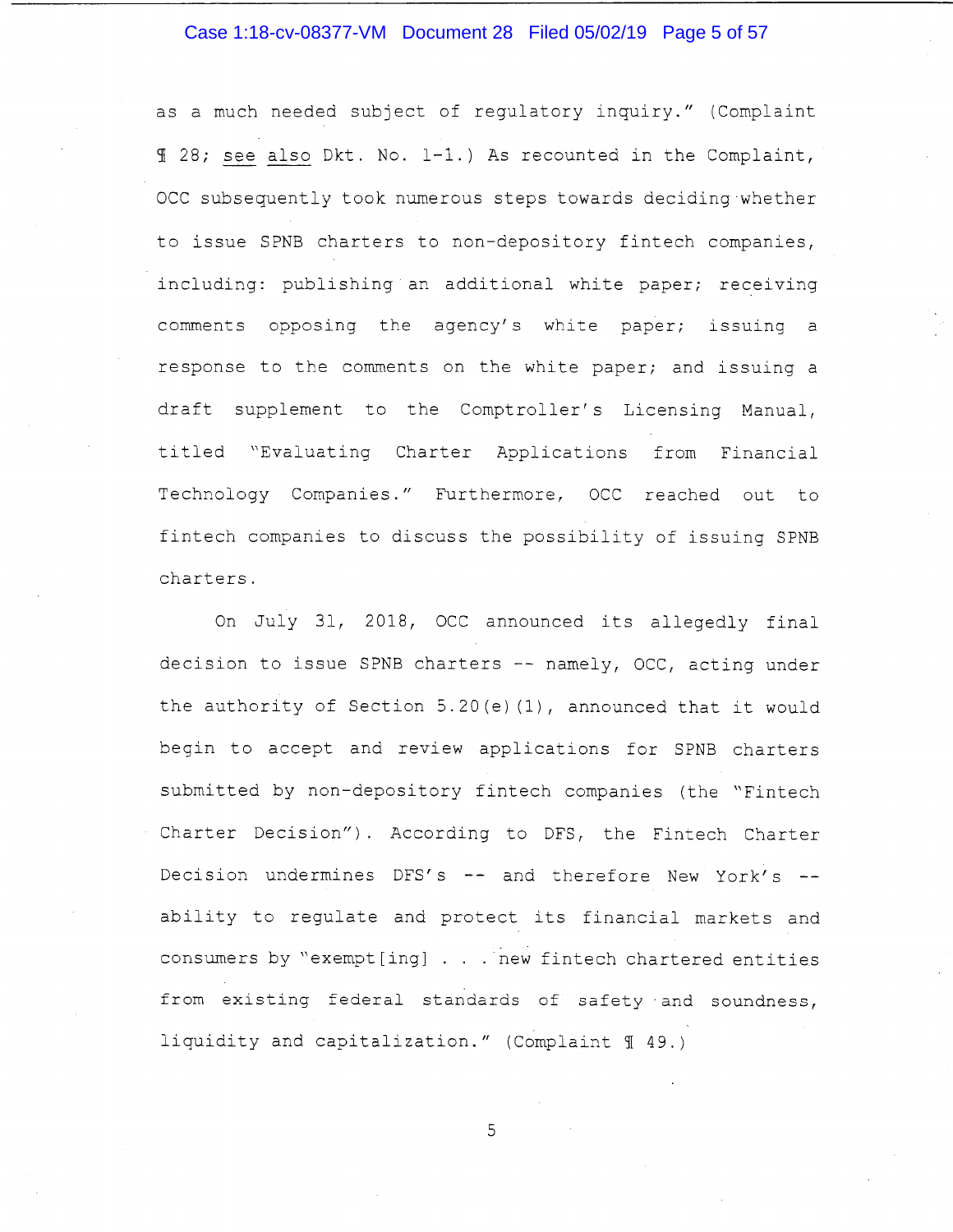Case 1:18-cv-08377-VM Document 28 Filed 05/02/19 Page 6 of 57

DFS asserts three counts seeking declaratory and injunctive relief. Count I asks the Court to find that the Fintech Charter Decision was unlawful because it exceeded OCC's authority under the NBA, to set that decision aside, and to enjoin OCC from taking any further actions to implement its provisions. (See id. 11 55-58.) Count II asks the Court to find Section 5.20(e)(1) "null and void" because OCC exceeded its statutory authority in promulgating the Regulation, to set it aside, and to enjoin OCC from taking any further actions to implement its provisions.<sup>5</sup> (See id.  $\mathbb{I}\mathbb{I}$ 59-62.) Finally, Count III asks the Court to find that the Fintech Charter Decision violates the Tenth Amendment of the United States Constitution (the "Tenth Amendment") because it creates a conflict with state law that Congress did not

 $-6$ 

<sup>5</sup> The Court perceives inconsistency between the title of Count II, which phrases the count as a facial challenge claiming that Section 5.20(e) (1) itself is "null and void," and the content of the count, which challenges Section 5.20(e) (1) only to the extent that it purports to authorize OCC to issue SPNB charters to institutions that do not receive deposits. (See Complaint 11 59-62.) Hence Count II appears not to challenge the full scope of Section 5.20(e) (1)  $-$ - for the text of the Regulation requires only that an institution engage in any one of the three enumerated activities, and therefore contemplates that an institution that only receives deposits (and does not pay checks or lend money), or an institution that receives deposits in addition to paying checks and/or lending money, could potentially receive an SPNB charter.

Thus the Court analyzes this count not as a facial challenge to Section 5.20(e)(l) in its entirety, but as a challenge only to so much of the Regulation as purports to authorize OCC to issue SPNB charters to nondepository institutions. See Babbitt v. Sweet Home Chapter, Cmtys. for a Great Or., 515 U.S. 687, 699 (1995) (facial challenge to a regulation asks for invalidation "in every circumstance"); United States v. Salerno, 481 U.S. 739, 745 (1987) (defining a facial challenge as one that argues that "no set of circumstances exists under which the [law] would be valid") .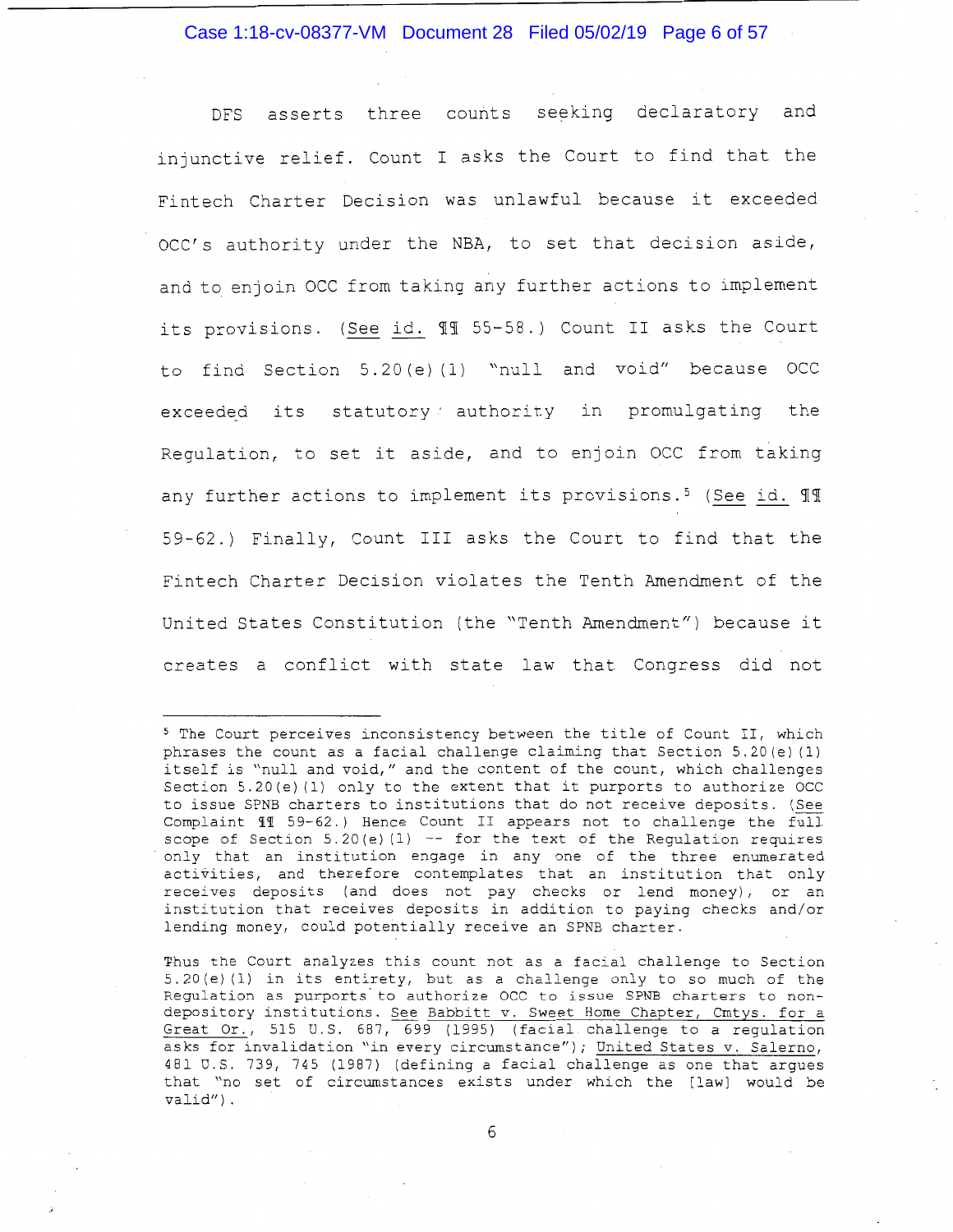#### Case 1:18-cv-08377-VM Document 28 Filed 05/02/19 Page 7 of 57

authorize, and to "declare it null and void." (See id. II 63-68.)

#### B. PROCEDURAL POSTURE

This litigation is not DFS's first action challenging the Fintech Charter Decision: it previously contested OCC's authority to issue SPNB charters to non-depository fintech companies by filing a lawsuit in this district on May 12, 2017. See Vullo v. Office of the Comptroller of the Currency, Dkt. No. 17 Civ. 3574 (S.D.N.Y.). On December 12, 2017, that action was dismissed without prejudice by the Honorable Naomi Reice Buchwald, who granted OCC's motion to dismiss the complaint pursuant to Federal Rule of Civil Procedure  $12(b) (1)$  ("Rule  $12(b) (1)$ ") for lack of subject-matter jurisdiction because, in her determination, the action was not yet ripe for adjudication. See Vullo v. Office of Comptroller of the Currency, No. 17 Civ. 3574, 2017 WL 6512245, at \*10 (S.D.N.Y. Dec. 12, 2017) (hereafter, "Vullo l"). Specifically, Judge Buchwald determined that OCC -- at that time -- "ha[d] not yet determined whether it will issue SPNB charters to fintech companies, nor ha[d] it received or reviewed any applications for any such charter." Id. at \*5. As a result, Judge Buchwald found both that DFS had not suffered an injury-in-fact and that DFS's claims were not ripe for adjudication. See id. at \*8-10.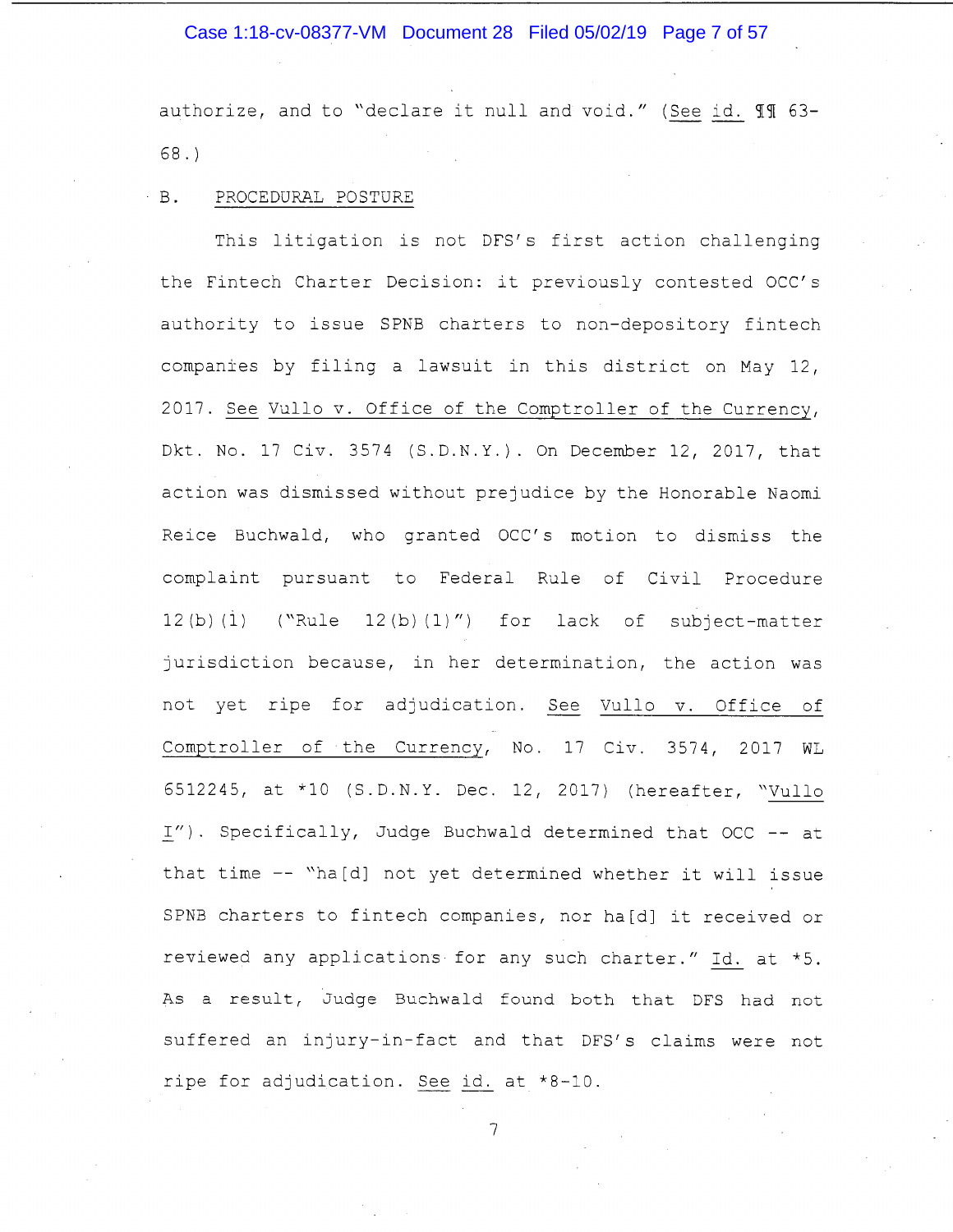#### Case 1:18-cv-08377-VM Document 28 Filed 05/02/19 Page 8 of 57

Following OCC's July 31, 2018 announcement, which the Complaint characterizes as "constitut[ing] the agency's final decision to proceed with the unlawful Fintech Charter [Decision]," DFS filed the Complaint in this action on September 14, 2018. (Complaint  $\mathcal I$  39.)

OCC wrote to the Court, requesting on November 16, 2018 that the Court either endorse the parties' proposed briefing schedule for OCC' s contemplated motion to dismiss or schedule a pre-motion conference regarding the contemplated motion. ( "November 16 Letter," Dkt. No. 13.) OCC also set forth the bases for its contemplated motion to dismiss the Complaint. (See id. at 2.)

DFS responded to the November 16 Letter, joining in OCC' s request for a pre-motion conference regarding "not only the Defendants' baseless motion to dismiss, but Plaintiff's anticipated motion for a preliminary injunction." ("November 26 Letter," Dkt. No. 15, at 1.) DFS also set forth the bases both for opposing OCC's contemplated motion to dismiss and for its contemplated motion for injunctive relief. (See id.  $at 2-3.$ 

The Court held a telephone conference on December 10, 2018, during which it directed the parties to update the Court regarding a motion schedule. ( See Dkt. Minute Entry for 12/10/2018.) On December 14, 2018, OCC again wrote to the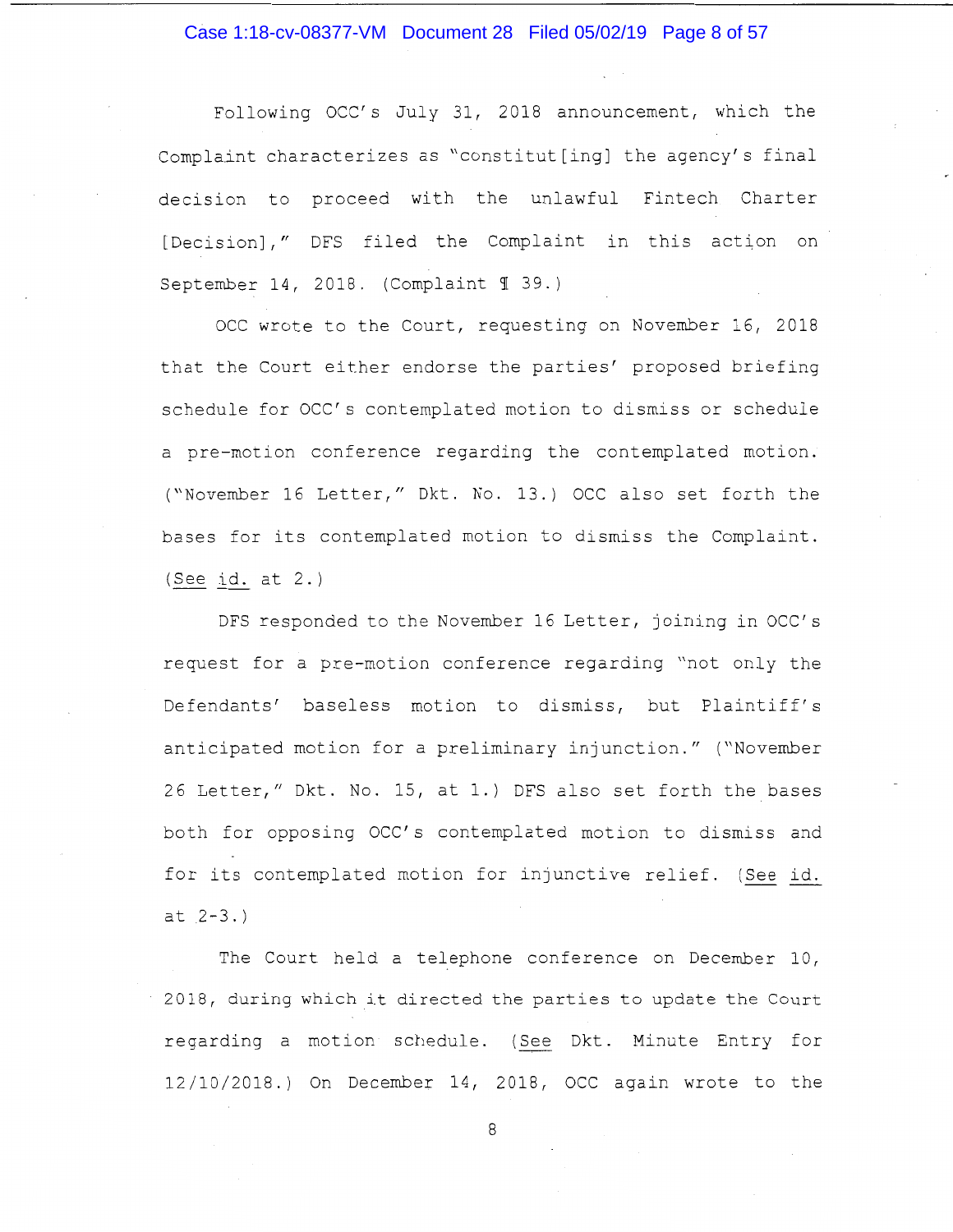#### Case 1:18-cv-08377-VM Document 28 Filed 05/02/19 Page 9 of 57

Court with a proposed schedule for its motion to dismiss, and further notified the Court that the parties had failed to reach an agreement regarding DFS's contemplated motion for a preliminary injunction. (See Dkt. No. 18.)

Thereafter, on February 12, 2019, the Court held a telephone conference with the parties during which it directed them to submit a proposed motion schedule. (See Dkt. Minute Entry for 2/12/2019.) The Court subsequently So-Ordered the parties' agreed-upon briefing schedule for OCC's motion to dismiss the Complaint. (See Dkt. No. 19.)

OCC now moves to dismiss the Complaint pursuant to Rule 12 (b) (1), for lack of subject-matter jurisdiction, and Rule 12 (b) (6) of the Federal Rules of Civil Procedure ("Rule 12(b) (6)"), for failure to state a claim on which relief may be granted. (See Motion to Dismiss; "Defs.' Mem.," Dkt. No. 21; Dkt. No. 22.) It first argues that the Court lacks subject-matter jurisdiction over the action on several grounds: (1) DFS lacks standing because it has not suffered an injury-in-fact, as required by Article III of the United States Constitution; (2) this action is not yet ripe for adjudication because OCC has not taken any action to accept, review, or approve applications for SPNB charters for fintech companies; and ( 3) the challenge to the 2003 amendment to Section 5.20(e) (1) is time-barred. (See Defs.' Mem. at 7-11.)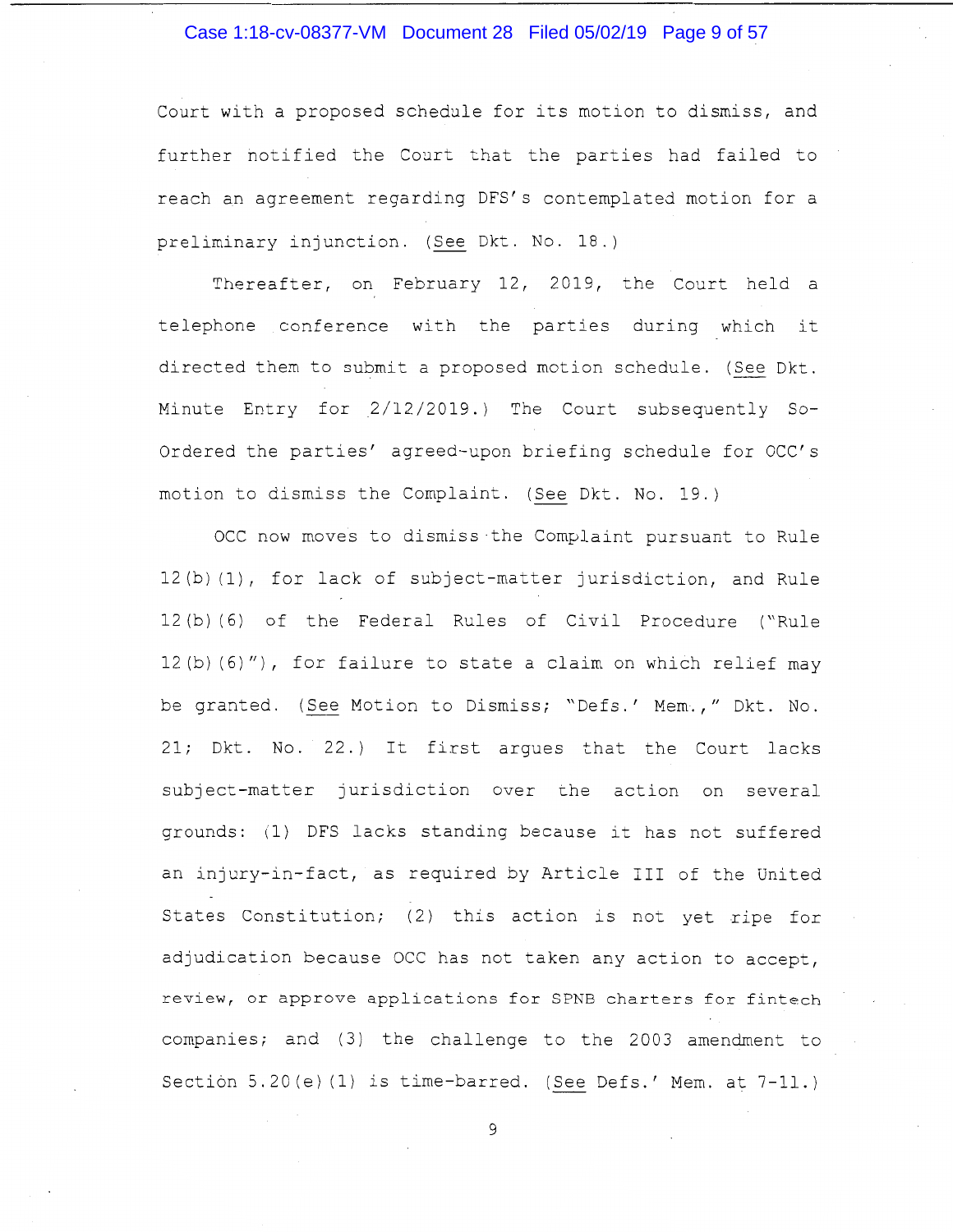#### Case 1:18-cv-08377-VM Document 28 Filed 05/02/19 Page 10 of 57

OCC further argues that, if the Court reaches the merits of the dispute, the Complaint fails to state a claim on which relief may be granted because (1) the statutory term "business of banking" is ambiguous and, as a result, OCC's reasonable interpretation of the term is entitled to Chevron<sup>6</sup> deference; and (2) neither Section 5.20(e) (1) nor any SPNB charter potentially issued under the Regulation violates the Tenth Amendment. (See id. at 11-19.)

DFS opposes the Motion to Dismiss, arguing that the Court has subject-matter jurisdiction over this action and that the Complaint adequately states a claim. (See "Pl.'s Opp'n," Dkt. No. 25.) DFS first argues that the Court has subject-matter jurisdiction over the action on several grounds: (1) DFS, as an agency of New York State, has standing to challenge the Fintech Charter Decision by reason of DFS's allegation of an injury-in-fact; (2) this action is ripe for adjudication because OCC decided on July 31, 2018 to begin accepting applications for SPNB charters from fintech companies; and ( 3) the Complaint is timely because the causes of action accrued on July 31, 2018, and, moreover, the intermediate action and reopening doctrines apply to DFS's challenge to Section  $5.20(e)$  (1). (See id. at  $4-9$ .) DFS next argues that

 $6$  See Chevron USA Inc. v. NRDC, Inc., 467 U.S. 837 (1984); see also infra Section III.A.2.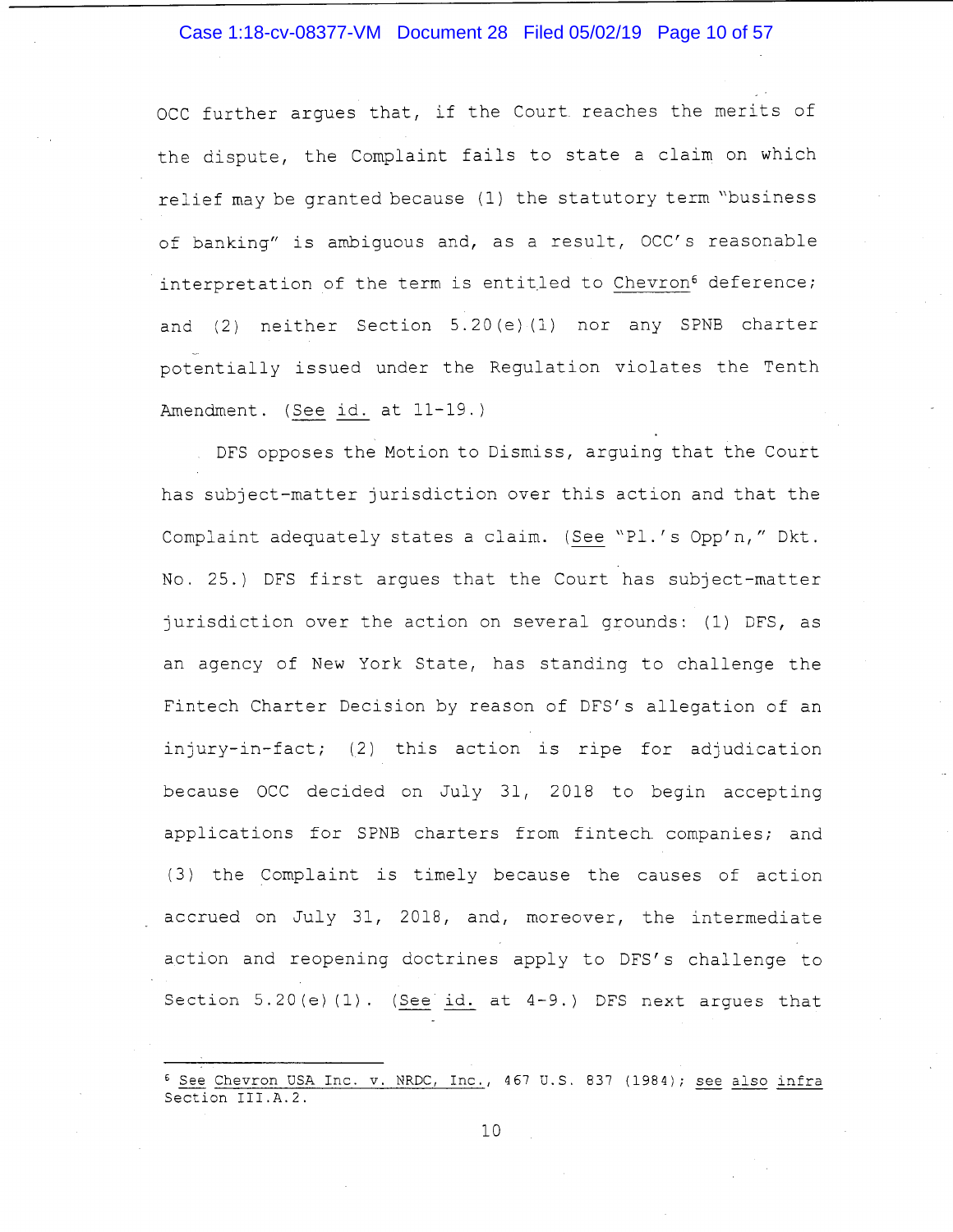#### Case 1:18-cv-08377-VM Document 28 Filed 05/02/19 Page 11 of 57

the Complaint states a sufficient claim for relief because (1) Congress intended the statutory term "business of banking" to require deposit-receiving; (2) OCC's interpretation of the term "business of banking" is unreasonable and therefore not entitled to Chevron deference; and (3) the Complaint alleges a valid Tenth Amendment claim. (See id. at 9-25.)

In reply in further support of the Motion to Dismiss, OCC argues that the Court lacks subject-matter jurisdiction because DFS has not suffered an injury-in-fact. (See "Defs.' Reply," 0kt. No. 26.) Moreover, OCC contends that the harms alleged in the Complaint are speculative because OCC has not yet received an application for, nor granted, an SPNB charter to a non-depository fintech company. ( See id. at 2-4.) OCC also repeats its argument that a facial challenge to Section 5.20(e) (1) is untimely. (See id. at 5.) OCC further argues that the Complaint fails to state a claim on which relief may be granted because Section  $5.20 (e) (1)$  reflects a reasonable interpretation of the term "business of banking" and therefore is entitled to judicial deference. (See id. at 5- 9.) Finally, OCC asserts that the issuance of SPNB charters under Section  $5.20(e)(1)$  would comport with the Tenth Amendment because OCC's envisioned SPNB charters would not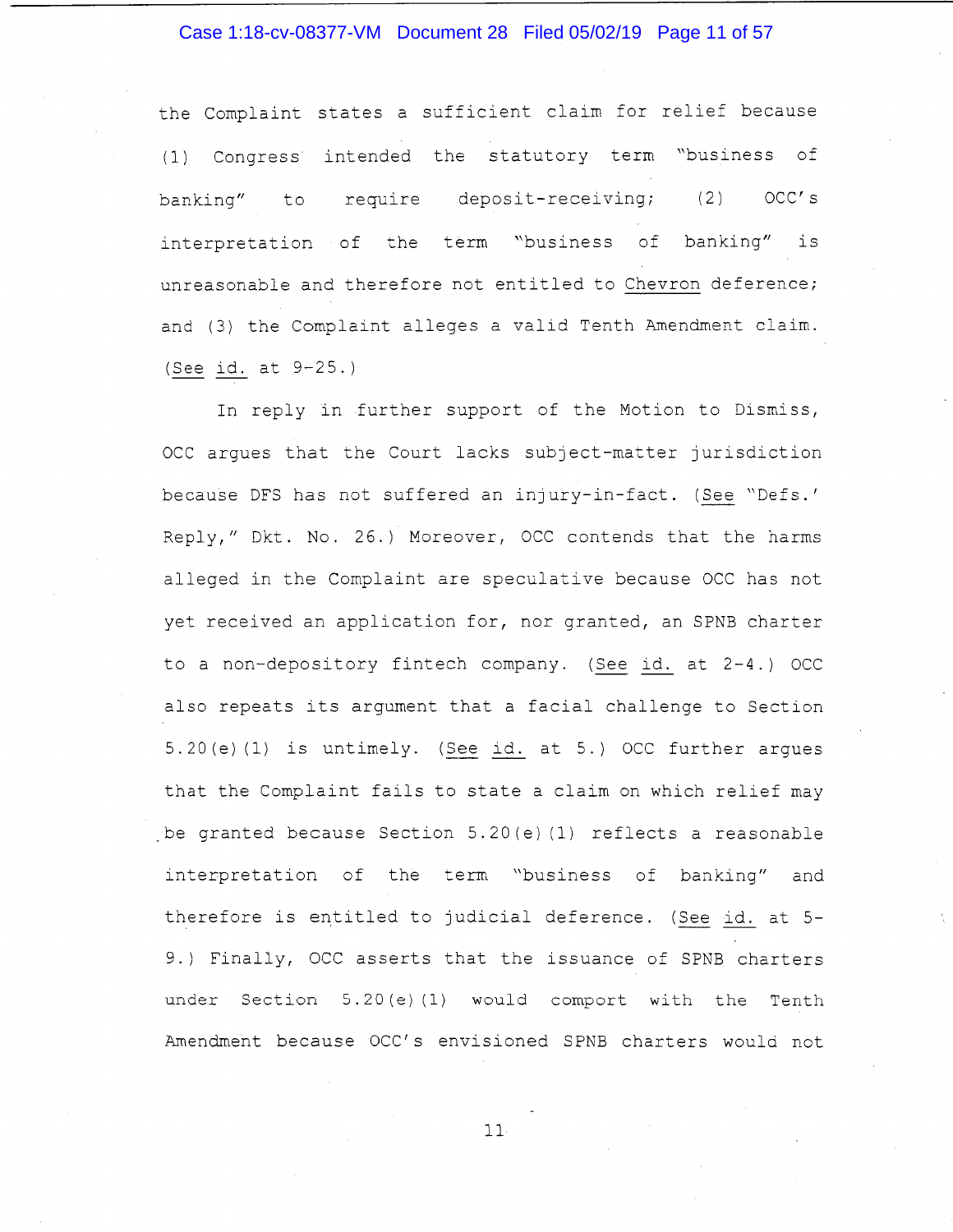#### Case 1:18-cv-08377-VM Document 28 Filed 05/02/19 Page 12 of 57

supersede traditional state bank chartering authority. ( See id. at 9.)

#### II. **JUSTICIABILITY**

#### A. LEGAL STANDARDS

Article III, Section 2, of the United States Constitution limits the jurisdiction of federal courts to "Cases" and "Controversies" -- a requirement which is satisfied only where a plaintiff has "standing" to commence an action in federal court. Sprint Commc'ns Co., L.P. v. APCC Servs., Inc., 554 U.S. 269, 273-74 (2008). A plaintiff can demonstrate standing by establishing three elements: (1) an injury-in-fact; (2) causation; and (3) redressability. See id. Under the injury-in-fact requirement, "the first and foremost" element, "a plaintiff must show that he or she suffered an invasion of a legally protected interest that is concrete and particularized and actual or imminent, not conjectural or hypothetical." Spokeo, Inc. v. Robins, 136 S. Ct. 1540, 1547-48 ( 2016) (internal quotation marks and alterations omitted). In evaluating a plaintiff's showing of standing, a court must accept as true all material facts alleged in the complaint and draw all reasonable inferences in the plaintiff's favor. See Cortlandt St. Recovery Corp. v. Bellas Telecommc'ns, S.a.r.l., 790 F.3d 411, 417 (2d Cir.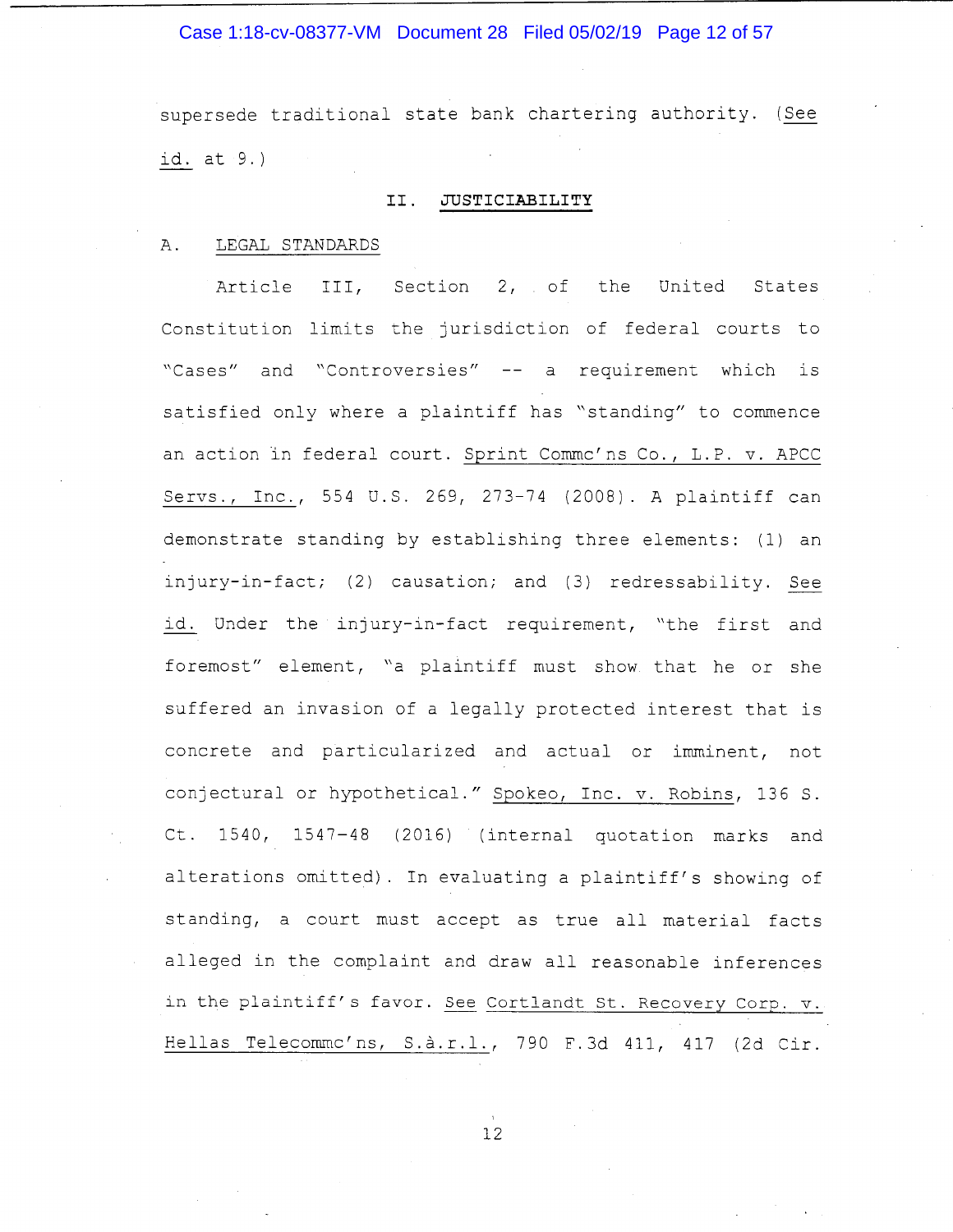Case 1:18-cv-08377-VM Document 28 Filed 05/02/19 Page 13 of 57

2015). Further, a court may consider evidence outside the pleadings to determine whether jurisdiction exists. See id.

For an injury to be "actual or imminent," either the "threatened injury must be certainly impending" or there must be a "substantial risk that the harm will occur." Clapper v. Amnesty Int'l USA, 568 U.S. 398, 409, 414 n.5 (2013) (internal quotation marks omitted). The injury cannot be premised "on a highly attenuated chain of possibilities." Id. at 410. Although the term has never been used by the United States Supreme Court, some courts  $--$  including, importantly, the United States Court of Appeals for the Second Circuit -- refer to the "actual or imminent" consideration of the injury-infact inquiry as "constitutional ripeness." See, e.g., Entergy Nuclear Vt. Yankee, LLC v. Shumlin, 733 F. 3d 393, 429 (2d Cir. 2013).

Courts have separately developed the related doctrine of "prudential ripeness" as "a more flexible doctrine of judicial prudence." Simmonds v. INS, 326 F. 3d 351, 357 (2d Cir. 2003). Unlike the injury-in-fact requirement, prudential ripeness is not a "limitation on the power of the judiciary." Id. Rather, prudential ripeness encompasses whether a court should, in its discretion, decline to exercise jurisdiction because "the case will be better decided later." Id. When examining claims for prudential ripeness, courts "evaluate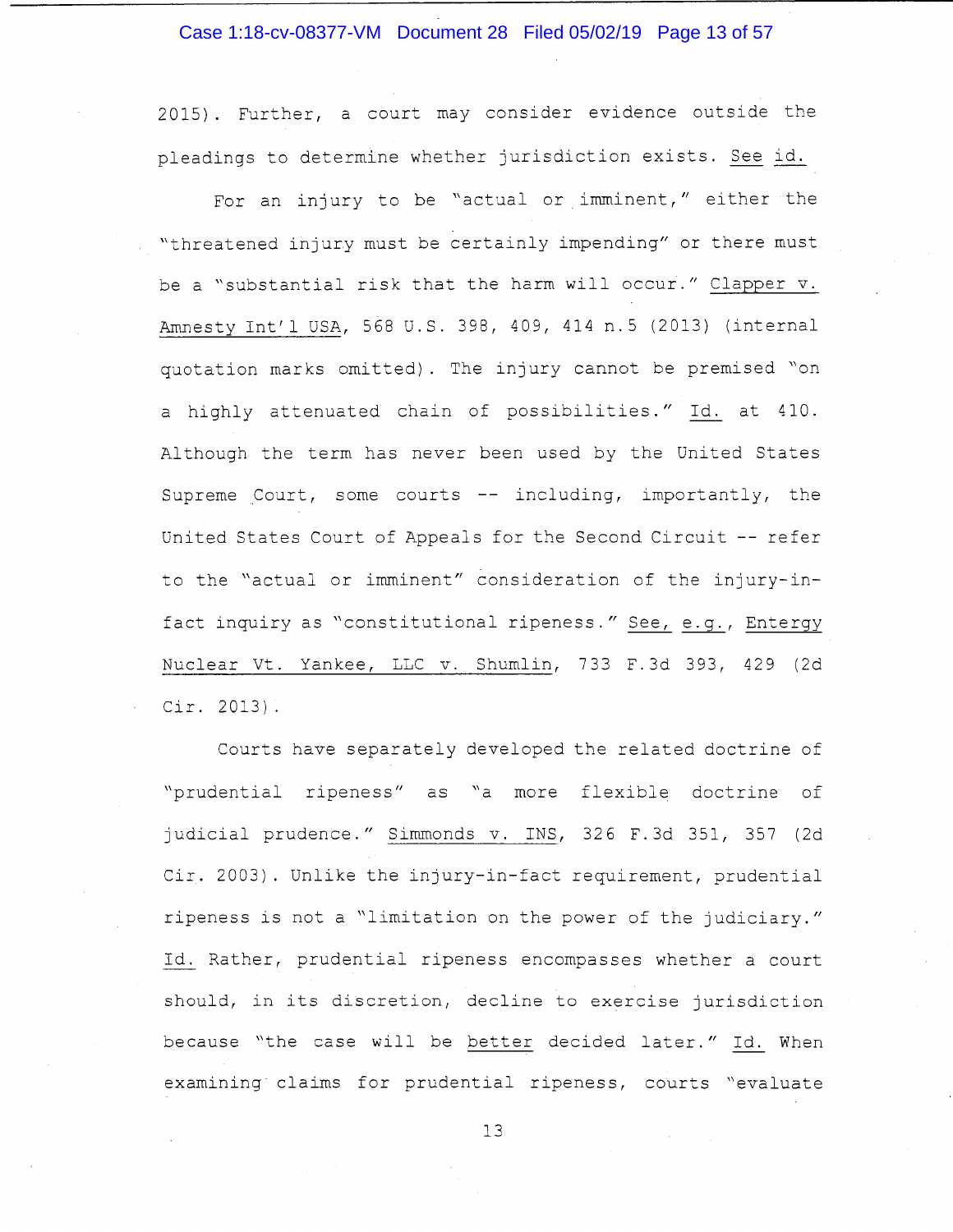#### Case 1:18-cv-08377-VM Document 28 Filed 05/02/19 Page 14 of 57

both the fitness of the issues for judicial decision and the hardship to the parties of withholding court consideration." New York Civil Liberties Union v. Grandeau, 528 F.3d 122, 131-32 (2d Cir. 2008) (quoting Abbott Labs. v. Gardner, 387 U.S. 136, 149 (1967)). Of course, the considerations of this prudential ripeness inquiry may ultimately overlap with the considerations of the Article III standing inquiry. See id. at 130 n.8.

Yet, to the extent that results of the prudential and constitutional ripeness inquiries yield different answers, such that a case may be constitutionally ripe but prudentially unripe, a court must proceed cautiously. A federal court's ability to decline jurisdiction on prudential grounds must be reconciled with the "virtually unflagging" obligation of a court "to hear and decide cases within its jurisdiction." Lexmark Int'l, Inc. v. Static Control Components, Inc., 572 U.S. 118, 126 (2014) (internal quotation marks omitted). Thus, following the Supreme Court's decision in Lexmark, courts have questioned the "continuing vitality" of the prudential ripeness doctrine. Susan B. Anthony List v. Driehaus, 573 U.S. 149, 167 (2014) (commenting that dismissal on prudential ripeness grounds "is in . some tension with" Lexmark but declining to determine the continued vitality of the prudential ripeness doctrine because its factors were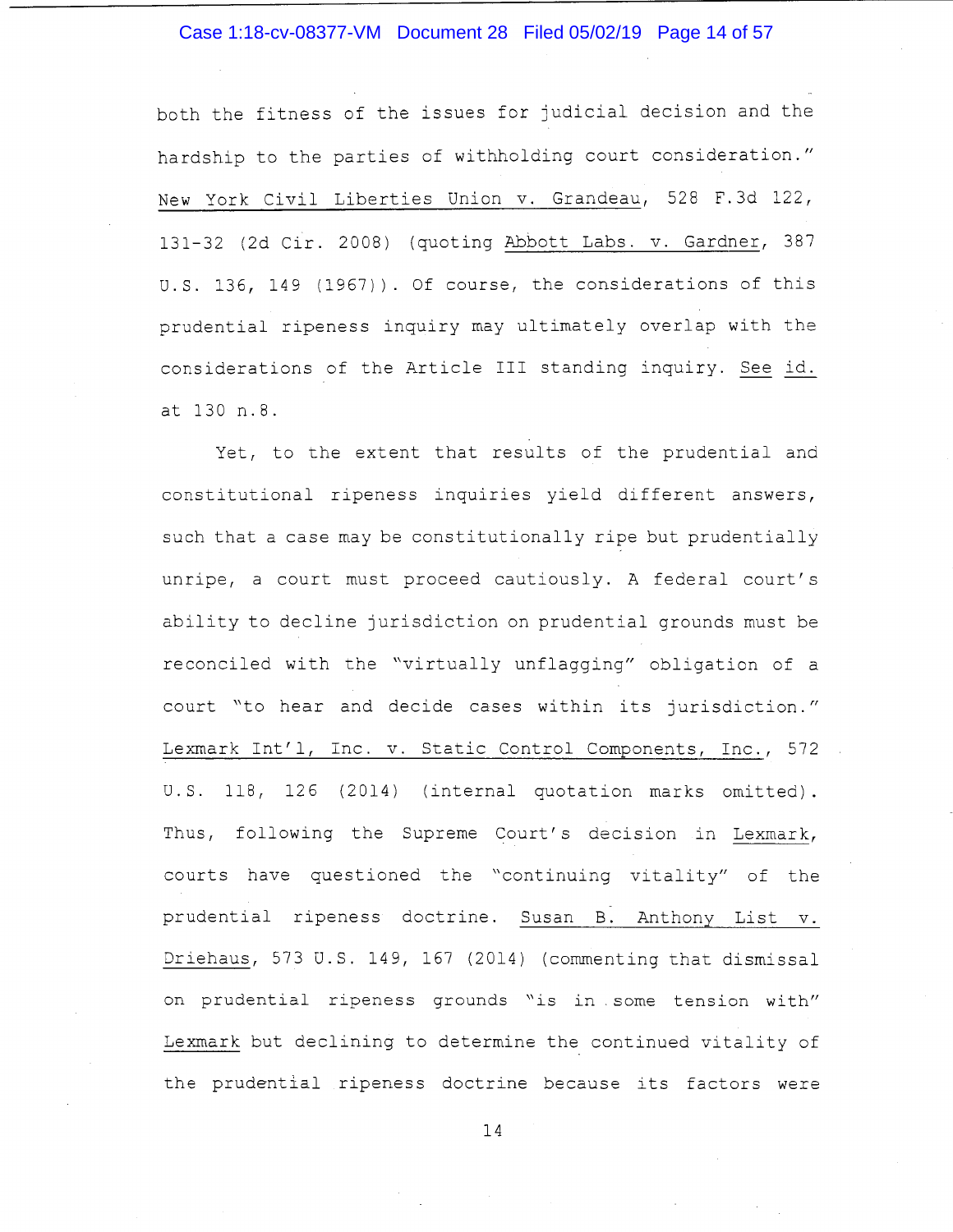#### Case 1:18-cv-08377-VM Document 28 Filed 05/02/19 Page 15 of 57

"easily satisfied" in that case ( internal quotation marks omitted)); see also Young Advocates for Fair Educ. v. Cuomo, 359 F. Supp. 3d 215, 236 n.14 (E.D.N.Y. 2019) ("In Susan B. Anthony List v. Driehaus, a unanimous Supreme Court cast serious doubt as to whether a court may decline to hear a case on 'prudential' ripeness grounds."). Neither the Supreme Court nor the Second Circuit has squarely addressed the continued vitality of prudential ripeness in a published opinion since Lexmark and Susan B. Anthony List.

Ripeness concerns, especially of the prudential nature, are particularly prevalent when a plaintiff challenges agency action prior to an enforcement or adjudication. See AT&T Corp. v. Iowa Utils. Bd., 525 U.S. 366, 386 (1999) ("[T]his claim ... is not ripe. When . . . there is no immediate effect on the plaintiff's primary conduct, federal courts normally do not entertain pre-enforcement challenges to agency rules and policy statements."). Courts have developed certain guidelines to prevent premature review of agency action except under certain conditions. As one example, regulated individuals or entities can typically demonstrate standing when "faced with a choice between risking likely criminal prosecution entailing serious consequences, or forgoing potentially lawful behavior." Thomas v. City of New York, 143 F.3d 31, 35 (2d Cir. 1998). Additionally, agency action may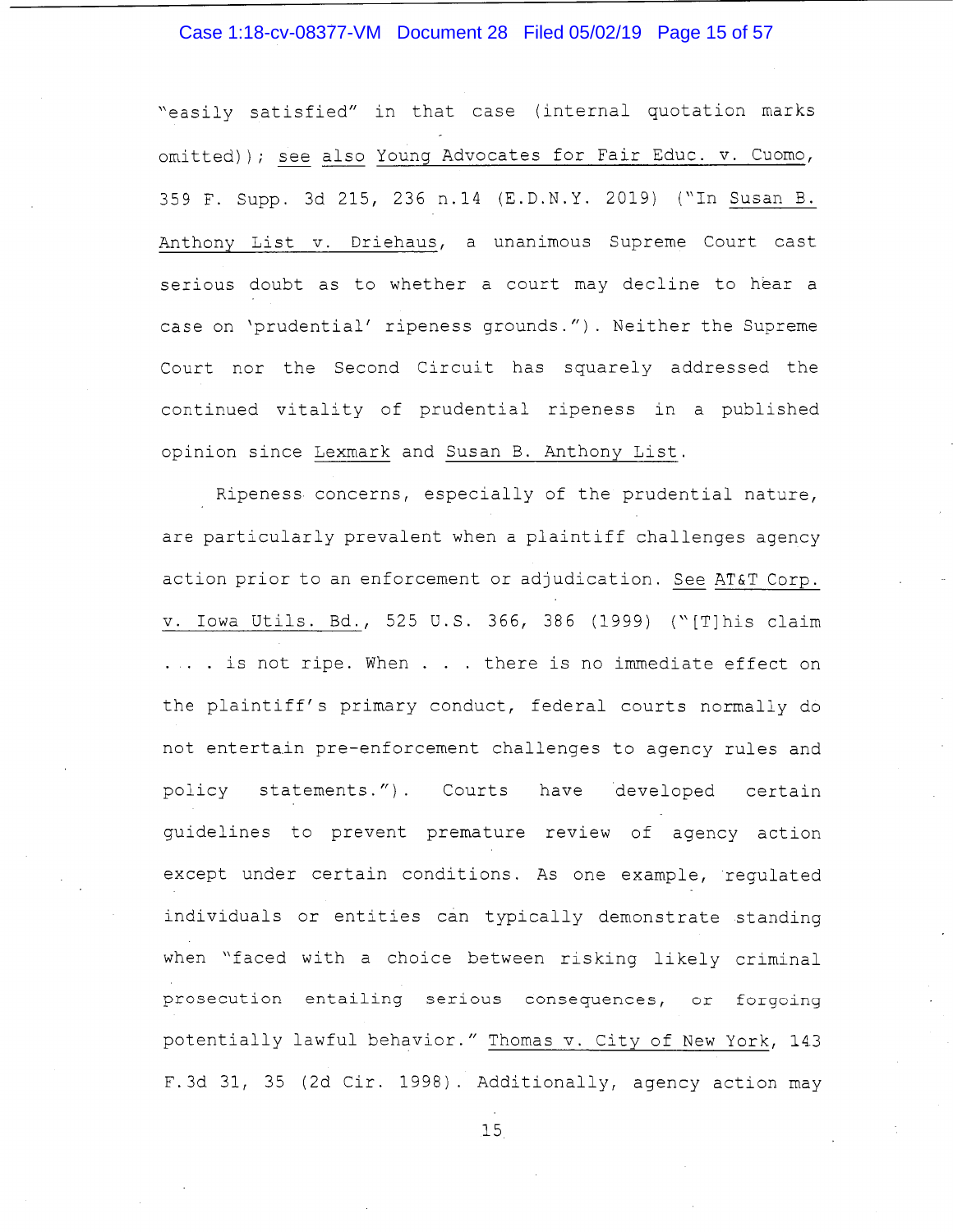#### Case 1:18-cv-08377-VM Document 28 Filed 05/02/19 Page 16 of 57

be ripe for judicial review to the extent the issue is a purely legal one that cannot be aided by further factual development. See, e.g., National Org. for Marriage, Inc. v. Walsh, 714 F. 3d 682, 691 (2d -Cir. 2013) (determining that, "[a] lthough the factual record is not yet fully developed, the dispute primarily presents legal questions and there is a concrete dispute between the parties").

State plaintiffs seeking pre-enforcement review of federal agency action present courts with unique standing considerations. State plaintiffs are entitled to "special solicitude" in the standing analysis because they "are not normal litigants for the purposes of invoking federal jurisdiction." Massachusetts v. EPA, 549 U.S. 497, 518, 520 (2007). The depth of this "special solicitude" and its impact on other doctrines, such as the state's ability to bring suits on behalf of its citizens as parens patriae, is unclear. See Connecticut v. Am. Elec. Power Co., 582 F.3d 309, 336-38 (2d Cir. 2009), aff'd in part and rev'd in part, 564 U.S. 410  $(2011)$ .

Regardless of the specific impact of this "special solicitude," whether a state has standing to sue the federal government "seem[s] to depend on the kind of claim that the state advances." Arizona State Legislature v. Arizona Indep. Redistricting Comm'n, 135 S. Ct. 2652, 2664 n.10 (2015)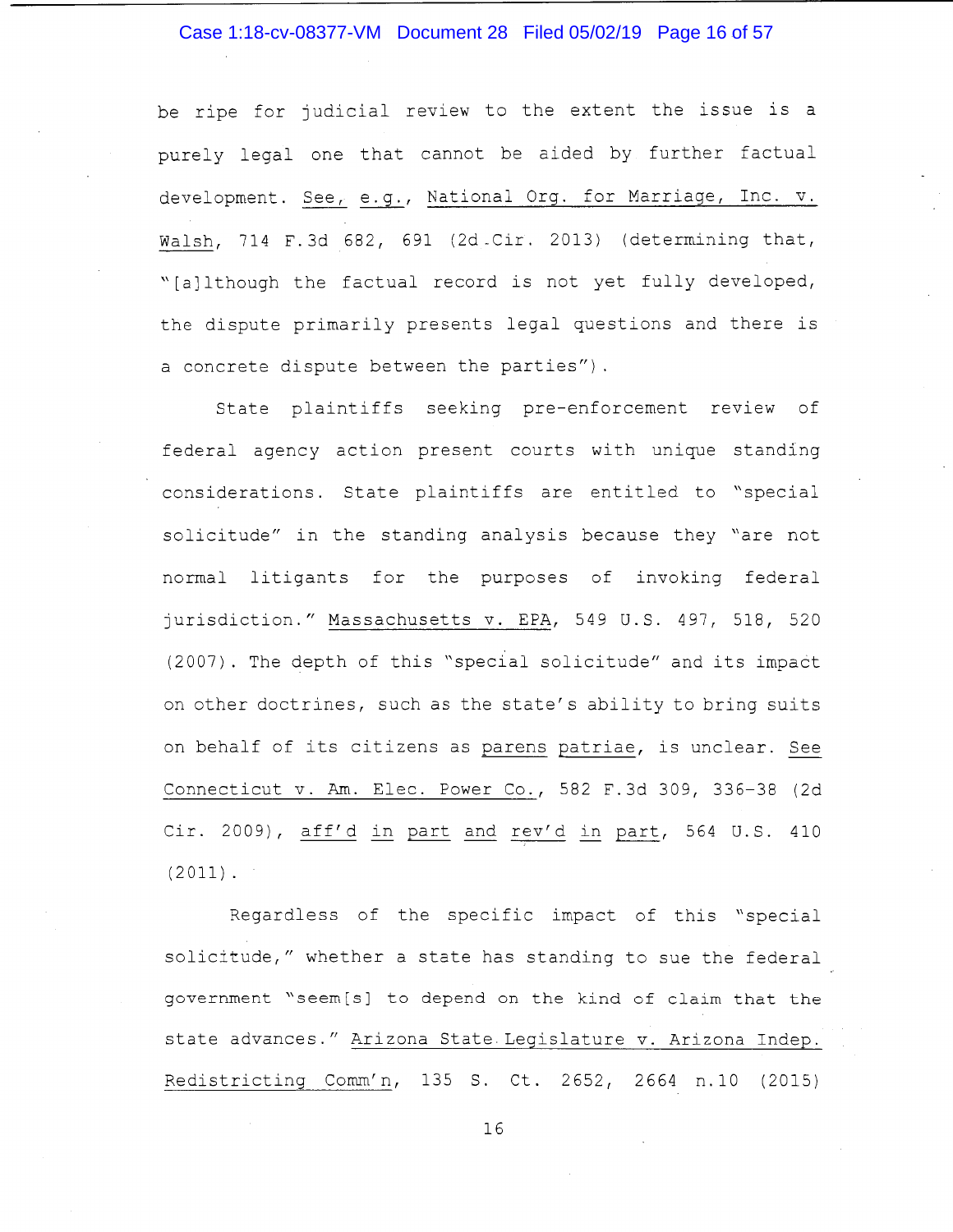#### Case 1:18-cv-08377-VM Document 28 Filed 05/02/19 Page 17 of 57

(quoting R. Fallon, *J.* Manning, D. Meltzer & D. Shapiro, Hart and Wechsler's The Federal Courts and the Federal System 263- 266 (6th ed. 2009)).

On the one hand, states cannot sue the federal government for alleged violations of federal law merely on behalf of their citizens, even under the Tenth Amendment. See Massachusetts v. Mellon, 262 U.S. 447, 485-86 (1923) ("It cannot be conceded that a state, as parens patriae, may institute judicial proceedings to protect citizens of the United States from the operation of the statutes thereof."); see also Virginia ex rel. Cuccinelli v. Sebelius, 656 F.3d 253, 270 (4th Cir. 2011) (finding that states have no standing to protect state law that "simply purports to immunize [state] citizens from federal law"); West Va. v. U.S. Dep't of Health & Human Servs., 145 F. Supp. 3d 94, 102 (D.D.C. 2015) (same), aff'd sub nom. West Va. ex rel. Morrisey v. U.S. Dep't of Health & Human Servs., 827 F.3d 81 (D.C. Cir. 2016).

On the other hand, states can sue the federal government to compel agency action in order to defend certain of their "sovereign" and "quasi-sovereign" interests. Massachusetts v. EPA, 549 U.S. at 520 n.17 (finding that a state has standing to "assert its rights under federal law"). Those sovereign and quasi-sovereign interests include, among others, "the exercise of sovereign power over individuals and entities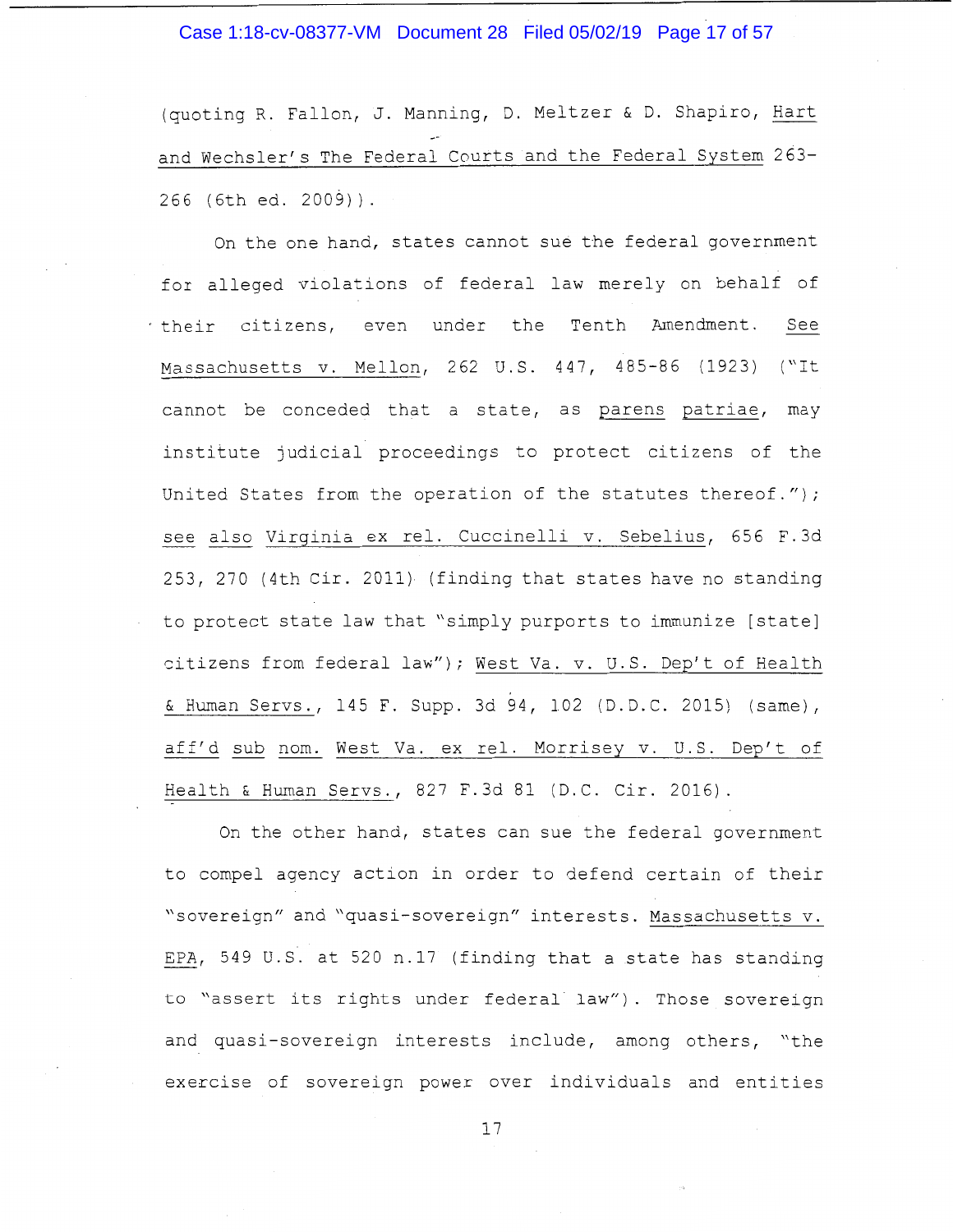#### Case 1:18-cv-08377-VM Document 28 Filed 05/02/19 Page 18 of 57

within the relevant jurisdiction -- this involves the power to create and enforce a legal code." Alfred L. Snapp & Son, Inc. v. Puerto Rico ex rel. Barez, 458 U.S. 592, 601 (1982). Some cases have also reasoned that, without implicating the concerns in Mellon, states possess standing to "prevent[] an administrative agency from violating a federal statute" in order to "vindicate the [c] ongressional will." Abrams v. Heckler, 582 F. Supp. 1155, 1159 (S.D.N.Y. 1984) (internal quotation marks omitted) (finding New York State had standing to sue the Department of Health and Human Services for acting c-. in excess of its statutory authority by promulgating regulation that preempted New York insurance law).

States can also sue the federal government if federal action "imposes" on a state an "obligation" that invades "the powers of the State" and suffices to establish standing. Mellon, 262 U.S. at 480; see also Texas v. United States, 787 F.3d 733, 748 (5th Cir. 2015) (finding that Texas had standing to challenge agency action in part because of the costs associated with providing additional driver's licenses), affirmed by an equally divided court, 136 S. Ct. 2271 (2016) (per curiam). Even when a federal law imposes no obligation on a state, "[f]ederal regulatory action that preempts state law creates a sufficient injury-in-fact" as well. Wyoming ex rel. Crank v. United States, 539 F.3d 1236, 1242 (10th Cir.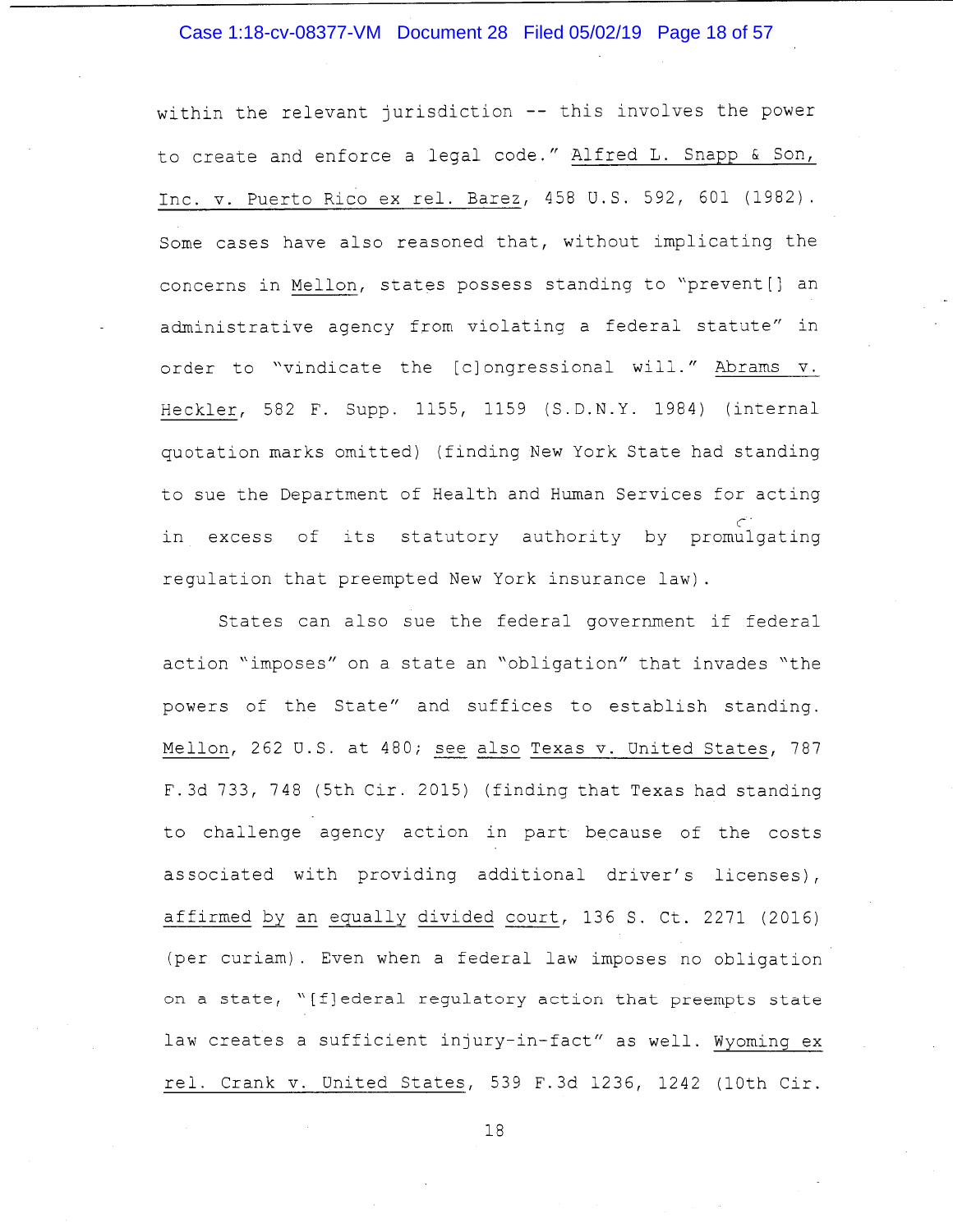#### Case 1:18-cv-08377-VM Document 28 Filed 05/02/19 Page 19 of 57

2008) (citing Alaska v. U.S. Dep't of Transp., 868 F.2d 441, 443 (D.C. Cir. 1989)) (finding Wyoming had standing to challenge Bureau of Alcohol, Tobacco, Firearms, and Explosives determination that Wyoming's expungement law would not restore federal firearm rights); see also Oregon v. Ashcroft, 192 F. Supp. 2d 1077, 1087 (D. Or. 2002) (finding Oregon had standing to seek declaratory and injunctive relief to invalidate non-final determination of the United States Attorney General implicating Oregon's Death with Dignity Act), aff'd, 368 F.3d 1118 (9th Cir. 2004).<sup>7</sup> The preemption concerns in these cases, involving state laws effectively regulating citizens' conduct, differ from the Virginia law at issue in Cuccinelli, which the United States Court of Appeals for the Fourth Circuit found "regulates nothing and provides for the administration of no state program." 656 F.3d at 270; see also Vermont Assembly of Home Health Agencies, Inc. v. Shalala, 18 F. Supp. 2d 355, 370 (D. Vt. 1998) (finding Tenth Amendment standing " [w] hen the federal government unduly interferes with the functioning of such local bodies").

The rigor of the standing inquiry thus turns not only on the type of plaintiff, but also on the type of claim. When

<sup>&</sup>lt;sup>7</sup> The Supreme Court ultimately addressed the merits of the Attorney General's decision in Gonzales v. Oregon, 546 U.S. 243, 248 (2006), but did not address the standing issue. Accordingly, the Gonzales decision has "no precedential effect" regarding standing. Steel Co. v. Citizens for a Better Env't, 523 U.S. 83, 91 (1998).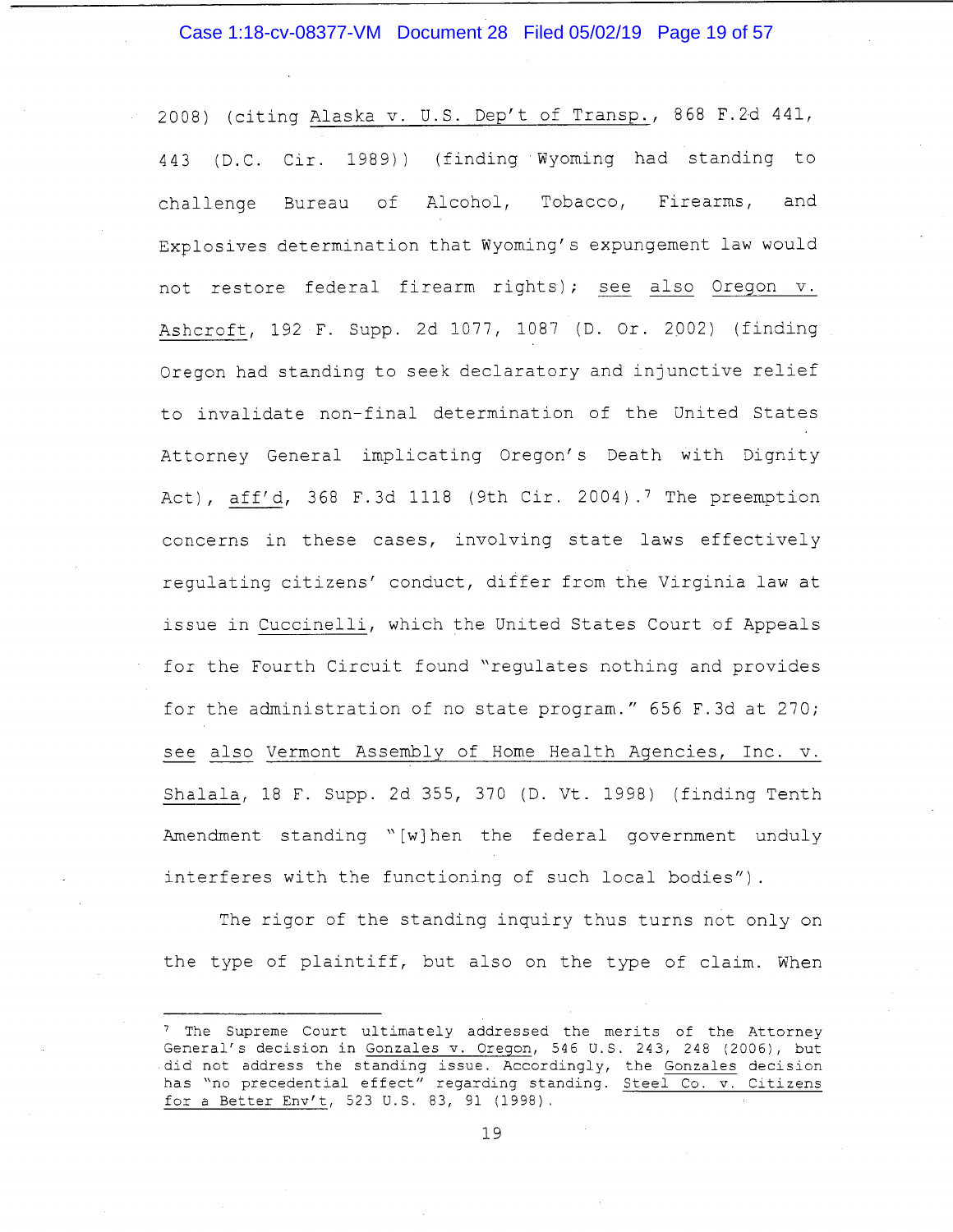#### Case 1:18-cv-08377-VM Document 28 Filed 05/02/19 Page 20 of 57

Congress has "accorded a procedural right," states "can assert that right without meeting all the normal standards for redressability and immediacy." Massachusetts v. EPA, 549 U.S. at 517-18 (internal quotation marks and citations omitted). Numerous cases have identified challenges to agency action under the Administrative Procedure Act ("APA") to be analogous to the procedural claim in Massachusetts v. EPA. See, e.g., Texas, 787 F.3d at 751-52; Pennsylvania v. Trump, 351 F. Supp. 3d 791, 808 (E.D. Pa. 2019). Conversely, the standing inquiry is "especially rigorous when reaching the merits of the dispute would force [a court] to decide whether an action taken by one of the other two branches of the Federal Government was unconstitutional." Clapper, 568 U.S. at 408.

#### B. ANALYSIS

The alleged harms DFS complains about in this action are best understood against the backdrop of the nation's unique "dual banking system." Watters v. Wachovia Bank, N.A., 550 U.S. 1, 15 n.7 (2007). Both the federal and state governments have the power to issue charters to banking institutions. Banks that obtain state charters cannot necessarily escape federal regulations, but are supervised on a day-to-day basis by state examiners and agencies such as DFS. See generally "National Banks and the Dual Banking System," OCC (Sept.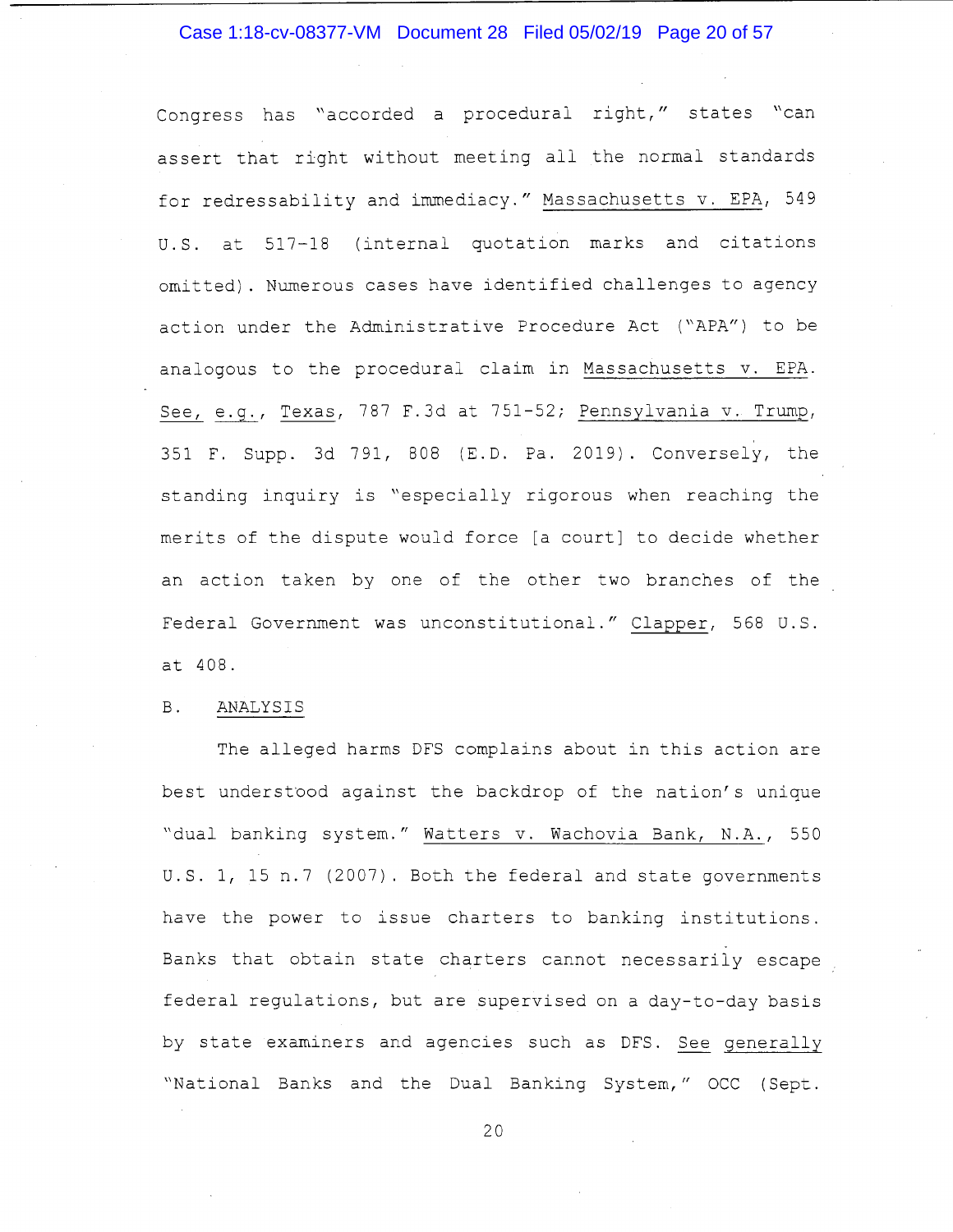#### Case 1:18-cv-08377-VM Document 28 Filed 05/02/19 Page 21 of 57

2003), https://www.occ.treas.gov/publications/publicationsby-type/other-publications-reports/pub-national-banks-andthe-dual-banking-system.pdf. By contrast, banks that obtain national charters are largely supervised by OCC. See id. Critically, these national banks avoid application of many state laws and regulatory systems because of the blanket preemption that prevents state laws from unduly burdening federally-chartered banks. See Watters, 550 U.S. at 11 ("[F]ederal control shields national banking from unduly " burdensome and duplicative state regulation."); see also Cuomo v. Clearing House Ass'n, L.L.C., 557 U.S. 519, 535-36 ( 2 009) (holding that states cannot informally subpoena national banks through their "capacity as supervisor [s] of corporations"). Although banks may convert their charters to switch between the federal and state systems, see 12 U.S. C §35; N.Y. Consolidated Banking Law 136, Congress has repeatedly endeavored to strike the balance of maintaining "competitive equality with its deference to state standards." Watters, 550 U.S. at 26 (internal quotation marks omitted). Importantly, the policy of competitive equality "is not-open to modification by the Comptroller of the Currency." Id.

A key feature of the dual banking system is that, with certain exceptions, any entity that is not a depositreceiving bank -- including non-depository fintech companies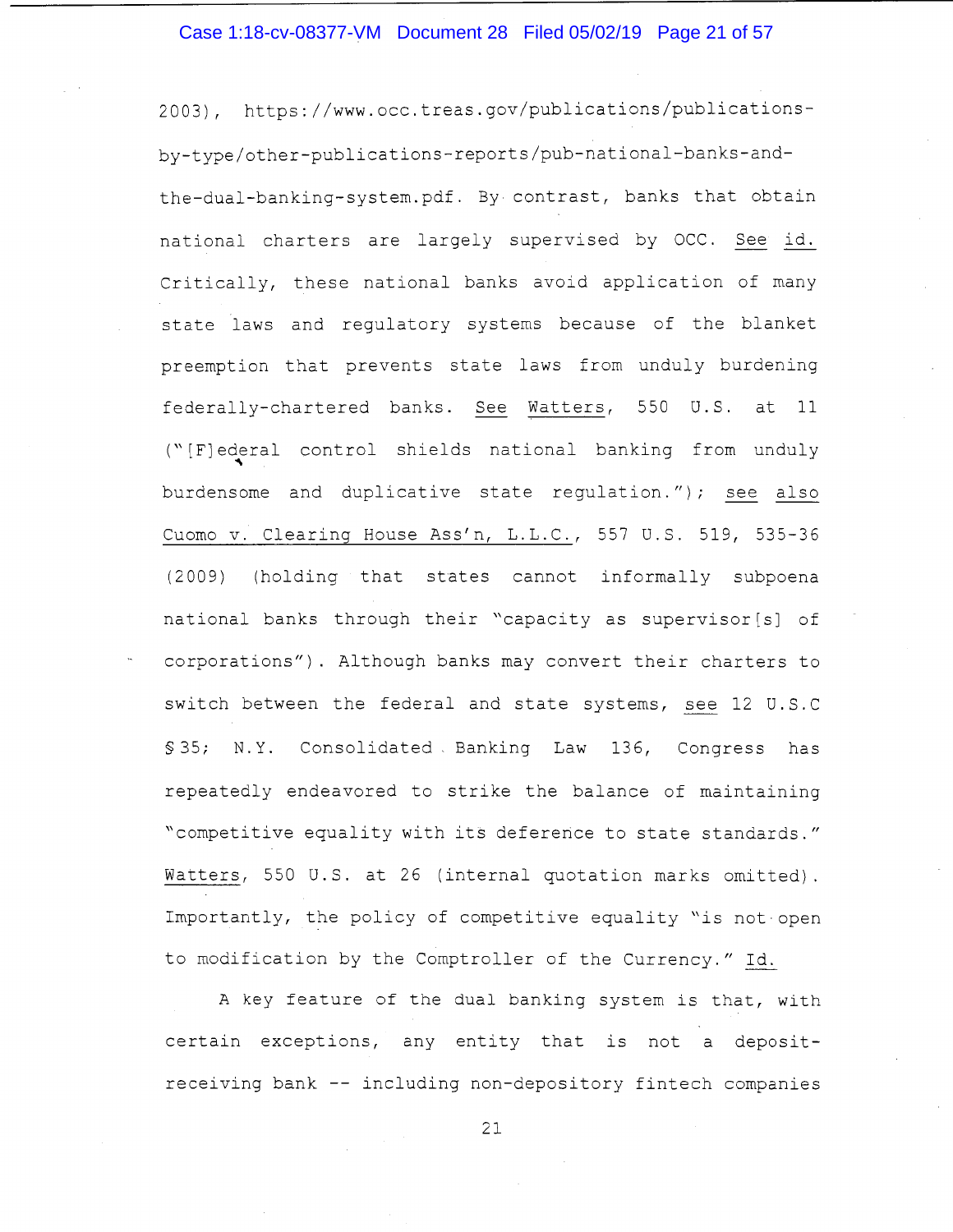## Case 1:18-cv-08377-VM Document 28 Filed 05/02/19 Page 22 of 57

-- is left largely to the prerogative of the states to regulate. See, e.g., Am. Ins. Ass'n v. Garamendi, 539 U.S. 396, 428 {2003) ("[T]he business of insurance shall be recognized as a subject of state regulation .... " (internal quotation marks omitted)); Otoe-Missouria Tribe of Indians v. N.Y. State Dep't of Fin. Servs., 974 F. Supp. 2d 353, 361 (S.D.N.Y. 2013), aff'd, 769 F.3d 105 (2d Cir. 2014) (recognizing New York State's primacy in regulating payday loans when no conflicting federal law existed).

DFS has repeatedly couched its concerns about the Fintech Charter Decision in terms of the dual banking system. (See, e.g., "January 2017 DFS Letter," Dkt. No. 1-3, at 1-2 ("States Already Regulate Nonbank Financial Services Companies."); Complaint  $\mathbb{I}\mathbb{I}$  10-11.) DFS alleges that the Fintech Charter Decision upsets the balance of the dual banking system because it extends federal banking law's blanket preemption to numerous areas currently subject to New York laws and supervision. DFS alleges two distinct harms that follow from OCC's actions. First, New York citizens will suffer by losing "critical financial protections" that New York banking law and regulatory oversight currently provides. (See Complaint  $~11~$  45-49.) Specifically, DFS alleges that the removal of state regulations impacts the agency's regulation of "non-depository money transmitters," of payday lenders and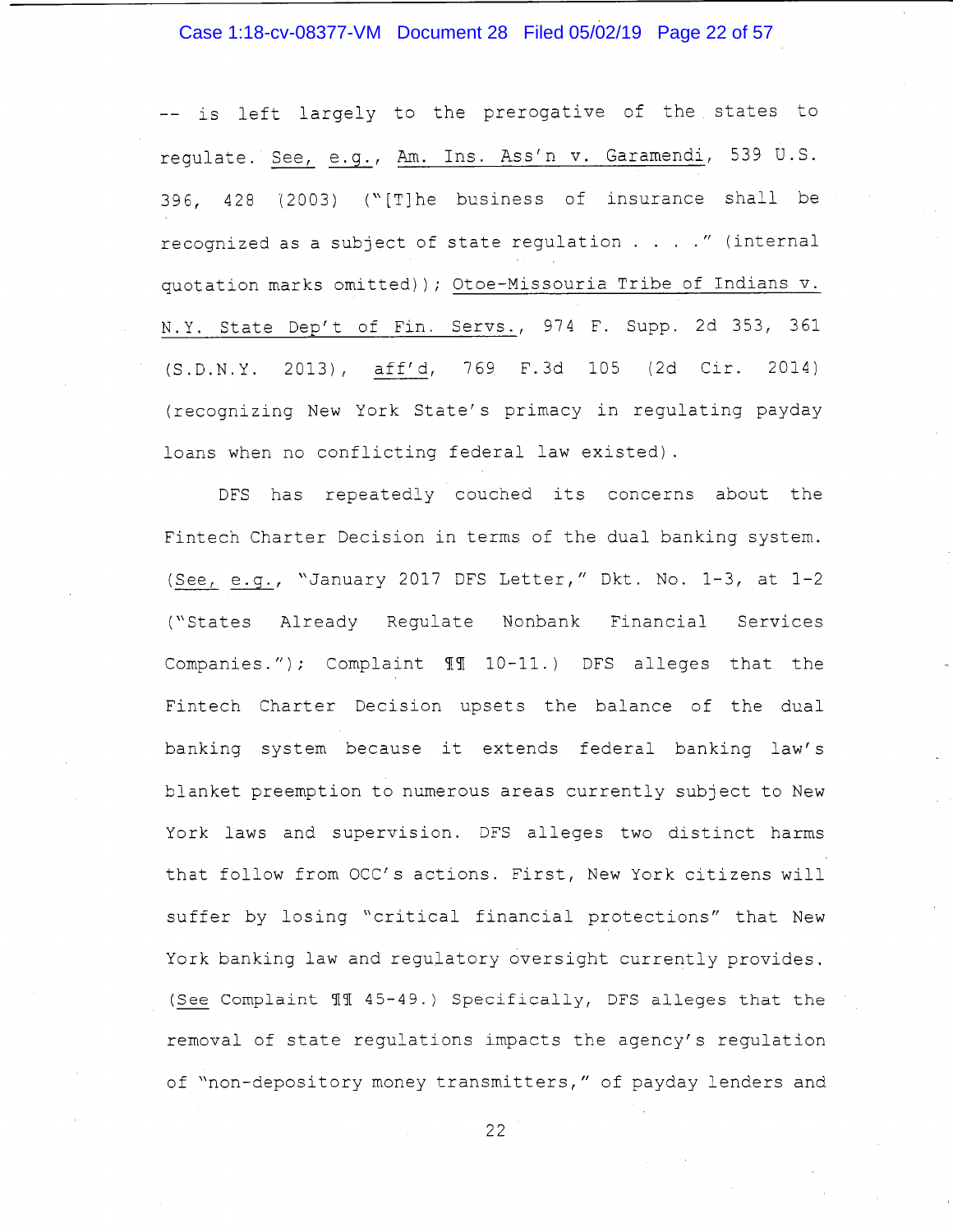#### Case 1:18-cv-08377-VM Document 28 Filed 05/02/19 Page 23 of 57

their "usurious trade," as well as of the state's safety and soundness standards for non-depository institutions. (Id.) Second, DFS will suffer direct economic harm because its "operating expenses are funded by assessments levied by the agency upon New York State licensed institutions" and the Fintech Charter Decision will deprive DFS of the revenues from future assessments. (Id.  $\mathbb{I}$  50-51.)

These alleged threats to New York and DFS<sup>8</sup> implicate the type of sovereign and direct interests common in cases where states have standing to contest agency action. Unlike the states in Mellon or Cuccinelli, DFS is not merely seeking to protect New York citizens from obligations created by federal law. Rather, like the preemption cases of Oregon and Wyoming, New York provides a comprehensive regulatory system for nondepository fintech companies -- a system allegedly threatened by OCC's course of action at issue in this case (i.e., the Fintech Charter Decision). Further, DFS's alleged anticipated financial losses are analogous to the financial harms alleged in Texas regarding the cost of issuing additional driver's

<sup>8</sup>Not only is DFS itself entitled to special solicitude as an arm of the state, but the Court also notes that the New York Deputy Solicitor General from the Office of the Attorney General of the State of New York is a signatory to DFS's submissions. See Utah ex rel. Div. of Forestry, Fire & State Lands v. United States, 528 F.3d 721, 715 (10th Cir. 2008) (applying special solicitude to Utah's Division of Forestry, Fire, and State Lands); see also Vermont Assembly, 18 F. Supp. 2d at 370 ("The Second Circuit extends Tenth Amendment.standing to include municipalities or their arms." (citing Friends of the Earth v. Carey, 552 F.2d 25, 33- 34 (2d Cir. 1977))).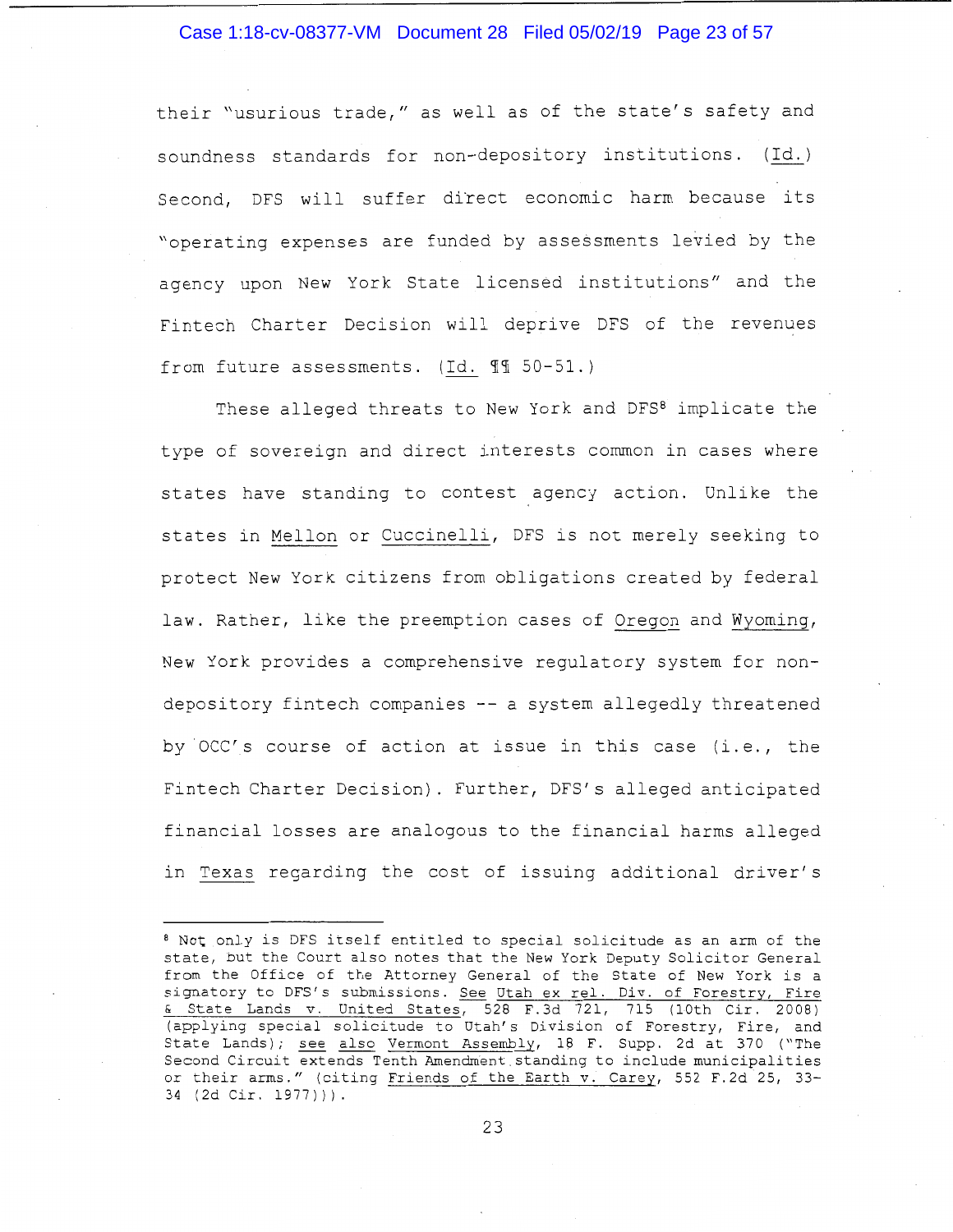#### Case 1:18-cv-08377-VM Document 28 Filed 05/02/19 Page 24 of 57

licenses. The statutory claims in this action also fall within the parens patriae framework of standing asserted in Abrams permitting states to vindicate the congressional will when it comes to federal agencies violating statutes.

The threats to New York's sovereignty are so.clear that OCC does not even mention, let alone contest, the state's interests. Instead, DCC focuses exclusively on constitutional and prudential ripeness. (See Defs.' Mem. at 7-10; Defs.' Reply at 2-4.) Yet, even those arguments are necessarily hamstrung by OCC's failure to address the interaction between state standing and ripeness in this complicated area of law, especially in light of Massachusetts v. EPA. See Am. Elec. Power, 582 F.3d at 338.

Without demarcating precisely when a threat to a state's ability to create and enforce laws becomes ripe, the Court finds DFS' s claims both constitutionally and prudentially ripe for adjudication. The state standing cases discussed above repeatedly make clear that early action by state plaintiffs to combat concerns arising from unlawful federal agency action can be warranted. Thus, a court permitted Oregon expeditiously to challenge -- Oregon sued only one day after the guidance was issued  $-$  the United States Attorney General's non-final determination opining on whether assisting suicide was a ~legitimate medical purpose," despite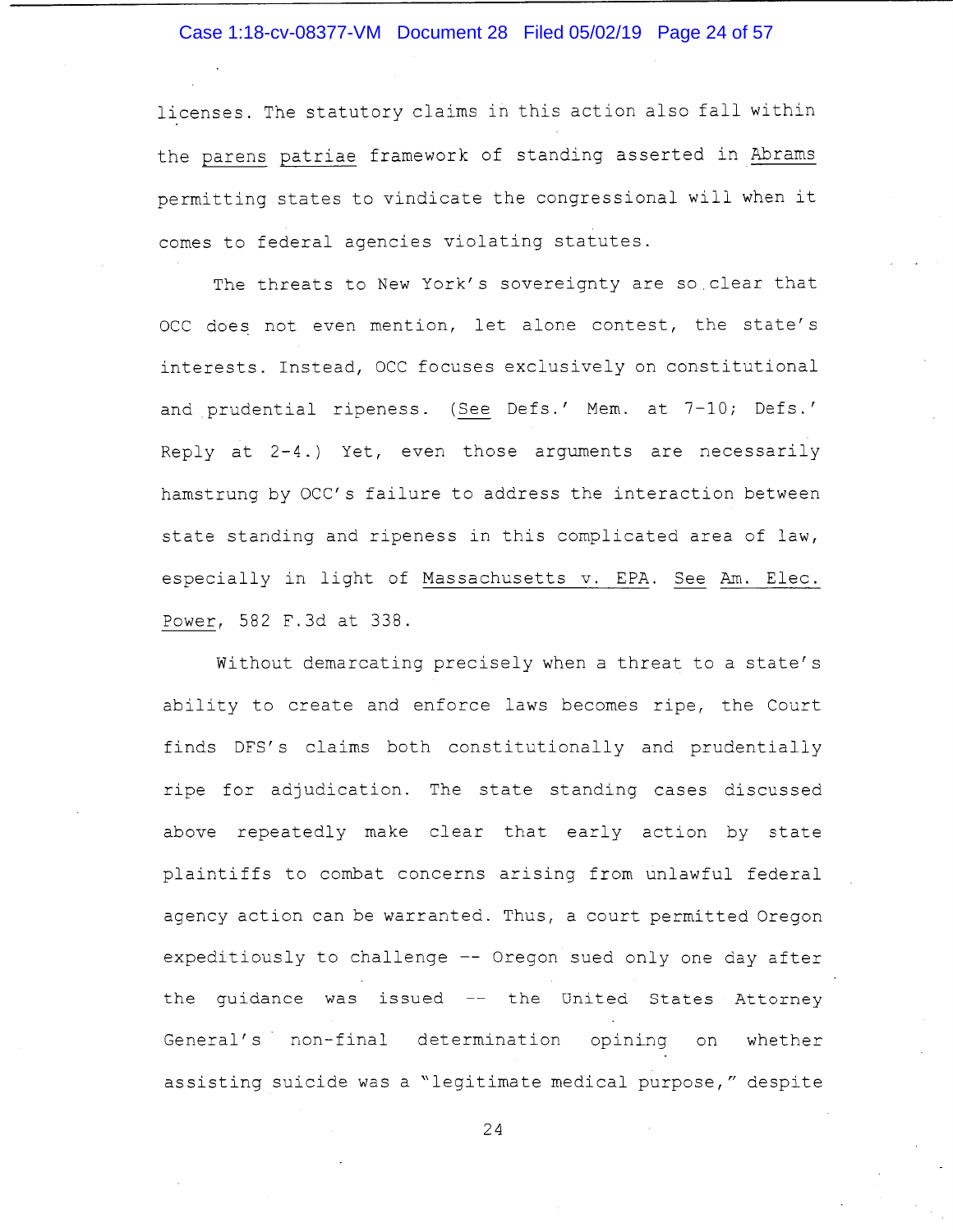#### Case 1:18-cv-08377-VM Document 28 Filed 05/02/19 Page 25 of 57

the lack of any specific reference to Oregon's law or any threatened enforcement actions. Oregon, 192 F. Supp. 2d at 1083-84, 1087. Similarly, even though Texas brought suit only two weeks after the Department of Homeland Security issued a memorandum regarding staying deportation proceedings for certain immigrants, Texas established standing based on the financial burden of issuing driver's licenses to additional individuals, even though such issuance required the "intervening act of a third party" and case law was unclear whether Texas would be required to issue licenses to those immigrants. Texas, 787 F.3d at 748, 753.

As a result of the Fintech Charter Decision, New York State's regulations for over "600 non-bank financial services firms" are all at risk of becoming null and void. (Complaint <sup>~</sup>10.) Of course, certain steps, namely the application for, and then the granting of, an SPNB charter must occur before a fintech firm can flout New York's laws. But those steps do not stymie DFS's standing. For both steps, DFS benefits from the supposition that the government enforces and acts on its recent, non-moribund laws. See Hedges v. Obama, 724 F.3d 170, 197 (2d Cir. 2013). Specifically, DFS alleges that OCC has invited fintech companies to its offices to discuss SPNB charters, potentially indicating at least some demand for, and interest in, such charters -- an allegation that the Court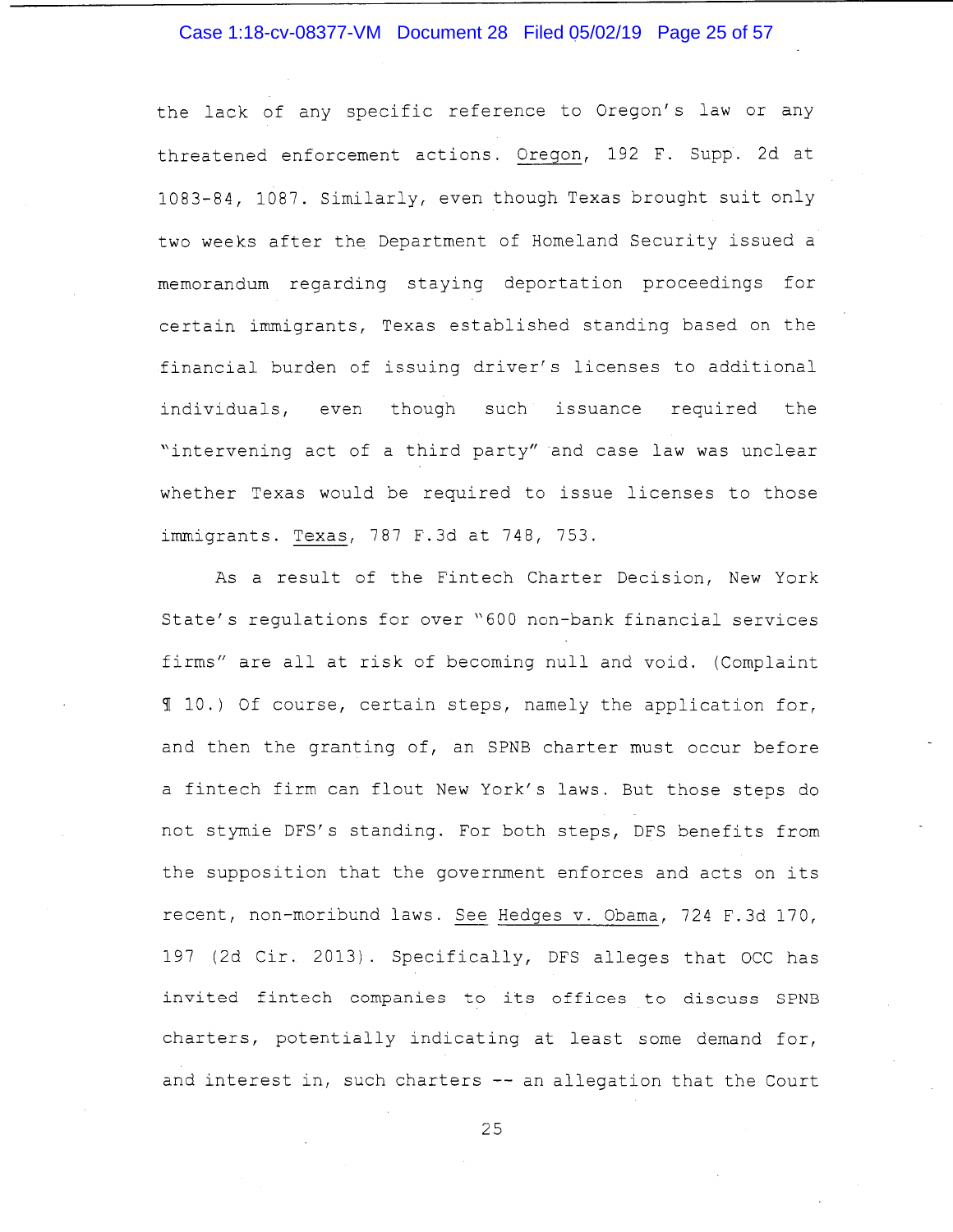#### Case 1:18-cv-08377-VM Document 28 Filed 05/02/19 Page 26 of 57

takes as true for the purposes of this motion. ( See Complaint <sup>~</sup>42.) This alleged interest, coupled with the common-sense observation that OCC spent numerous years developing the Fintech Charter Decision and coordinating its creation with other federal banking regulators (as discussed supra Part I), indicates that OCC has the clear expectation of issuing SPNB charters. In· fact, DFS points to comments Otting made in the press indicating that OCC is in informal discussions with numerous fintech companies for expected SPNB charters. (See November 26 Letter at 3.)

In light of these expectations, DFS has demonstrated a "substantial risk that the harm will occur." Clapper, 568 U.S. at 414 n.5 (internal quotation marks omitted). Moreover, based on DFS's allegations about the threats of federal preemption and the unique characteristics of the dual banking system, DFS faces the current risk that entities may, at any moment, leave its supervision to seek greener pastures. (See January 2017 DFS Letter at 2-3, 3 n.2 (discussing the benefit to a bank that switched from state to federal oversight and thus avoided the state's special supervision imposed in light of prior failures).) Such risks will color all agency action until this dispute is resolved. And such risks will force DFS to incur costs now to "mitigate or avoid" the harms that currently unlawful lending practices might bring under OCC's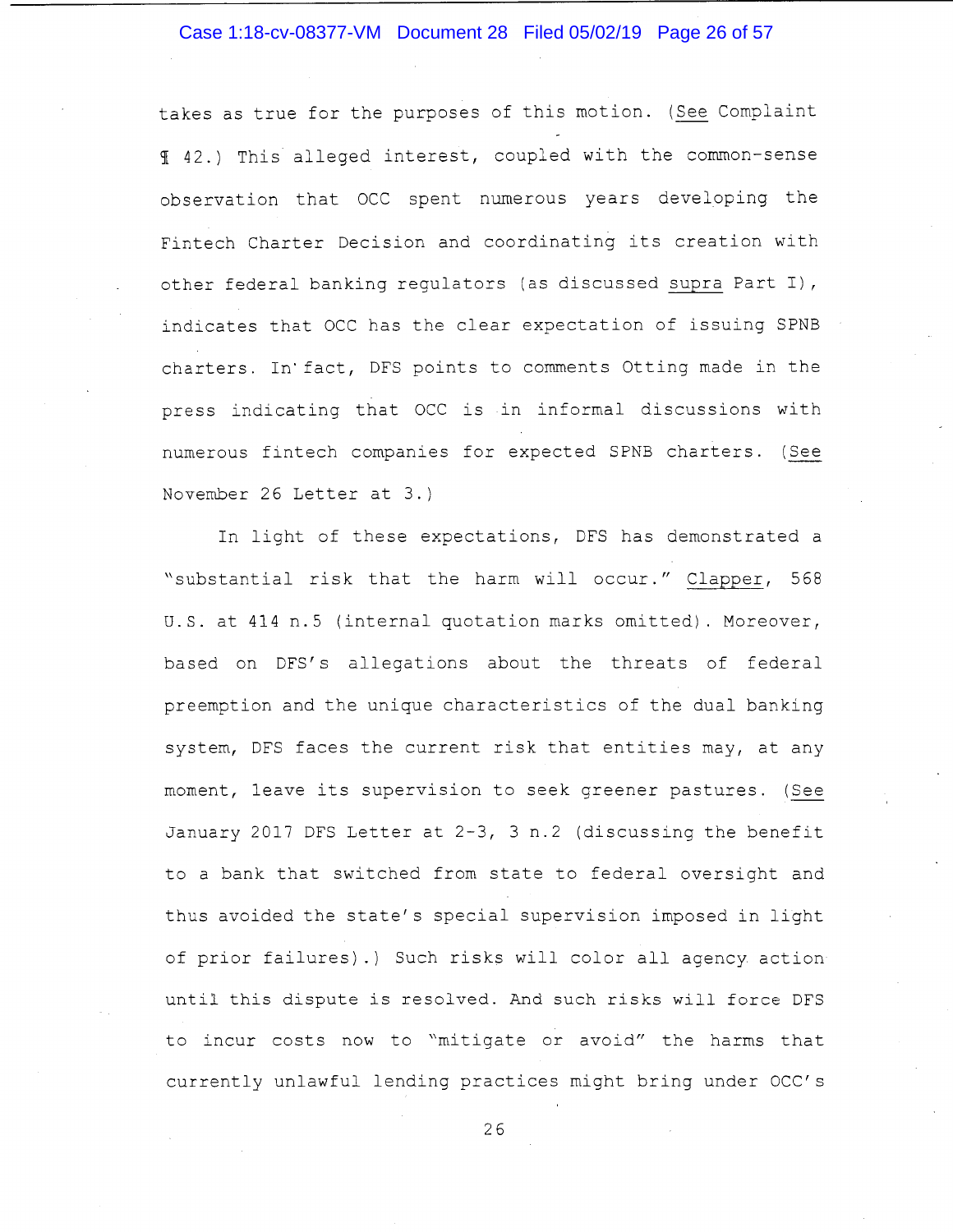#### Case 1:18-cv-08377-VM Document 28 Filed 05/02/19 Page 27 of 57

supervision, for example. Clapper, 568 U.S. at 414 n.5. DFS's standing is further bolstered by the fact that its statutory claim under the APA is predicated upon a procedural injury, lessening the "normal standards for . . . immediacy." Massachusetts v. EPA, 549 U.S. at 517-18.

As for prudential ripeness, because of the concerns articulated by the Driehaus Court and the "special solicitude" provided to state plaintiffs, the Court would have to find overwhelming prudential considerations to decline jurisdiction on such grounds. The Court is not persuaded that such considerations exist here. Chiefly, the Court doubts that additional facts are necessary, or would even be helpful, to resolve the discrete legal question at issue in this case. See National Org. for Marriage, 714 F.3d at 691. For instance, the identity and specific services offered by a given non-depository fintech applicant for an SPNB charter are irrelevant to the Court's determination of whether the Fintech Charter Decision exceeds OCC's authority under the NBA.

If anything, the very narrowness of the question raised in this action supports answering it before a fintech company wastes its and OCC's time and money obtaining an SPNB charter. Although the narrowness of the legal issue has not changed since Vullo I, critically, OCC has taken certain small but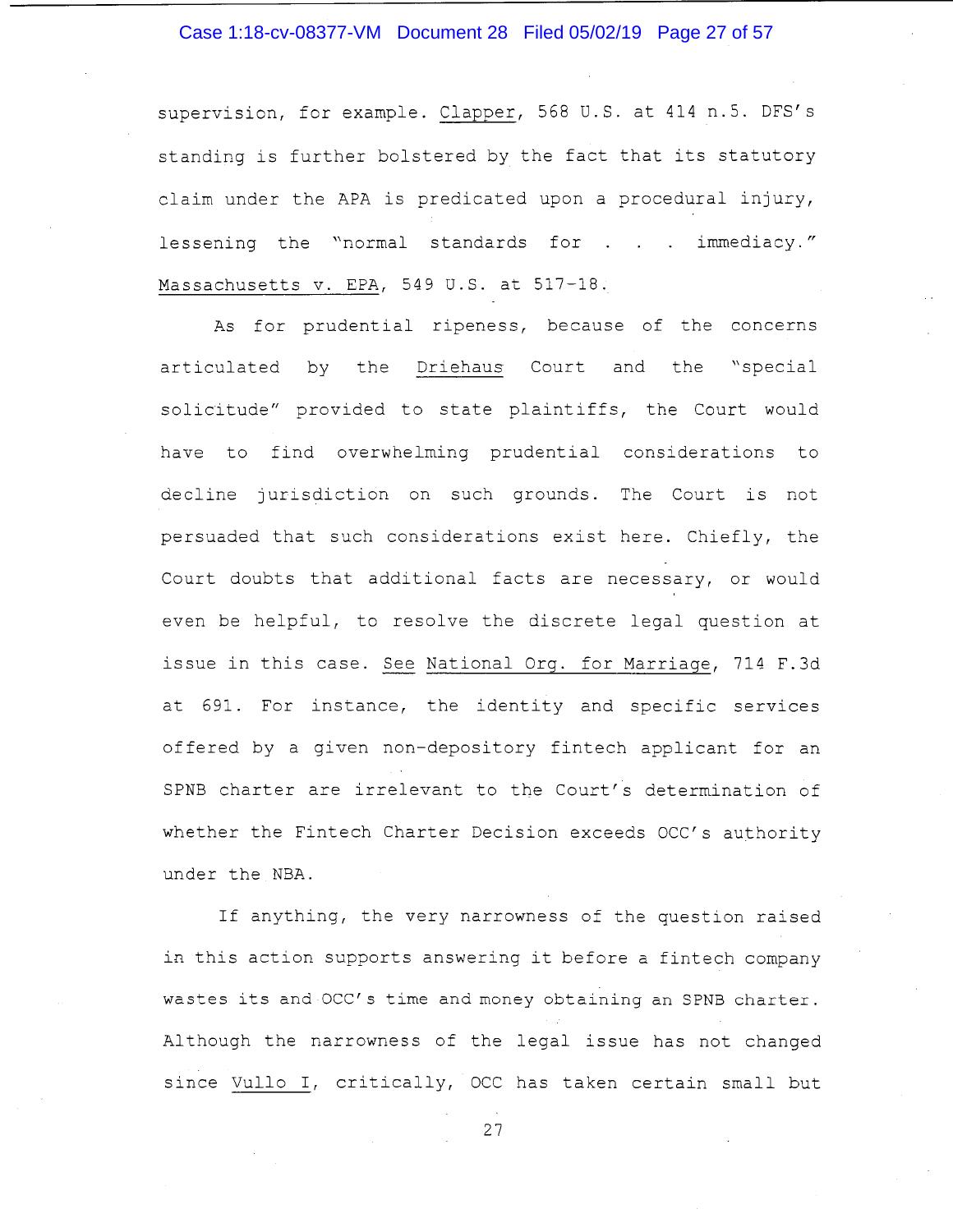# Case 1:18-cv-08377-VM Document 28 Filed 05/02/19 Page 28 of 57

important steps towards the issuance of SPNB charters since Judge Buchwald's decision. For example, OCC's current Comptroller continued to pursue the SPNB charter program that his predecessor began in 2016. Then, OCC finalized its eighteen-page licensing manual for "Considering Charter Applications from Financial Technology Companies." (See Dkt. No. 1-13.) Finally, on July 31, 2018, OCC announced its "decision" to "accept[] applications for national bank charters from nondepository financial technology (fintech) companies" after "extensive outreach . . over a two yearperiod." (See Dkt. No. 1-11.) Before publication of the final materials related to the Fintech Charter Decision, OCC could have made accommodations that would have accounted for the states' interests outlined in the comment letters, justifying OCC's earlier concern for ripeness. See Vullo I, 2017 WL 6512245, at \*8-9. However, such concerns no longer exist with the final rules in place.

For all • these reasons, the Court finds that DFS has sufficiently established standing to pursue its statutory and constitutional claims against OCC at this time, and that the claims are ripe for decision.

#### C. TIMELINESS

Apart from its jurisdictional challenges, OCC argues that DFS's claims are untimely. (See Defs.' Mem. at 10-11.)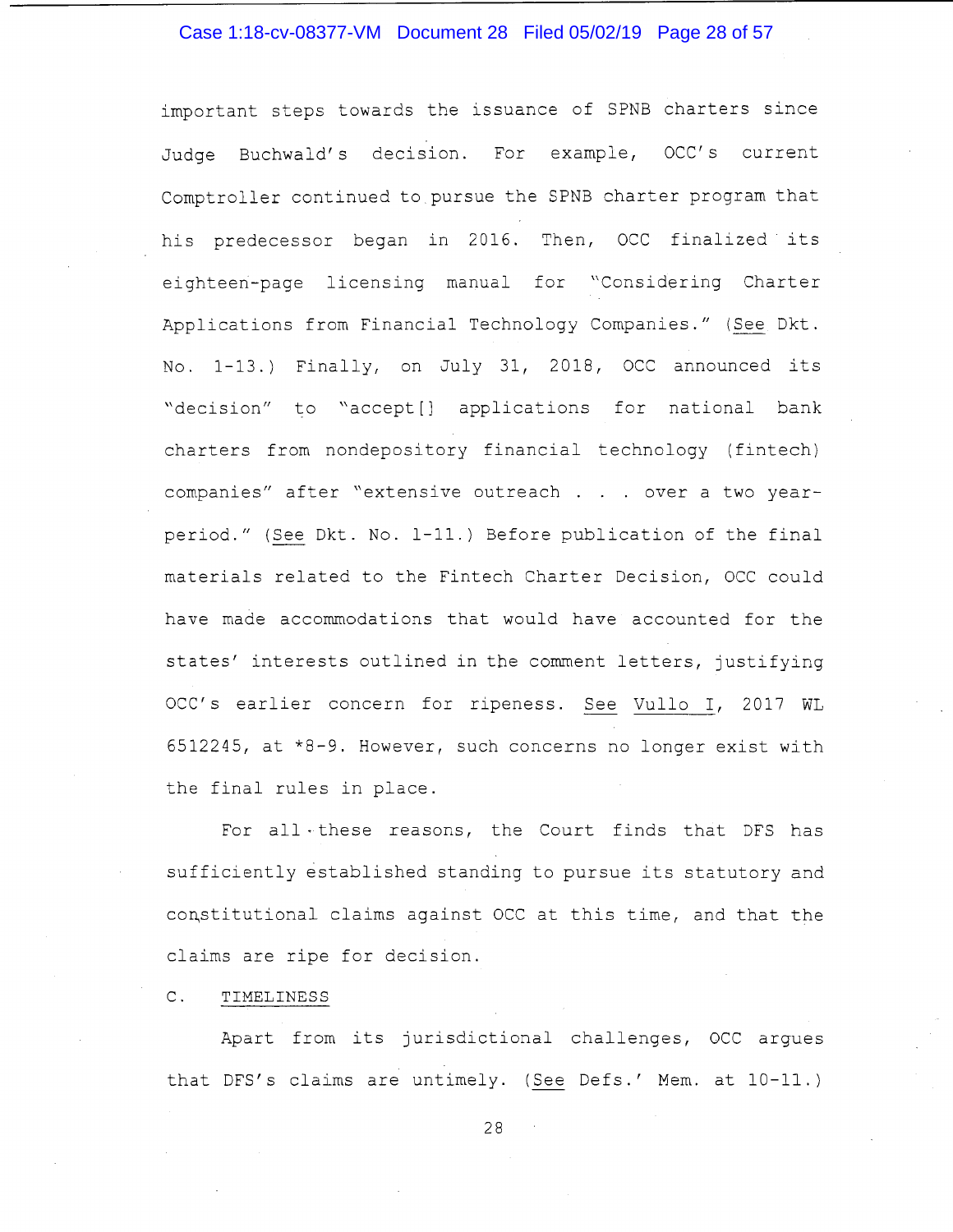# Case 1:18-cv-08377-VM Document 28 Filed 05/02/19 Page 29 of 57

Specifically, OCC argues that, insofar as DFS's claims present a facial challenge to Section 5.20(e)(1), such claims had to be raised• within six years of the rule's final promulgation -- a window that closed over nine years ago. (See id. (citing 28 U.S.C. § 2401(a); Harris v. FAA, 353 F.3d 1006, 1010 (D.C. Cir. 2004)).)

DFS rightly points out that OCC's position on timeliness is somewhat in tension with its argument about ripeness. ( See Pl.'s Opp'n at 8.) Although parties are free to present arguments in the alternative, DFS's claims cannot be both unripe and untimely. Otherwise, agencies could partly insulate their actions (especially informal, non-final actions) from judicial review simply by promulgating rules that exceed their powers and then waiting six years before taking action under those rules. See Coalition for Responsible Regulation, Inc. v. EPA, 684 F.3d 102, 131 (D.C. Cir. 2012) (reviewing EPA rulemaking beyond the provided-for judicial review period because claims brought decades earlier would have been constitutionally unripe), rev'd in part on other grounds sub nom. Utility Air Regulatory Grp. v. EPA, 573 U.S. 302 (2014).

Unsurprisingly then, courts have developed doctrines to address situations where agencies justify new actions grounded on longstanding powers not previously exercised. In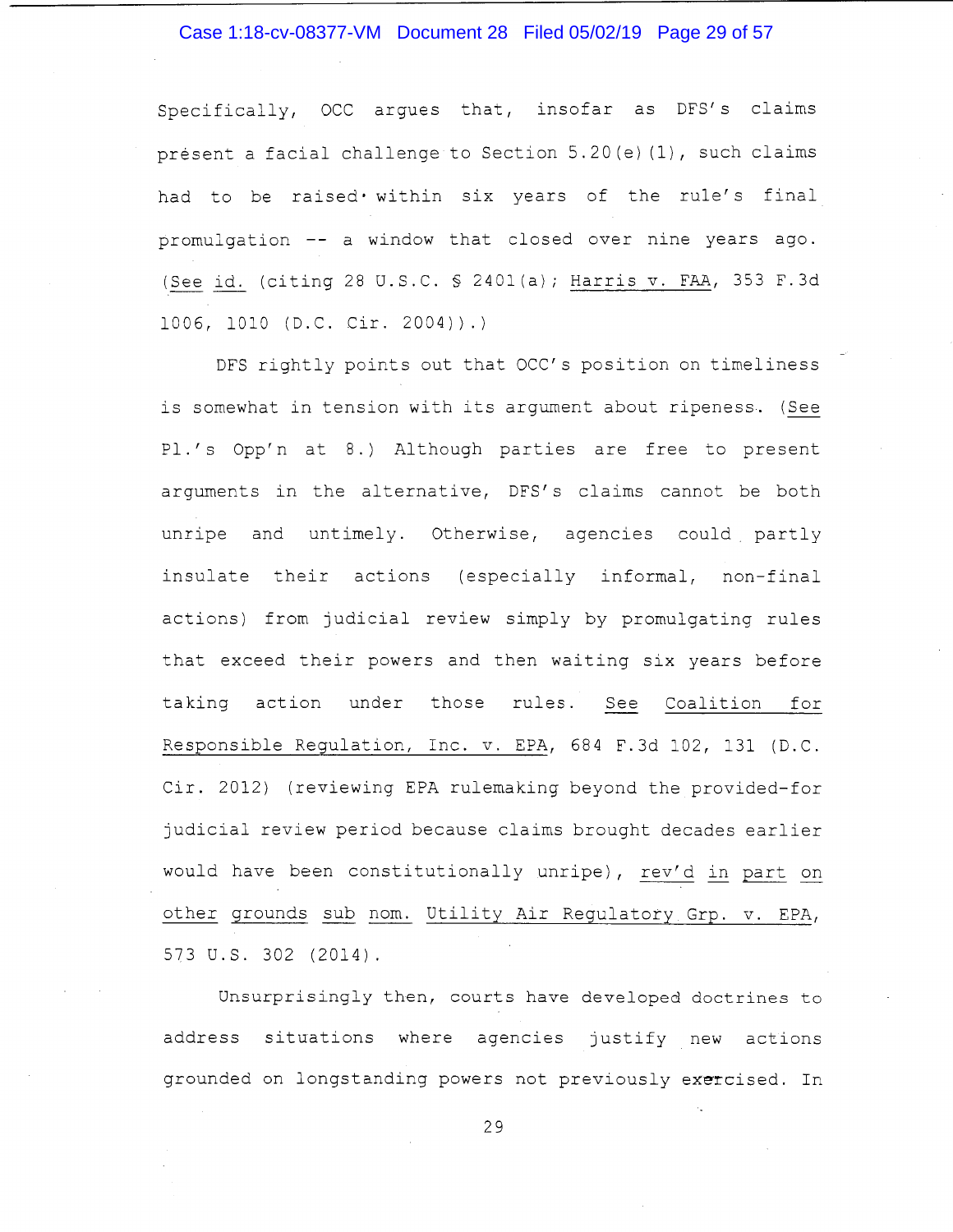## Case 1:18-cv-08377-VM Document 28 Filed 05/02/19 Page 30 of 57

addition to the reasoning set forth in Coalition for Responsible Regulation, Inc., DFS also points the Court to the reopening doctrine, a longstanding principle applied by the United States Court of Appeals for the District of Columbia Circuit, which permits courts to review recent agency action based on prior agency interpretations. ( See Pl.'s Opp'n at 8 (citing CTIA-Wireless Ass'n v. FCC, 466 F.3d 105 (D.C. Cir. 2006)).) The reopening doctrine requires an extensive examination of both the original and challenged rulemaking processes. See CTIA-Wireless Ass'n, 466 F.3d at 110; see also Nat'l Ass'n of Mfrs. v. Dep't of Interior, 134 F. 3d 1095, 1104 (D.C. Cir. 1998) ("An agency may be deemed to have 'constructively reopened' a previously unchallenged decision if its original rulemaking did not give adequate notice or incentive to contest the agency's decision.").

An examination of the record here indicates that the reopening doctrine likely defeats OCC's statute of limitations defense. Since the adoption of Section 5. 20 (e) (1), OCC concededly has never chartered a national bank that does not take deposits, nor has it pointed. to guidance prior to the Fintech Charter Decision regarding what that process might be. Finally, when OCC began the process of seeking feedback on SPNB' charters, numerous banks raised concerns about OCC's reliance on Section 5.20(e) (1), concerns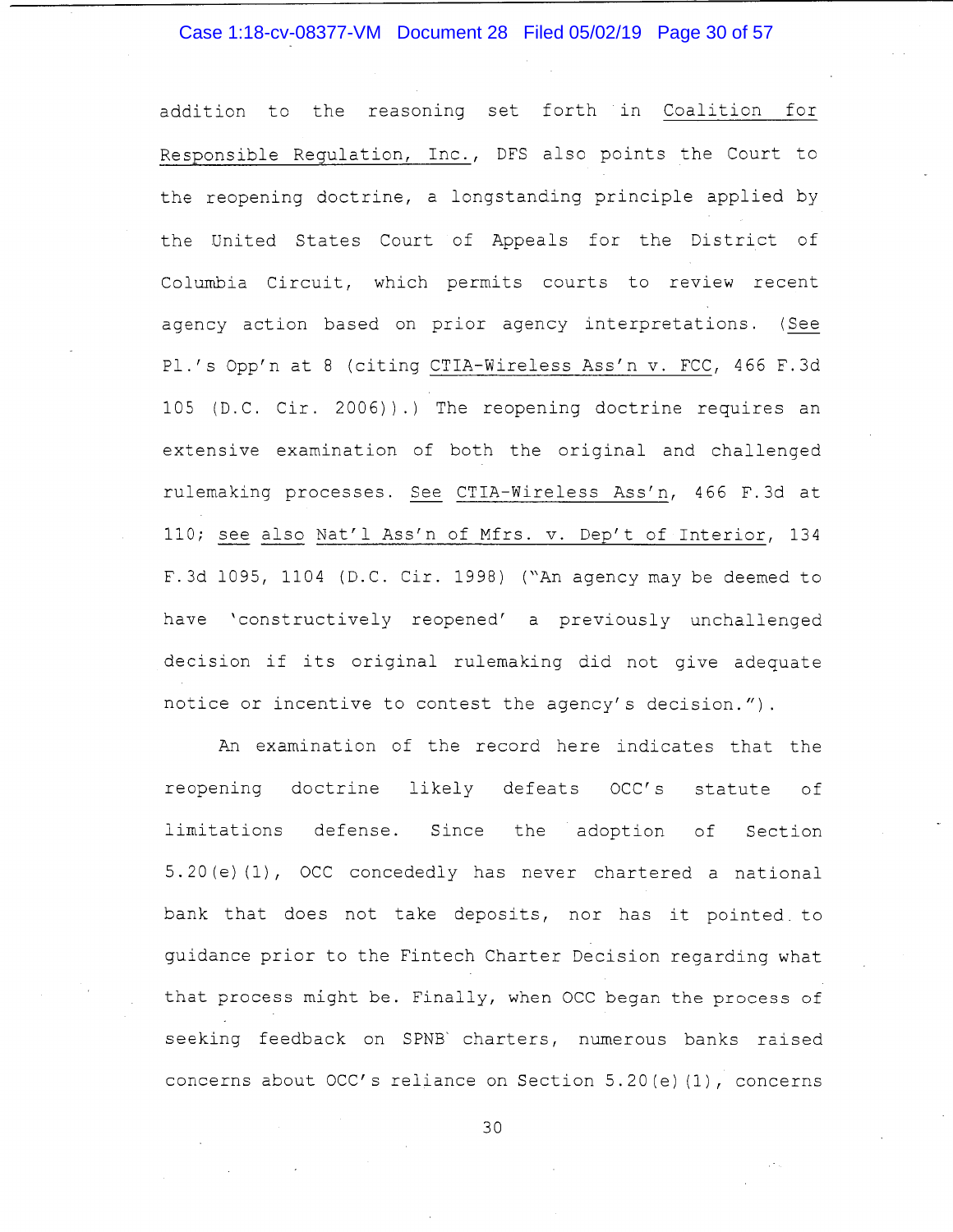#### Case 1:18-cv-08377-VM Document 28 Filed 05/02/19 Page 31 of 57

to which OCC directly responded in its "Summary of Comments and Explanatory Statement" about issuing SPNB charters to fintech companies. (See Dkt. No. 1-8 at 14-15.) The Court also considers application of the reopening doctrine especially appropriate in light of the persuasive reasoning in Coalition for Responsible Regulation, which explained the need to toll the judicial review period for certain agency actions when the challenging party could not have brought a ripe claim any earlier. See 684 F.3d at 131.

However, the Court need not delve too deeply into these issues because OCC has not carried its burden as to timeliness. Typically, defendants bear the burden of proof for affirmative defenses such as timeliness, and conversely plaintiffs need not plead to address time bars. See Gonzalez v. Hasty, 651 F.3d 318, 322 (2d Cir. 2011). OCC did not respond to DFS's arguments about the reopening doctrine on reply or address any other aspects of the administrative record for the Court's consideration.

Of course, if a statute of limitations is jurisdictional, the Court has an independent obligation to confirm the timeliness of the claim. Gonzalez v. Thaler, 565 U.S. 134, 141 (2012). But federal statutes of limitations are not jurisdictional absent clear direction from Congress. See United States v. Kwai Fun Wong, 135 S. Ct. 1625, 1631-32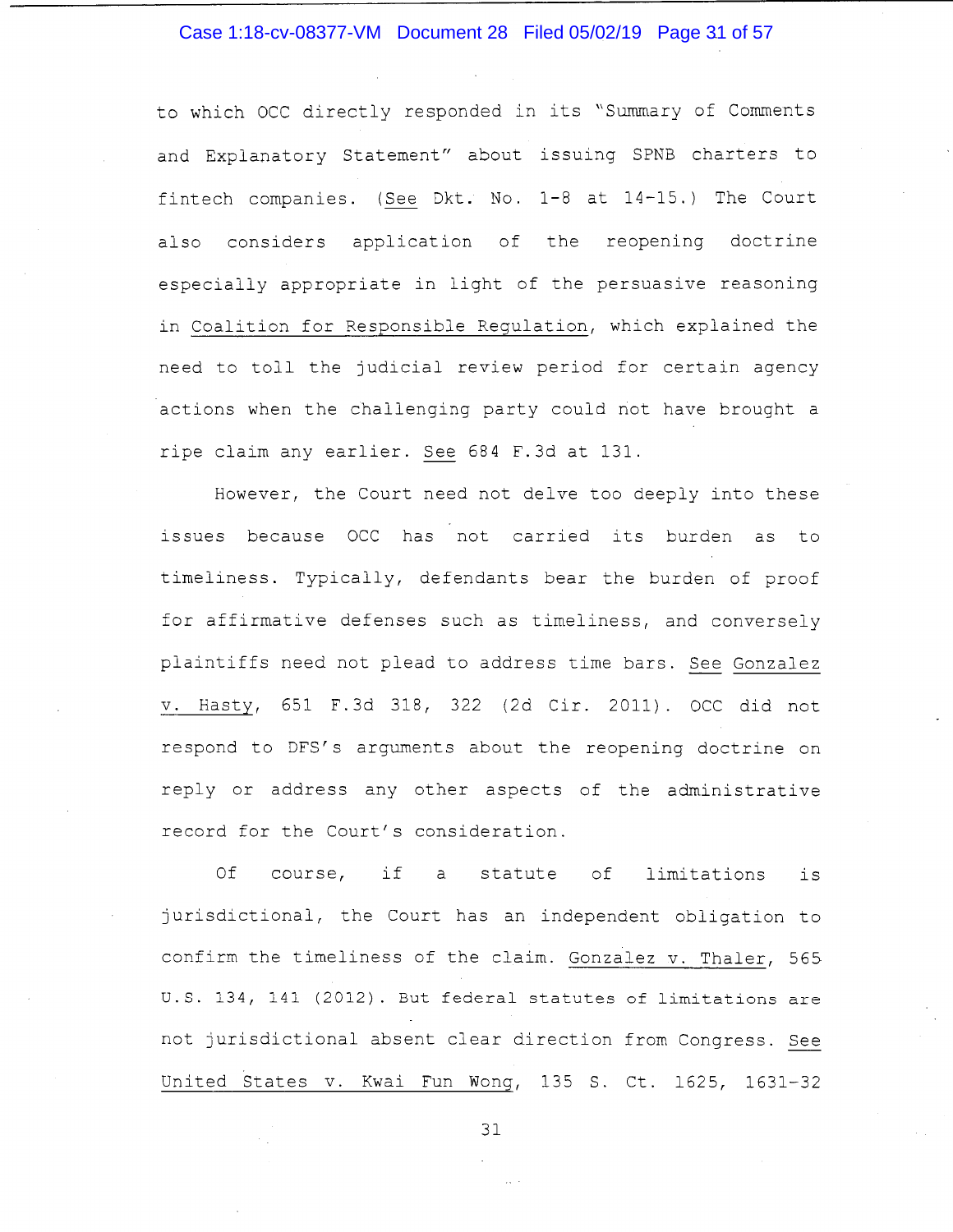#### Case 1:18-cv-08377-VM Document 28 Filed 05/02/19 Page 32 of 57

(2015). As a matter of fact, the Supreme Court has found that the neighboring subsection in the statute OCC invokes here is not jurisdictional. See id. (finding that the time bar in 28 U.S.C. Section 240l(b) is not jurisdictional). Furthermore, other courts have found that Section 240l(a) is not jurisdictional. See, e.g., Phillips v. Lynch, No. 15 Civ. 1514, 2016 WL 3248307, at \*6 (E.D.N.Y. June 9, 2016), aff'd sub nom. Phillips v. Boente, 674 F. App'x 106 (2d Cir. 2017). The Court agrees with the persuasive reasoning in Phillips (which relies in part on Kwai Fun Wong), and finds that Section 2401 (a) does not operate as a jurisdictional bar in this case.

Thus, the Court is satisfied that Section 240l(a) does not preclude DFS's prosecution of this action, and OCC has. not shown that DFS's claims are untimely. OCC may re-raise its timeliness defense later in the proceedings when the record is more fully developed.

#### **III. MERITS**

#### A. LEGAL STANDARDS

DFS's Complaint and OCC's Motion to Dismiss invoke three sources of substantive and procedural authority that the Court is called upon to review in this proceeding: Rule 12 (b) (6), the APA, and the Tenth Amendment.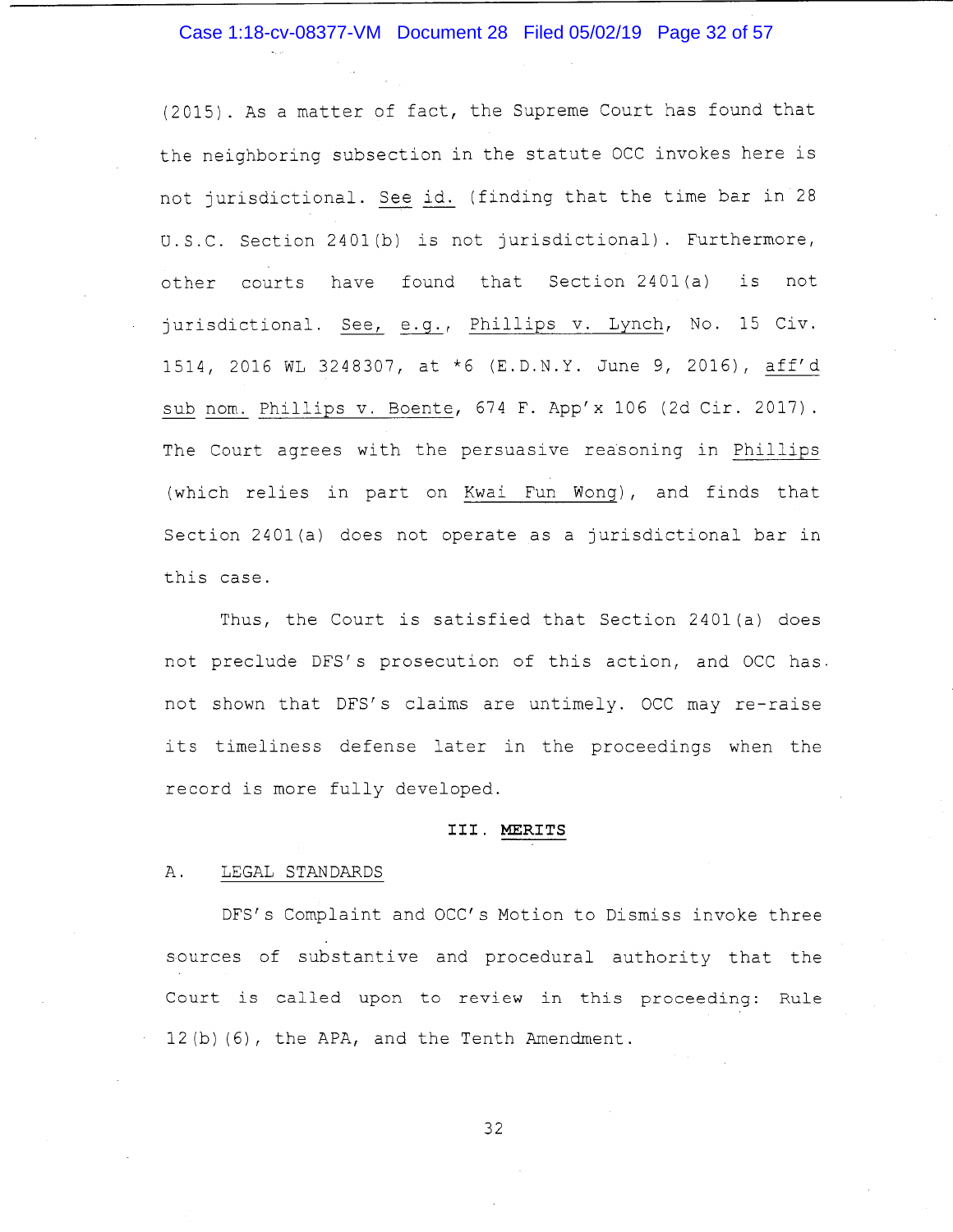1. Rule 12(b)(6)

Rule 12(b) (6) provides for dismissal of a complaint for "failure to state a claim upon which relief can be granted." Fed. R. Civ. P.  $12(b)$  (6). A defense that turns on "a clear question of statutory interpretation . . . is properly adjudicated in the context" of a motion to dismiss. F.R. v. Bd. of Educ., 67 F. Supp. 2d 142, 145 (E.D.N.Y. 1999); accord Bank v. Indep. Energy Grp. LLC, 2014 WL 4954618, at \*l (E.D.N.Y. Oct. 2, 2014). To survive such a motion, "a complaint must contain sufficient factual matter, accepted as true, to 'state a claim to relief that is plausible on its face.'" Ashcroft v. Iqbal, 556 U.S. 662, 678 (2009) (quoting Bell Atl. Corp. v. Twombly, 550 U.S. 544, 570 (2007)). This standard is met "when the plaintiff pleads factual content that allows the court to draw the reasonable inference that the defendant is liable for the misconduct alleged." Id. A complaint should be dismissed if the plaintiff has not offered factual allegations sufficient to render the claims facially plausible. See id. However, a court should not dismiss a complaint for failure to state a claim if the factual allegations sufficiently "raise a right to relief above the speculative level." Twombly, 550 U.S. at 555.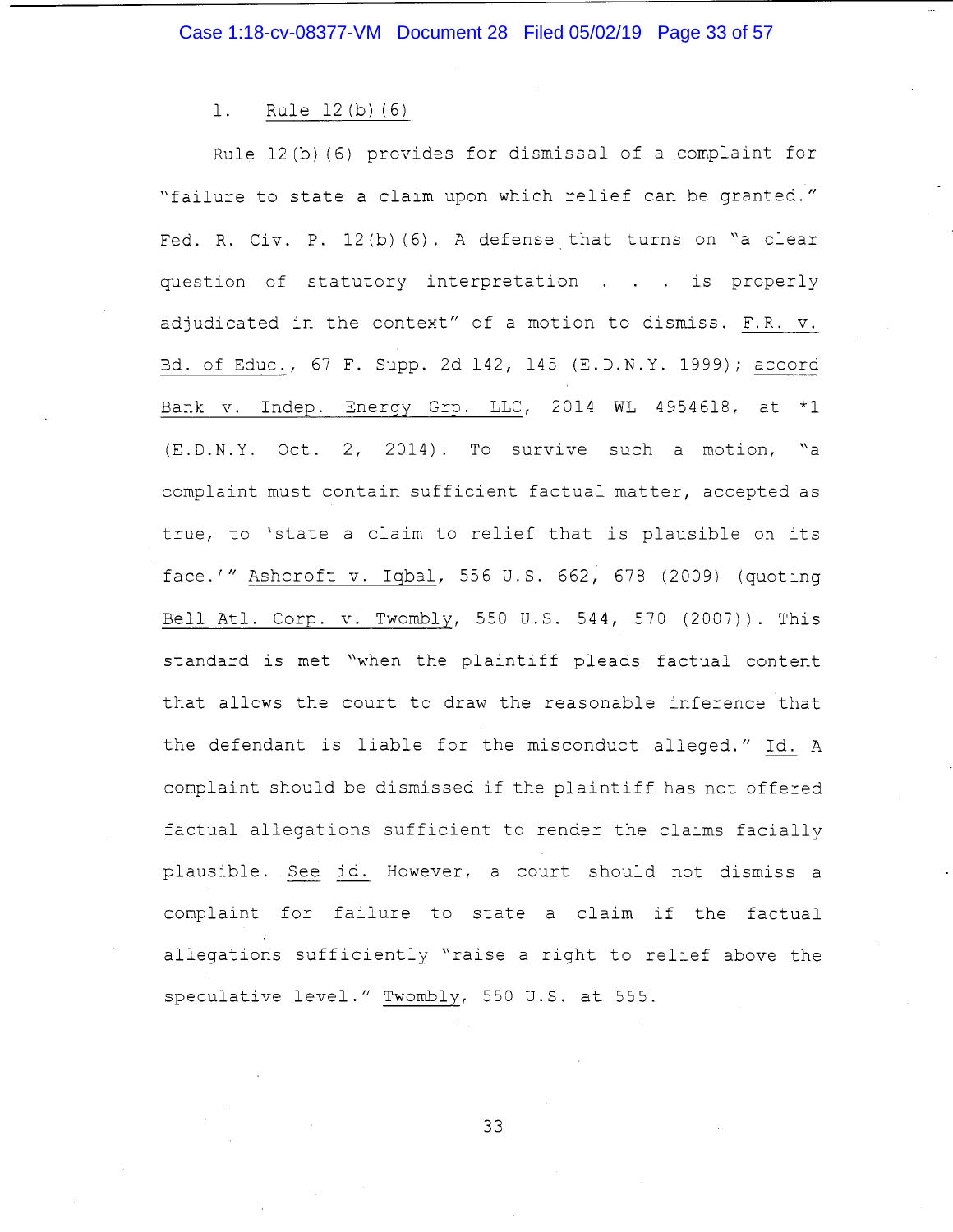#### 2. Administrative Procedure Act

DFS is not explicit about what type of claim it purports to state in Count I (alleging that the Fintech Charter Decision "exceeds OCC's statutory authority" (Complaint 1 58)) and Count II (alleging that DCC "exceeded its statutory authority in approving" Section 5.20(e) (1) at the time of its promulgation (id.  $\text{\textsterling}$  62)). However, DFS invokes subject-matter jurisdiction for bringing this action under the APA generally (see id.  $\texttt{T}$  14 (premising the Court's "subject matter jurisdiction over this action," inter alia, "pursuant to 5 U.S.C. § 701 et seq. (Administrative Procedure Act)")), and Section 702 of "[t]he APA confers a general cause of action upon persons 'adversely affected or aggrieved by agency action within the meaning of a relevant statute.'" Block v. Cmty. Nutrition Inst., 467 U.S. 340, 345 (1984) (quoting 5 U.S.C. § 702); accord Weyerhaeuser Co. v. U.S. Fish & Wildlife Serv., 139 S. Ct. 361, 370 (2018). Hence the Court construes Counts I and II as raising an APA claim under 5 U.S.C. Section 702. <sup>9</sup>

<sup>9</sup> The Court notes that the APA provides other avenues for judicial review that are perhaps applicable here.  $See$ ,  $e.g., 5 U.S.C., § 704 ( "Agency" )$ action made reviewable by statute and final agency action for which there is no other adequate remedy in a court are subject to judicial review."); 5 U.S.C. § 706(2) (C) (providing for courts to "hold unlawful and set aside agency action, findings, and conclusions found to be in excess of statutory jurisdiction, authority, or limitations, or short of statutory right"). Although the APA's various judicial review provisions are nonfungible "separate standards," Bowman Transp., Inc. v. Arkansas-Best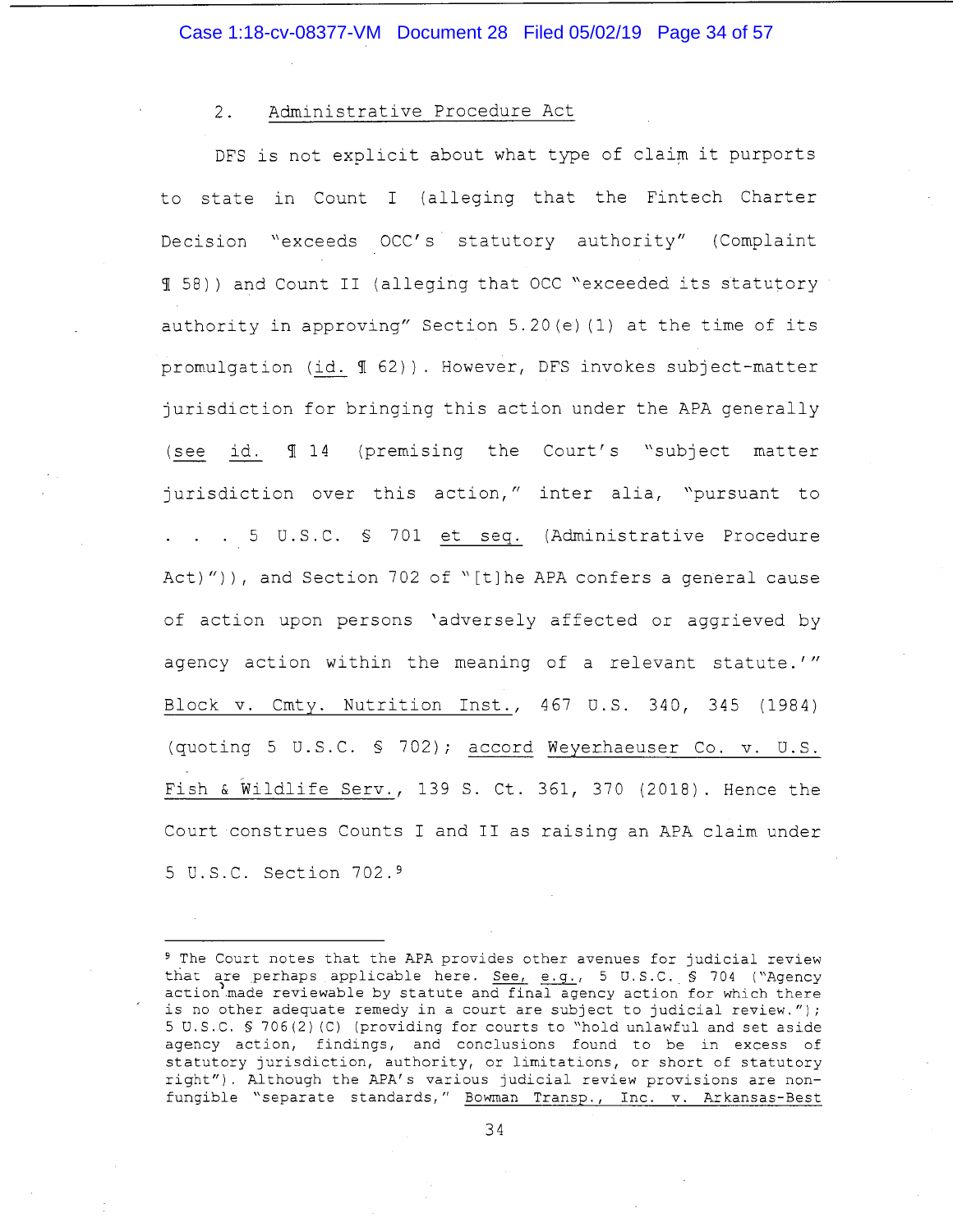#### Case 1:18-cv-08377-VM Document 28 Filed 05/02/19 Page 35 of 57

The Court "evaluate[s] challenges to an agency's interpretation of a statute that it administers within the two-step Chevron deference framework." Catskill Mountains Chapter of Trout Unlimited, Inc. v. EPA, 846 F.3d 492, 507 (2d Cir. 2017) (citing Chevron U.S.A. Inc. v. NRDC, Inc., 467 U.S. 837 (1984)). "At Chevron Step One," the Court "ask[s] 'whether Congress has directly spoken to the precise question at issue.'" Id. (quoting Chevron, 467 U.S. at 842-43). If the statutory language is "silent or ambiguous," the Court "proceed[s] to Chevron Step Two, where 'the question ... is whether the agency's answer is based on a permissible construction of the statute' at issue." Id. (quoting Chevron, 467 U.S. at 843). If the agency's interpretation of the ambiguous statutory language is reasonable, that interpretation receives judicial deference. Id.

#### 3. Tenth Amendment

The Tenth Amendment provides that "[t] he powers not delegated to the United States by the Constitution, nor prohibited by it to the States, are reserved to the States respectively, or to the people." U.S. Const. amend. X. "[T]he Tenth Amendment confirms that the power of the Federal Government is subject to limits that may, in a given instance,

Freight Sys., Inc., 419 U.S. 281, 284 (1974), neither party argues that whether DFS states a claim turns on which APA provision it invokes.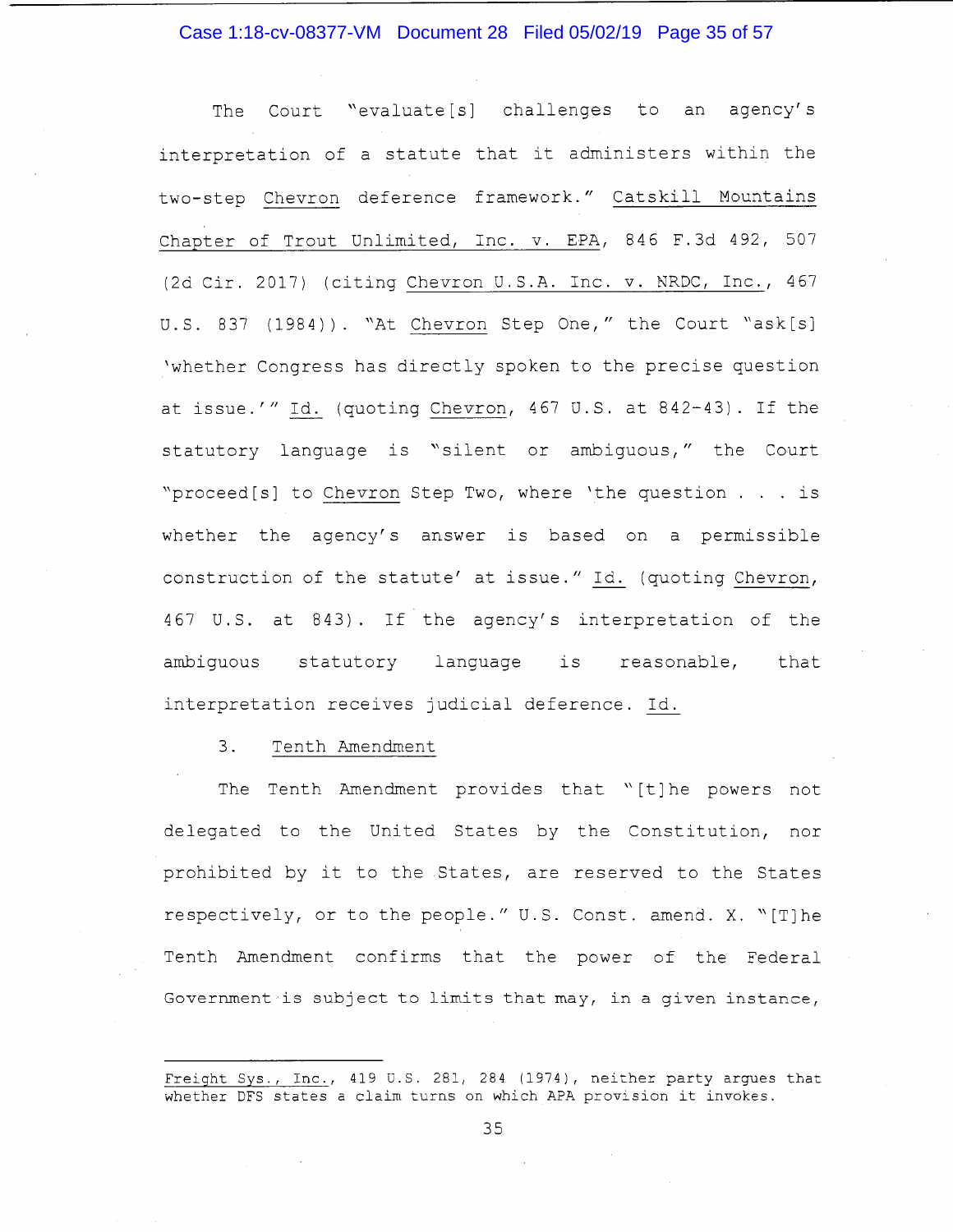#### Case 1:18-cv-08377-VM Document 28 Filed 05/02/19 Page 36 of 57

reserve power to the States." New York v. United States, 505 U.S. 144, 157 (1992). This structural provision is judicially enforceable by both states and individuals: as long as a litigant "is a party to an otherwise justiciable case or controversy," she may "object that her injury results from disregard of the federal structure of our Government." Bond v. United States, 564 U.S. 211, 226 (2011).

#### B. ANALYSIS

#### 1. Administrative Procedure Act

OCC argues that DFS's statutory challenge fails as a matter of law because textual ambiguity exists in the NBA's command that OCC determine whether an applicant for a national bank charter "is lawfully entitled to commence the business of banking." 12 u:s.c. § 27(a). OCC believes that, given that it is the agency empowered to administer the NBA, and it reasonably interpreted the ambiguous language to mean a nondepository institution can be in the "business of banking," its interpretation is insulated from DFS's challenge by Chevron deference. (See Defs.' Mem. at 11.)

Courts begin the multi-step Chevron deference analysis by answering the "Chevron 'step zero'" question: "whether courts should turn to the Chevron framework at all." Matadin v. Mukasey, 546. F.3d 85, 93 (2d Cir. 2008) (Walker, J., concurring) (quoting Thomas W. Merrill & Kristin E. Hickman,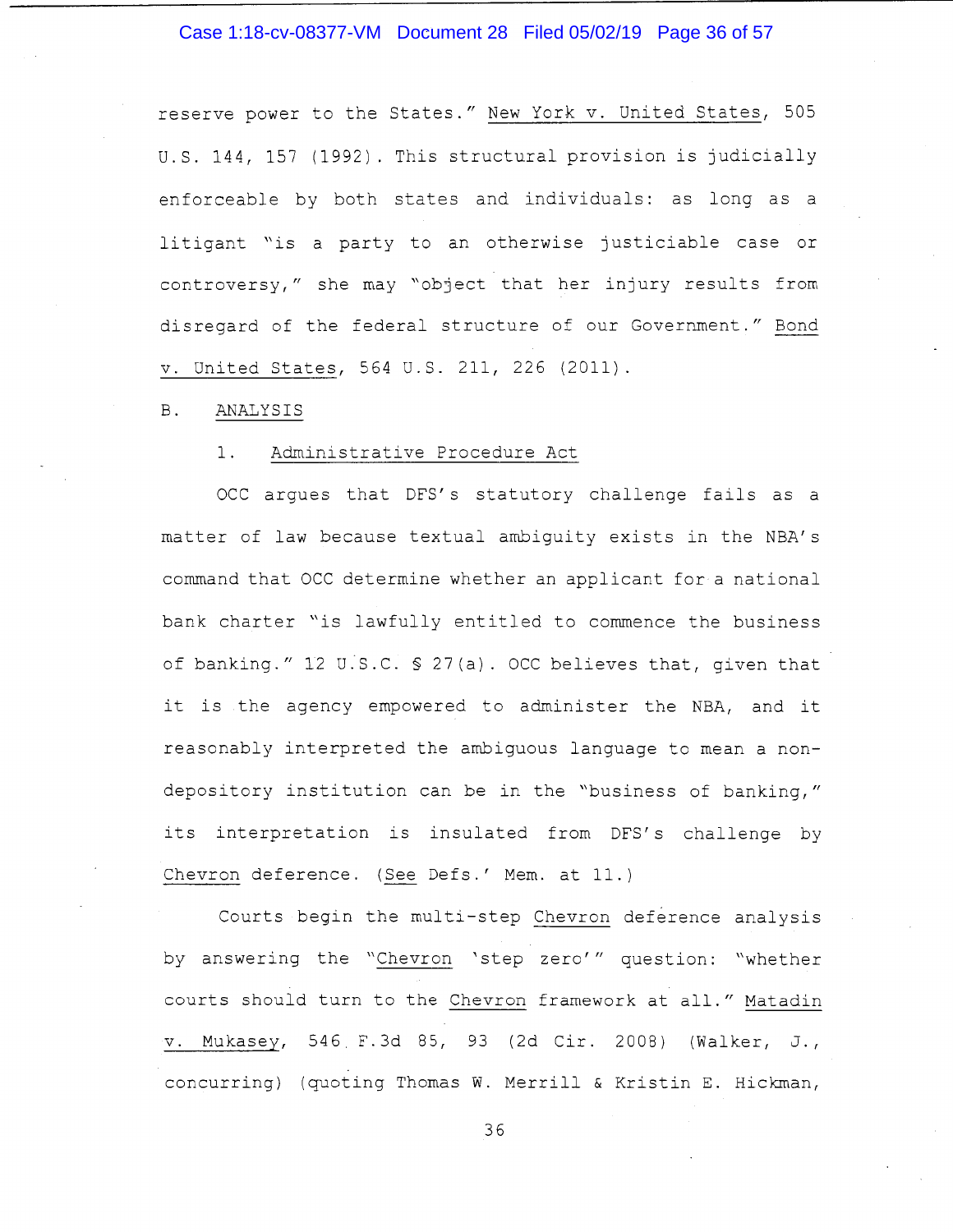#### Case 1:18-cv-08377-VM Document 28 Filed 05/02/19 Page 37 of 57

Chevron's Domain, 89 Geo. L.J. 833, 836 (2001) ); see Chevron, 467 U.S. at 843 (considering whether Congress "delegat [ed] authority to the agency to elucidate a specific provision of the statute by regulation"); accord King v. Burwell, 135 S. Ct. 2480, 2488-89 (2015). The Court does not doubt that the Chevron framework applies to an OCC regulation promulgated pursuant to a statute that OCC is responsible for interpreting, see NationsBank of N.C., N.A. v. Variable Annuity Life Ins. Co., 513 U.S. 251, 256 (1995), and that specifically directs OCC to determine whether applicants for national bank charters are "lawfully entitled to commence the business of banking." 12 U.S.C. § 27(a).

Satisfied that the Chevron framework applies, the Court turns to "steps" one and two of Chevron analysis: "whether the statute is ambiguous and, if so, whether the agency's interpretation is reasonable." King, 135 S. Ct. at 2488-89. The Chevron framework "is premised on the theory that a statute's ambiguity constitutes an implicit delegation from Congress to the agency to fill in the statutory gaps." FDA v. Brown & Williamson Tobacco Corp., 529 U.S. 120, 159 (2000); see also Smiley v. Citibank (S.D.), N.A., 517 U.S. 735, 740- 41 (1996) ("Congress, when it left ambiguity in a statute[, J . . . understood that the ambiguity would be resolved, first and foremost, by the agency, and desired the agency (rather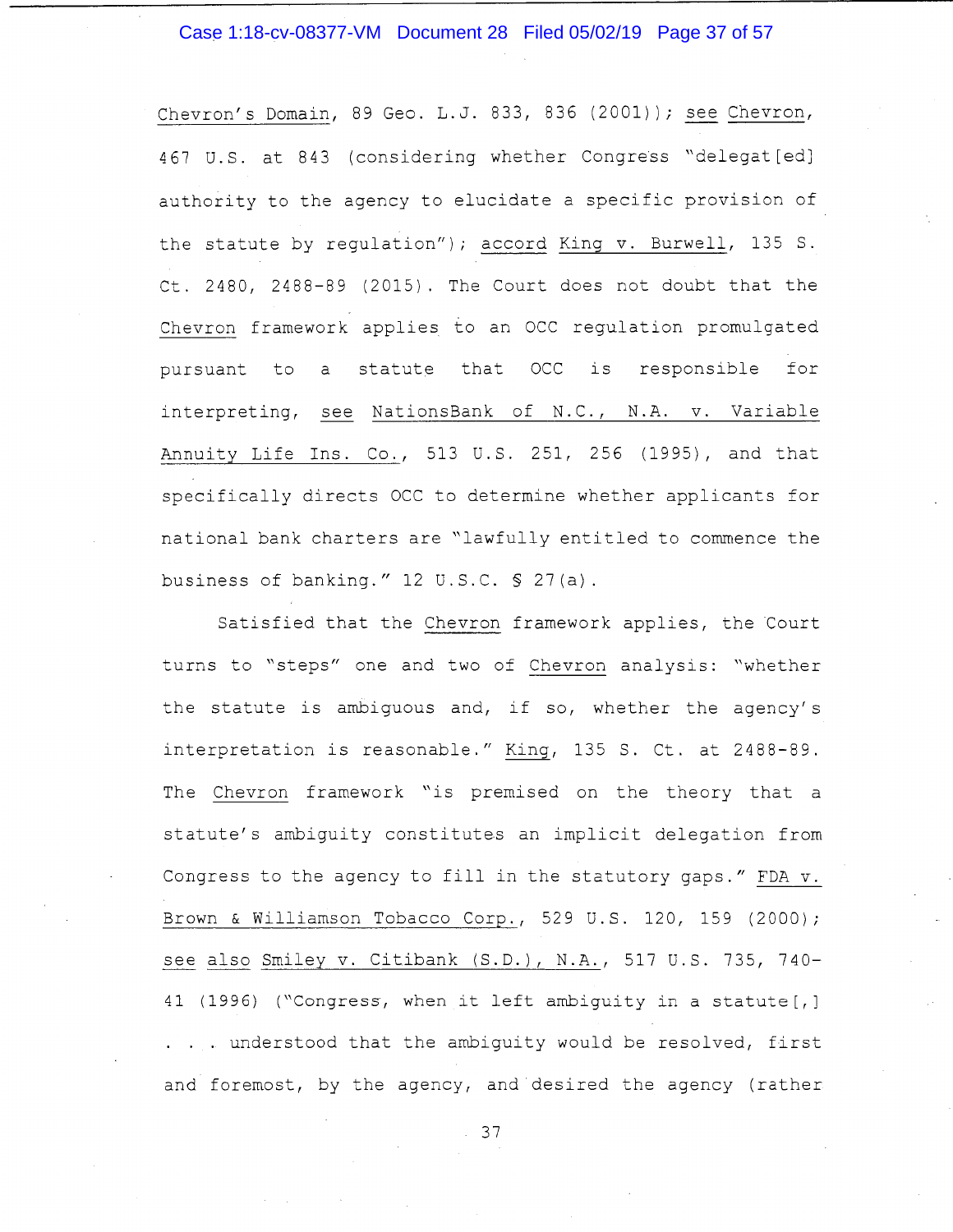#### Case 1:18-cv-08377-VM Document 28 Filed 05/02/19 Page 38 of 57

than the courts) to possess whatever degree of discretion the ambiguity allows.")

However, if the statutory language is "plain and unambiguous," it must be enforced "according to its terms." Hardt v. Reliance Standard Life Ins. Co., 560 U.S. 242, 251, (2010); see also Chevron, 467 U.S. at 843 n.9 ("If a court, employing traditional tools of statutory construction, ascertains that Congress had an intention on the precise question at issue, that intention is the law and must be given effect."); Li v. Renaud, 654 F.3d 376, 382 (2d Cir. 2011) ("[If] a statute is found to be plain in its meaning, then Congress has expressed its intention, . . . and deference is not appropriate.").

The Court finds that the term "business of banking," as used in the NBA, unambiguously requires receiving deposits as an aspect of the business. At the outset, the Court notes that OCC largely anchors its argument that the "business of banking" is ambiguous in the fact that the NBA does not define receiving deposits as a required component of the "business of banking" in so many words. (See Defs.' Mem. at 11-12.) This argument begs the question. The relevant inquiry here is not whether the NBA explicitly expresses such a definition but whether it unambiguously does so.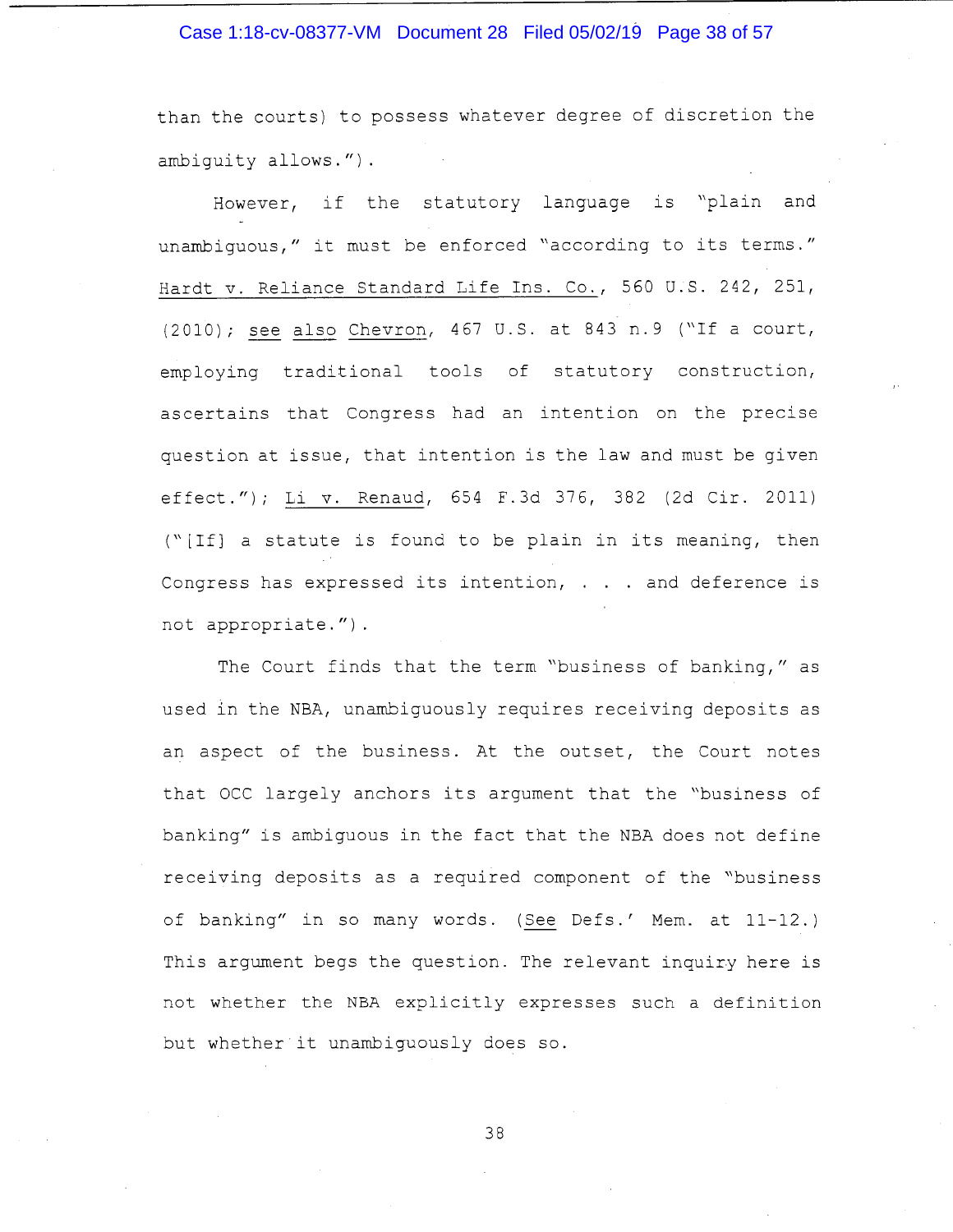Case 1:18-cv-08377-VM Document 28 Filed 05/02/19 Page 39 of 57

"As with any question of statutory interpretation, [the Court] begin [s] with the text of the statute to determine whether the language at issue has a ,plain and unambiguous meaning." Louis Vuitton Malletier S.A. v. LY USA, Inc., 676 F. 3d 83, 108 (2d Cir. 2012). The "business of banking" formulation dates back to the original 1863 version of the NBA. The predecessor to Section 27 provides that

if, upon a careful examination . . . it shall appear that such association is lawfully entitled to commence the business of banking, the comptroller shall give to such association a certificate under his hand and official seal, showing that such association has complied with all the provisions of this act required to be complied with before being entitled to commence the business of banking under it.

Act of Feb. 25, 1863, ch. 58 § 10, 12 Stat. 665, 668 (codified at 12 U.S.C. § 27(a)). Similarly, the predecessor to Section

24 (Seventh) provides that

every association formed pursuant to the provision of this act . . . shall have power to carry on the business this act . . . shall have power to carry on the business<br>of banking by obtaining and issuing circulating notes in accordance with the provision of this act; by discounting bills, notes, and other evidences of debt; by receiving deposits; by buying and selling gold and silver bullion, foreign coins, and bills of exchange; by loaning money on real and personal security, in the manner specified in their articles of association, for the purposes authorized by this act, and by exercising such incidental powers as shall be necessary to carry on such business.

Id. at ch. 58 § 11, 12 Stat. 665, 668 (codified at 12 U.S.C. § 24 (Seventh)).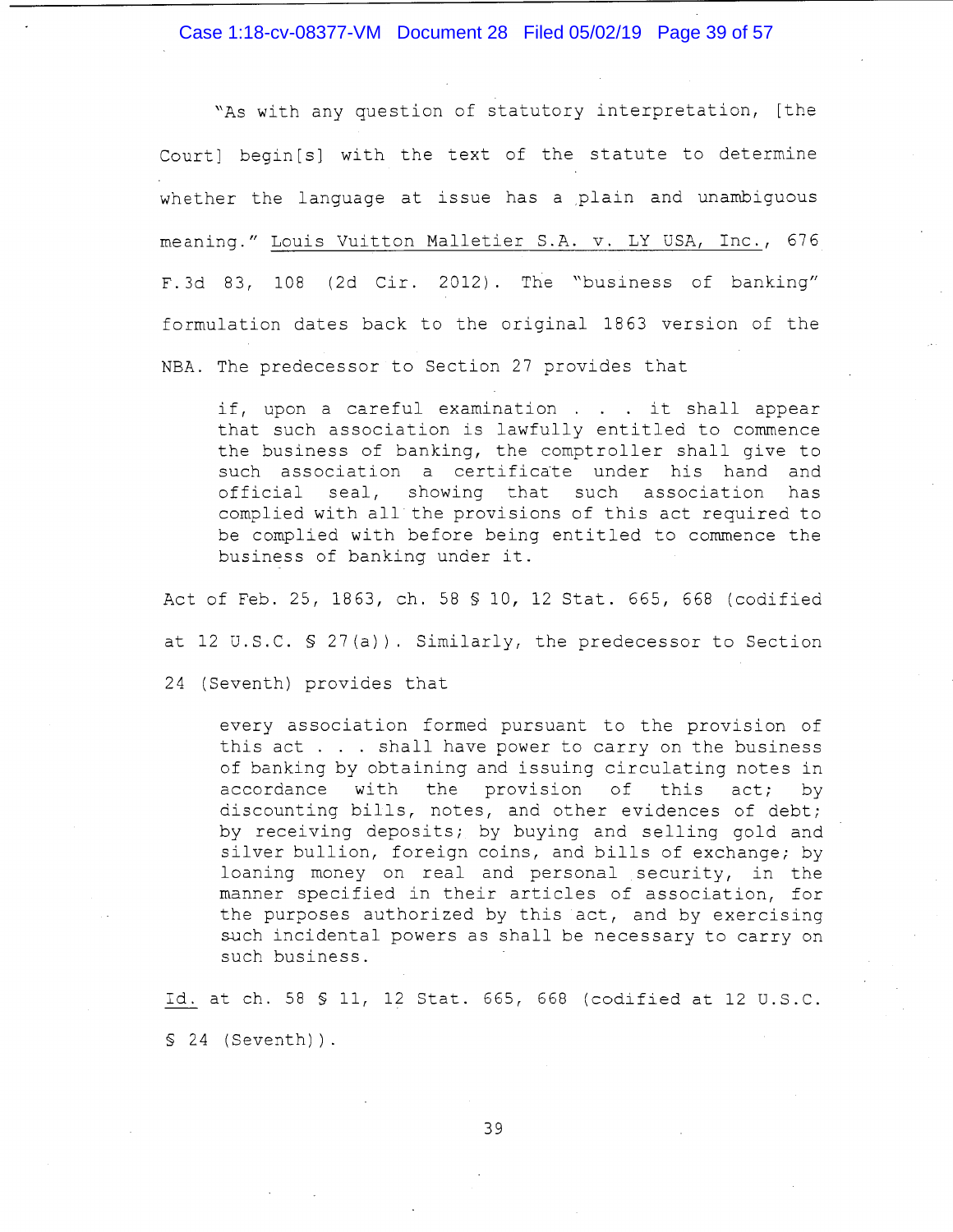#### Case 1:18-cv-08377-VM Document 28 Filed 05/02/19 Page 40 of 57

As a starting point in interpreting this 19th century language, the Court turns to dictionaries published just prior to the NBA's adoption, "the most relevant time for determining a statutory term's meaning." MCI Telecommc'ns Corp. v. Am. Tel. & Tel. Co., 512 U.S. 218, 228 (1994); cf. Perrin v. United States, 444 U.S. 37, 42 (1979) ("A fundamental canon of statutory construction is that, unless otherwise defined, words will be interpreted as taking their ordinary, contemporary, common meaning. Therefore, we look to the ordinary meaning of the term . . . at the time Congress enacted the statute  $\ldots$  . . " (citation omitted)).

At the time of the NBA's drafting, Webster's Dictionary defined "banking" as "[t] he business or employment of a banker; the business of establishing a common fund for lending money, discounting notes, issuing bills, receiving deposits, collecting the money on notes deposited, negotiating bills of exchanges, &c." Noah Webster, American Dictionary of the English Language 97 (1861). Similarly, Worcester's Dictionary defined a "bank" as

[a]n establishment for the custody and issue of money; a joint-stock association, either private or incorporated, whose business it is to employ in loans, or other profitable modes of investment, the common fund or capital, increased by the issue of notes to a certain amount payable on demand, and by such sums as may be temporarily deposited in their hands, by others, for safe-keeping: -- the place where the transaction of a banking association are carried on.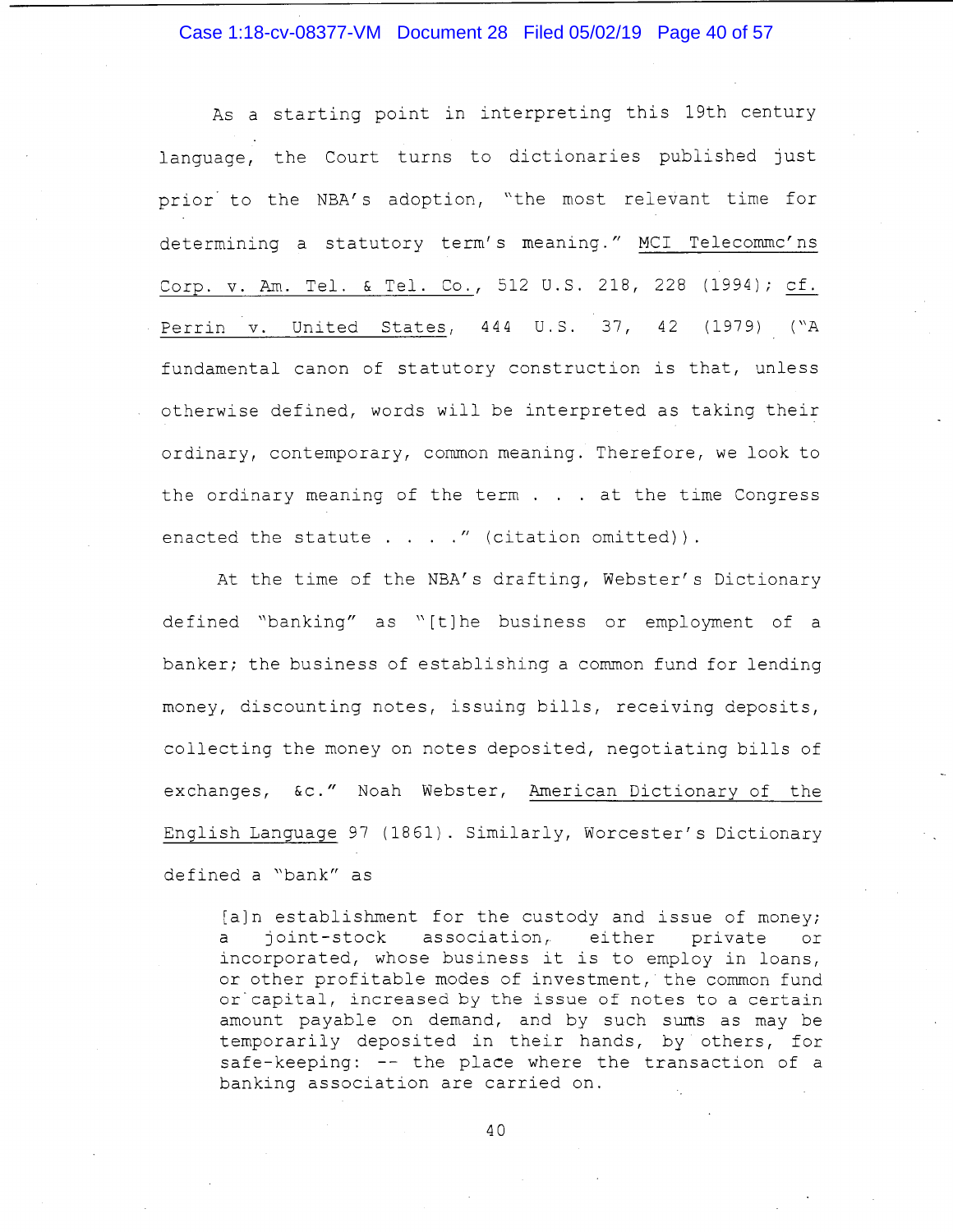#### Case 1:18-cv-08377-VM Document 28 Filed 05/02/19 Page 41 of 57

Jqseph Worcester, Dictionary of the English Language 112 ( 18 60) . 10 Though these definitions do not define depositreceiving as an indispensable part of banking, the fact that the entries on these lists are separated by "and" rather than "or" implies that receiving deposits is not an optional alternative to the other listed activities. In light of the prospect that this inference might prove too much, however -- for the Court hesitates to conclude that each of the listed functions was understood as indispensable -- the Court finds some ambiguity on this point.

But the work of determining whether the NBA's text is unambiguous does not end with definitions. After all, the interpreter of statutory text should "not make a fortress out of the dictionary." Cabell v. Markham, 148 F.2d 737, 739 (2d Cir.) (L. Hand, J.), aff'd, 326 U.S. 404 (1945). For "[c]ourts have a 'duty to construe statutes, not isolated provisions,'" Graham Cty. Soil & Water Conserv. Dist. v. United States ex rel. Wilson, 559 U.S. 280, 290 (2010) (quoting Gustafson v. Alloyd Co., 513 U.S. 561, 568 (1995)), and "[t]he plainness or ambiguity of statutory language is determined by reference to the language itself, the specific context in which that

<sup>10 &</sup>quot;Banking" was defined as "the management of banks or money; the business of a banker." Id. at 113.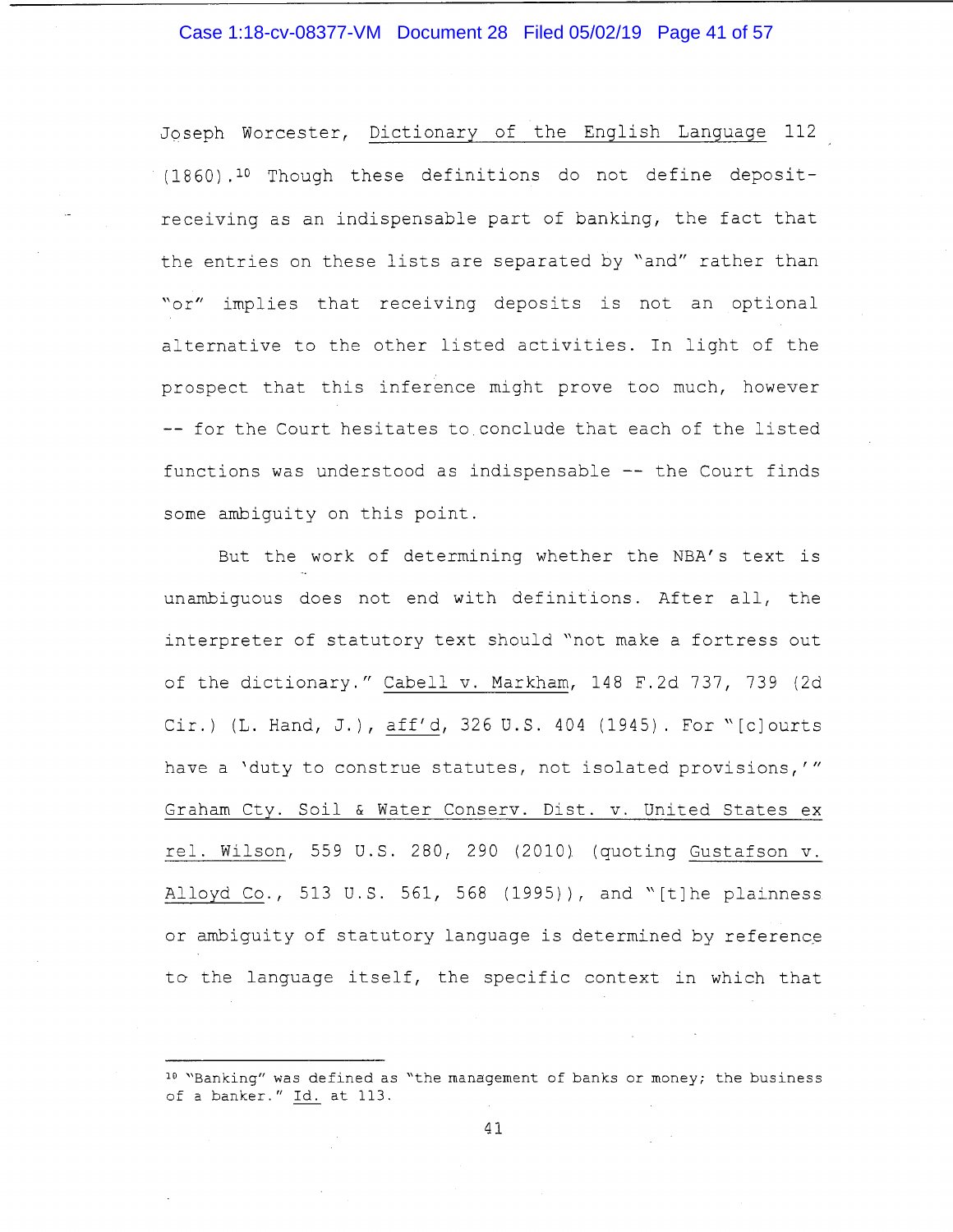#### Case 1:18-cv-08377-VM Document 28 Filed 05/02/19 Page 42 of 57

language is used, and the broader context of the statute as a whole." Robinson v. Shell Oil Co., 519 U.S. 337, 341 (1997). Hence a phrase that "may seem ambiguous in isolation'' because it has multiple meanings is in fact "often clarified by the remainder of the statutory scheme . . . because only one of the permissible meanings produces a substantive effect that is compatible with the rest of the law." United Sav. Ass'n of Tex. v. Timbers of Inwood Forest Assocs., Ltd., 484 U.S. 365, 371 (1988) (citation omitted); see also Gen. Dynamics Land Sys., Inc. v. Cline, 540 U.S. 581, 600 (2004) (finding that a statute's "text, structure, purpose, and history" are properly considered at Chevron step one).

The Court begins its survey of the broader context by noting how often the original NBA discusses the depositreceiving function of national banks. In addition to enumerating "receiving deposits" as one of the ways in which a national bank "shall have power to carry on the business of banking," see Act of Feb. 25, 1863, ch. 58 § 11, 12 Stat. 665, 668, the original NBA is replete with provisions predicated upon a national bank's deposit-receiving power. See id. at ch. 58 § 5, 12 Stat. 665, 666 (requiring that applicants for a national bank charter "make a certificate which shall specify  $\ldots$  [t}he place where its operations of discount and deposit[] are to be carried on"); id. ch. 58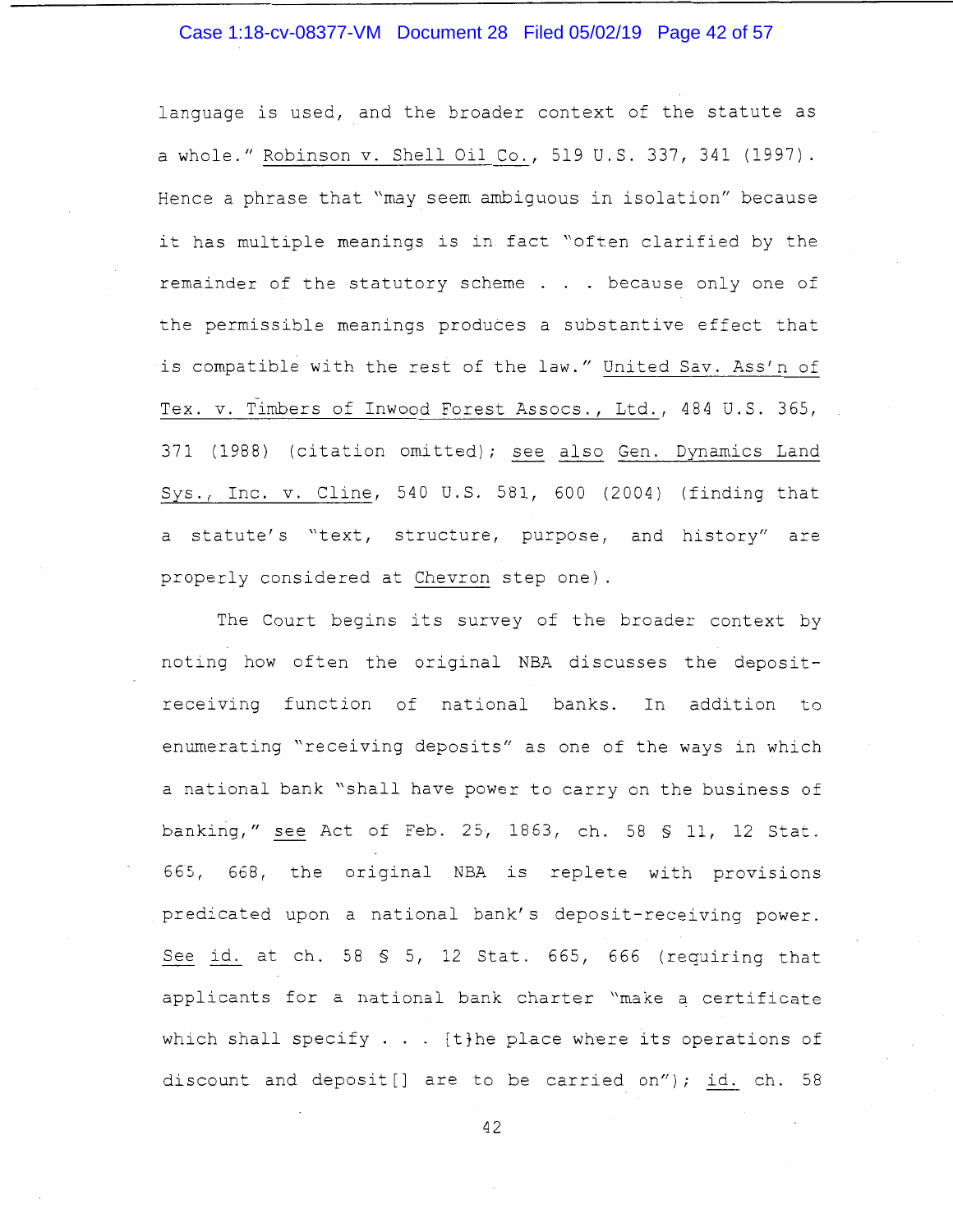#### Case 1:18-cv-08377-VM Document 28 Filed 05/02/19 Page 43 of 57

§ 41, 12 Stat. 665, 677 (imposing capital requirements of at least 25 percent "of the aggregate amount of its outstanding notes of circulation and its deposits").

Moreover, in drafting the NBA, "Congress relied heavily on New York's experiences derived from the operation of its Free Banking Act and the Act's language." Edward L. Symons, Jr., The 'Business of Banking' in Historical Perspective, 51 Geo. Wash. L. Rev. 676, 698 (1983) (hereafter, "Symons"). That experience reflected "a consistent theme of historical development of the business of banking as defined by the indefinite forms of deposit taking, credit granting, and credit exchange," which "activities may vary in form," but "do not vary in substance." Id. at 697. In New York, "[t] he phrase 'the business of banking' ha[d] been given a principled shape and definition by the historical approval and disapproval of various bank activities," and "[a] lthough various limitations on the business of banking may have been imposed from time to time, the power to engage in depositreceiving, credit-granting, and credit-exchange activities has never been denied to banks." Id. at 715; cf. Oulton v. Savs. Inst., 84 U.S. (17 Wall.) 109, 118-19 (1872) ("[T]he term bank implies a place for the deposit of money, as that is the most obvious purpose of such an institution." (construing the Internal Revenue Act)).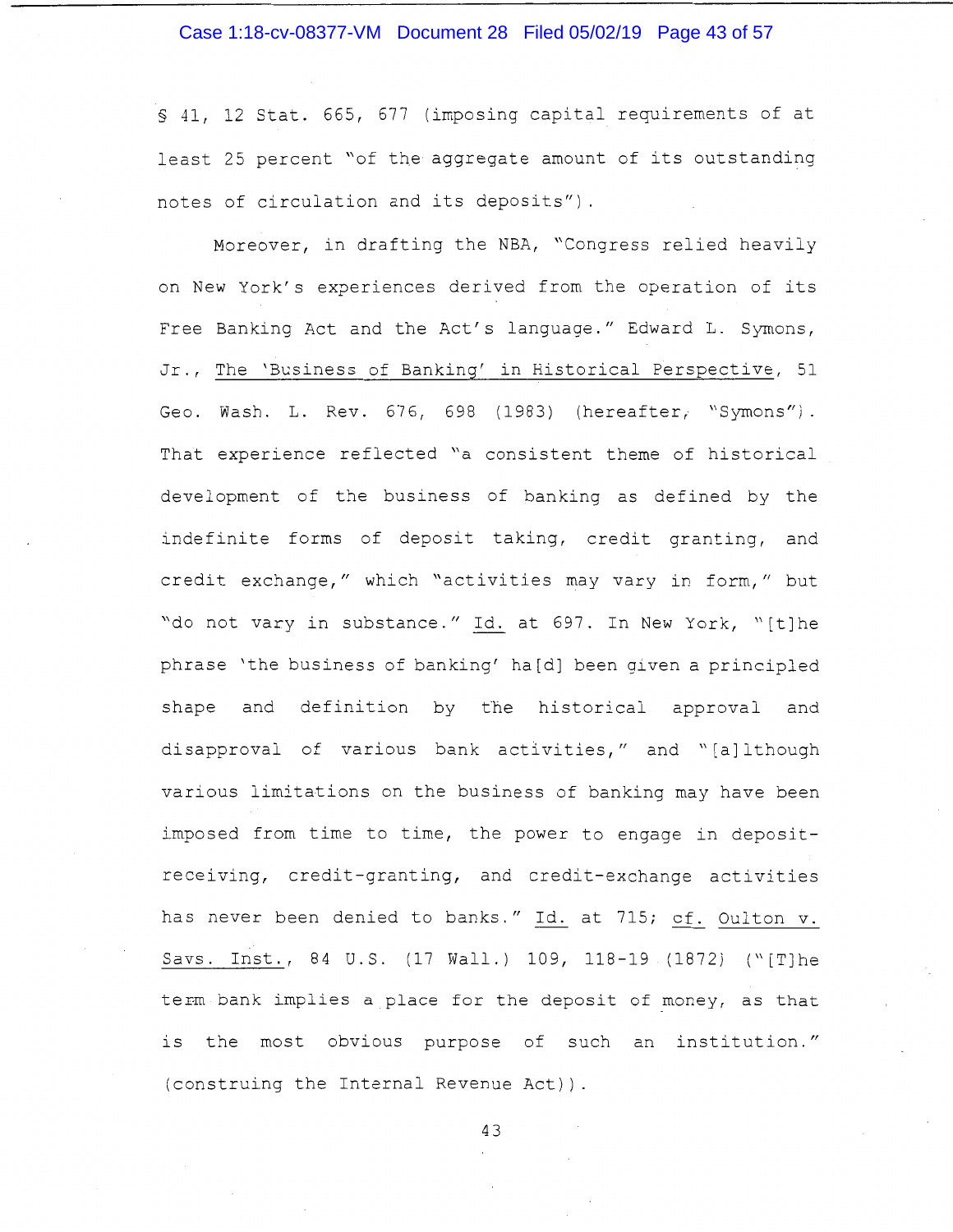#### Case 1:18-cv-08377-VM Document 28 Filed 05/02/19 Page 44 of 57

Indeed, the Court is not aware of OCC ever having chartered a non-depository entity as a national bank on the strength of the NBA's "business of banking" clause. Rather, on the two occasions that OCC began issuing national bank charters to a type of non-depository institution, Congress first amended the NBA explicitly to authorize OCC to do so. First, in 1978, Congress amended Section 27 to allow OCC to charter non-depository "trust banks" as national banks. See Financial Institutions Regulatory and Interest Rate Control Act of 1978, Pub. L. No. 95-630, Title XV§ 1504, 92 Stat. 3641, 3713 (codified at 12 U.S.C. § 27(a)) (providing that a national bank "is not illegally constituted solely because its operations are or have been required by the Comptroller of the Currency to be limited to those of a trust company and the activities related thereto"). Second, in 1982, Congress amended Section 27 to allow OCC to charter non-depository "bankers' banks" as national banks. See Garn-St. Germain Depository Institutions Act of 1982, Pub. L. No. 97-320, Title IV § 404 (a), 96 Stat. 1469, 1511 (codified at 12 U.S.C.  $$ 27(b)(1))$  ("The  $[OCC]$ ... may also issue a certificate of authority to commence the business of banking  $\ldots$  to a national banking association which is owned exclusively . by other depository institutions and is organized to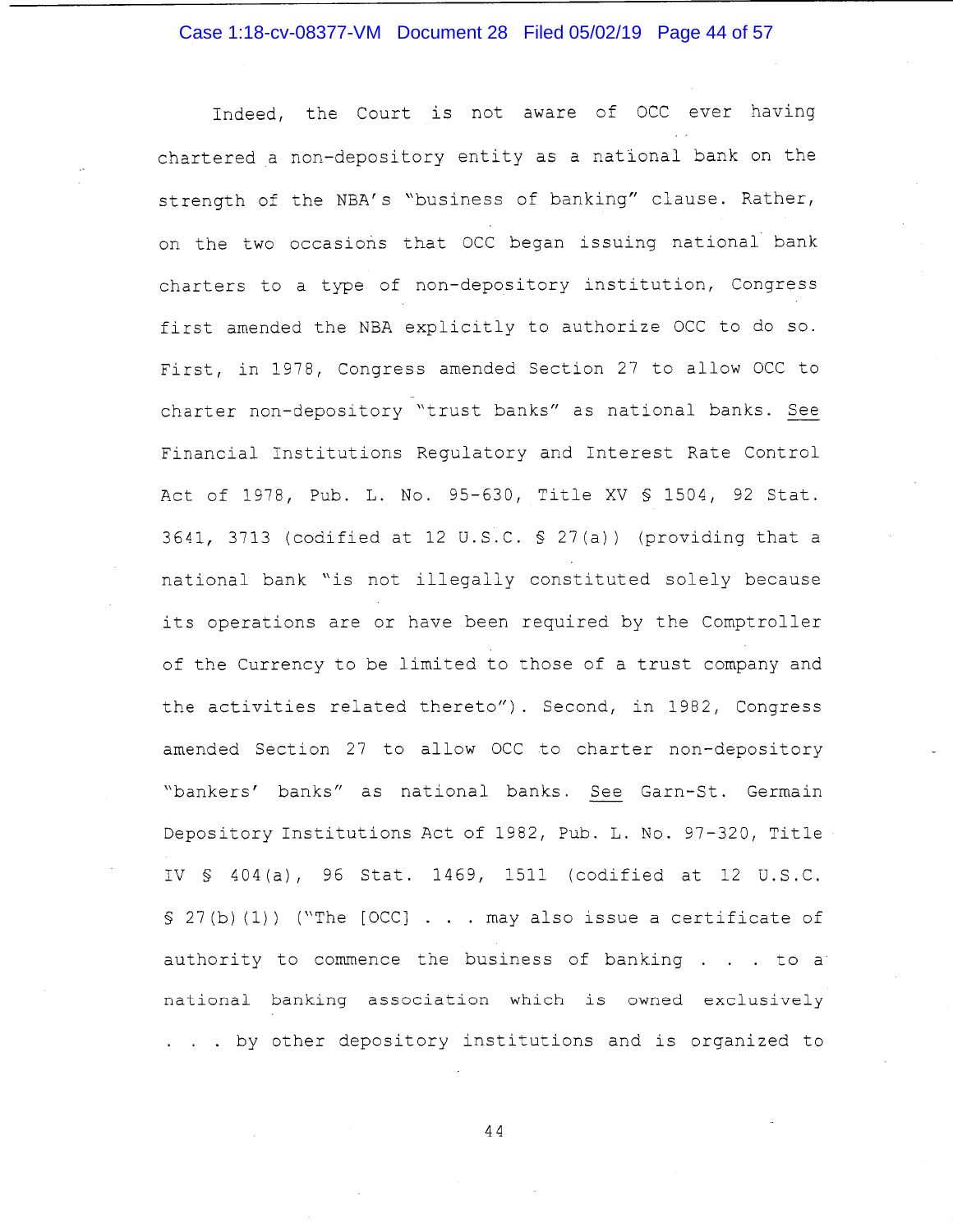#### Case 1:18-cv-08377-VM Document 28 Filed 05/02/19 Page 45 of 57

engage exclusively in providing services for other depository institutions  $\ldots$  .  $\ldots$   $\ldots$ 

The Court infers from these two enactments that the amending Congresses understood the NBA's original use of the "business of banking" phrase to require deposit-receiving, such that a non-depository institution (or class of such institutions) is not considered eligible to be granted a federal charter to commence the "business of banking" absent a statutory amendment to the contrary. If those Congresses had a different understanding of the prerequisites for a national bank charter, it is unclear why they would have acted to confer upon OCC an authority they believed OCC already possessed. To be sure, the actions and views of later Congresses are not necessarily dispositive of an earlierenacted statutory phrase's meaning, and the Court is mindful not to overweigh anti-surplusage arguments -- for benign statutory redundancies "are not unusual events." Connecticut Nat'l Bank v. Germain, 503 U.S. 249, 253 (1992). Nonetheless, the NBA's 1978 and 1982 amendments are illuminating on the point at issue.

The Court is also guided by the canon of construction under which the plausibility of an agency interpretation of statutory text that would confer new power upon that agency bears inverse relation to the size of that putative power and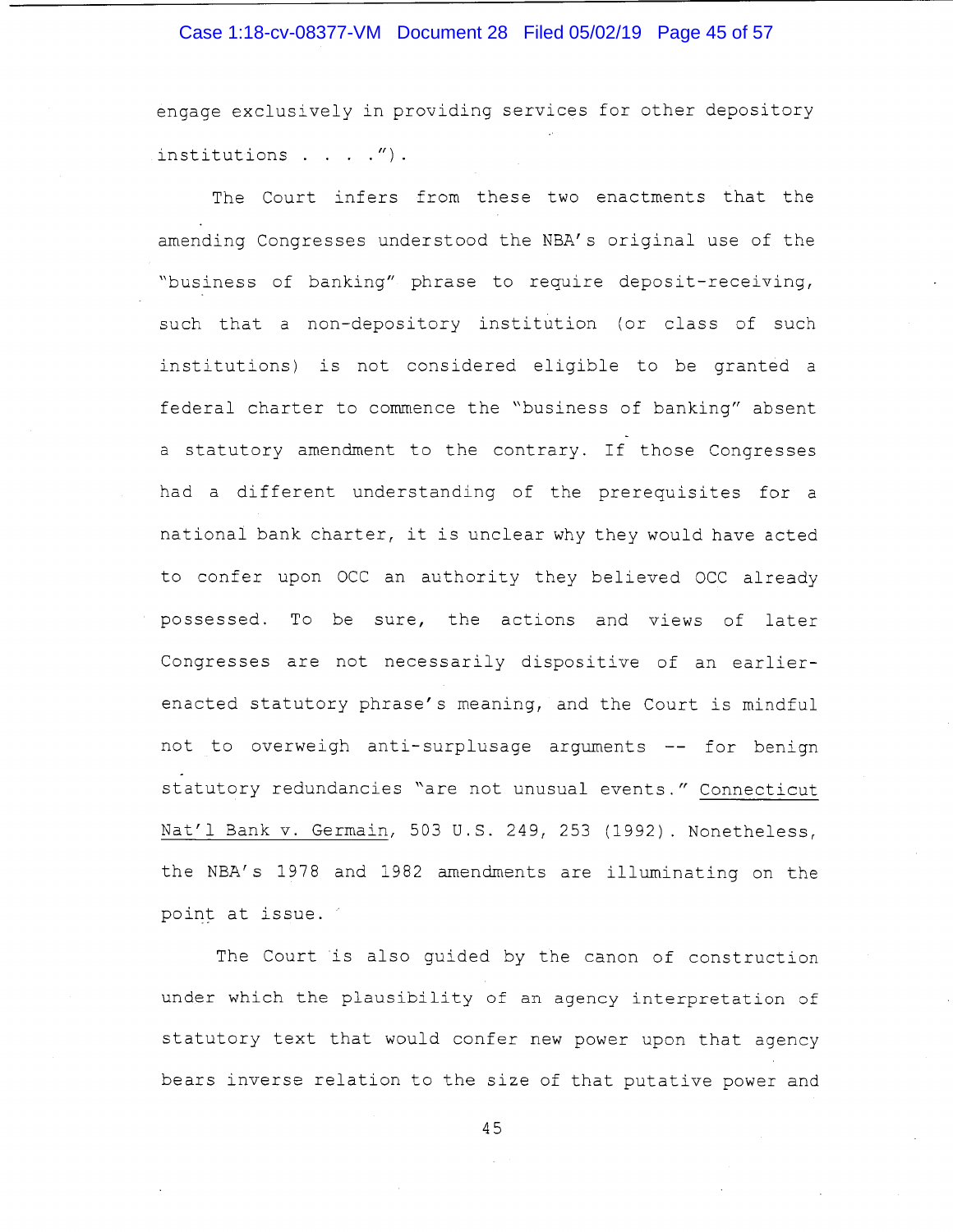# Case 1:18-cv-08377-VM Document 28 Filed 05/02/19 Page 46 of 57

the belatedness of the putative discovery. See Utility Air, 573 U.S. at 324 ("When an agency claims to discover in a longextant statute an unheralded power to regulate a significant portion of the American economy, [courts] typically greet its announcement with a measure of skepticism." (internal quotation marks and citation omitted)). Here, OCC claimed the power to charter non-depository institutions as national banks in 2003, some 140 years after the adoption of the statutory language that is that power's putative source. The Court finds that a delay of that length provides substantial grounds to cast doubt on OCC's interpretation. This conclusion is only strengthened by what DFS alleges is the impact of this interpretation (see Complaint  $\mathbb{I} \mathbb{I}$  3, 11-12, 35, 43-49) on at least "a significant portion" of the national economy, Utility Air, 573 U.S. at 324, as well as on nationwide banking regulation and the proper balance of federal and state functions and powers in our dual system of government and dual-banking structure.

As one instance of the consequential effects of issuing SPNB charters to non-depository fintech companies, the Court notes that such action would entail federal preemption of the state banking regulatory scheme nationwide as it relates to such fintech entities. Such dramatic disruption of federalstate relationships in the banking industry occasioned by a

 $.46$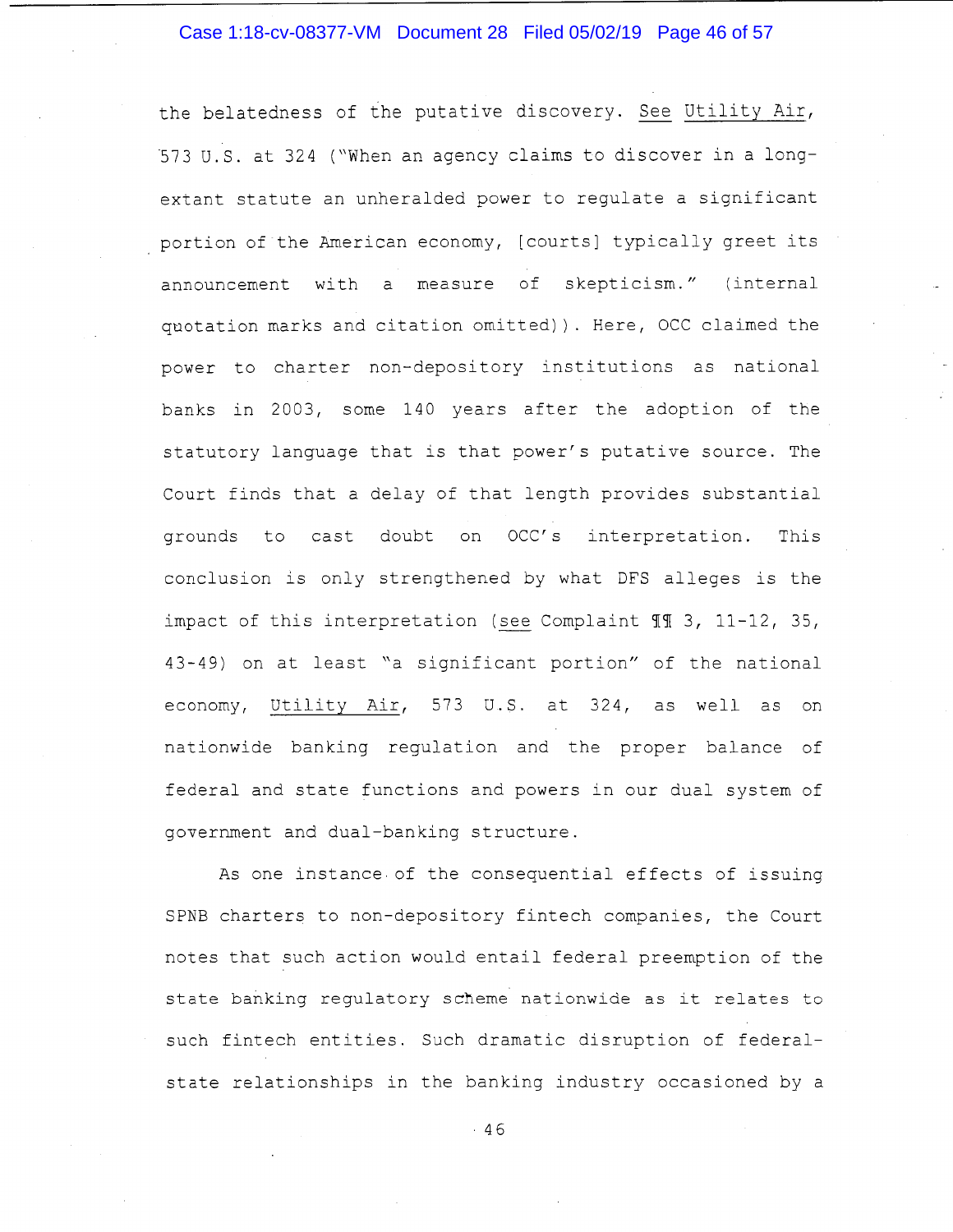# Case 1:18-cv-08377-VM Document 28 Filed 05/02/19 Page 47 of 57

federal regulatory agency lends weight to the argument that it represents exercise of authority that exceeds what Congress may have contemplated in passing the NBA. See Whitman v. Am. Trucking Ass'ns, Inc., 531 U.S. 457, 468 (2001) ("Congress . . . does not alter the fundamental details of a regulatory scheme in vague terms or ancillary provisions - it does not, one might say, hide elephants in mouse holes.").

Indeed, if DFS's characterization of the impact is accurate -- which the Court assumes, given the posture of this Order, see supra Section III.A.1 -- OCC's reading is not so much an "interpretation" as "a fundamental revision" of the NBA -- essentially exercise of a legislative function by administrative agency fiat. MCI Telecommc' ns, 512 U.S. at 231. Whether non-depository institutions can qualify as national banks appears to be "a question of deep 'economic and political significance' that is central to this statutory scheme," such that the Court infers that, because of its fundamental regulatory, legislative, and constitutional implications, "had Congress wished to assign that question to an agency, it surely would have done so expressly." King, 135 S. Ct. at 2489 (quoting Utility Air, 573 U.S. at 324).

The Court next turns to two DFS arguments that turn on the manner in which the NBA fits into the wider statutory scheme of national banking regulation. While perhaps of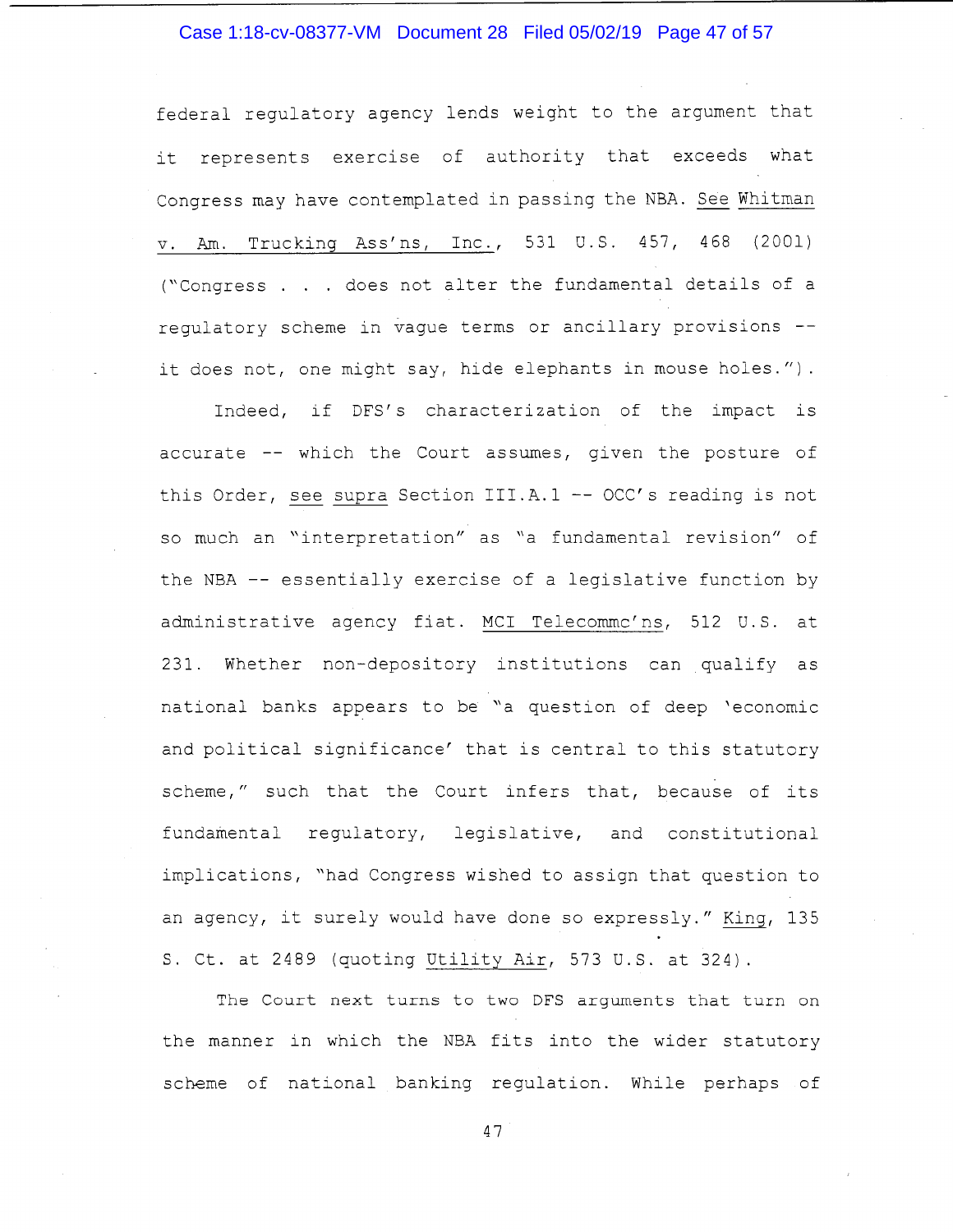#### Case 1:18-cv-08377-VM Document 28 Filed 05/02/19 Page 48 of 57

limited weight, the Court takes note of them as additional data points that further undermine OCC's interpretation. First, the Federal Reserve Act requires national banks to obtain membership in the Federal Reserve System and insurance under the Federal Deposit Insurance Act (FDIA). See 12 U.S.C. § 222. But a national bank must be "engaged in the business of receiving deposits" to obtain insurance under the FDIA. 12 U.S.C. § 1815(a) (1) Chartering national banks that do not receive deposits -- which are ineligible for insurance under the FDIA and therefore unable to join the Federal Reserve System -- would introduce an anomaly into this scheme.

Second, the Bank Holding Company Act (BHCA) requires companies to obtain prior approval by the Federal Reserve Board before acquiring a "bank." 12 U.S.C. § 1842(a). The BHCA defines a "bank" as a deposit-receiving institution. <sup>11</sup> 12 U.S.C. §§ 184l(c) (1) (A), (B). Chartering non-depository national banks would create an exception to the BHCA's regulatory scheme without formally amending the statute: there would be banks in the marketplace that could be acquired without Federal Reserve Board approval. Even OCC implicitly

<sup>&</sup>lt;sup>11</sup> The Court finds that Congress's decision to make such a definition in the BHCA -- although perhaps not sufficient by itself to determine the meaning of the text in the earlier-enacted NBA -- lends further support to the proposition that Congress has long considered receiving deposits an indispensable part of what it means for a national bank to be in the "business of banking."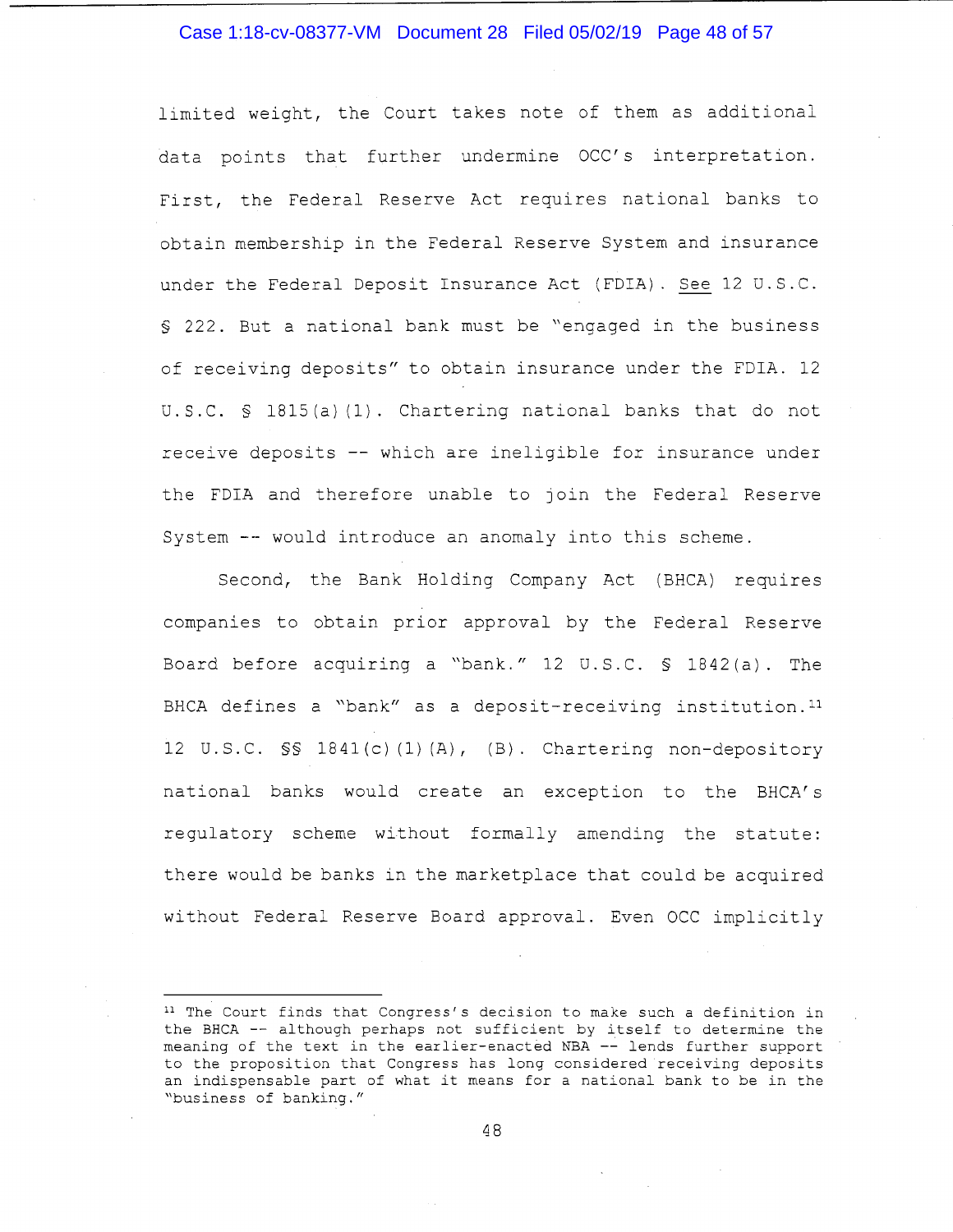# Case 1:18-cv-08377-VM Document 28 Filed 05/02/19 Page 49 of 57

concedes the strained and anomalous role a non-depository bank would play in this statutory scheme, as its licensing manual attempts to ensure that certain FDIA provisions -which are inapplicable to SPNBs -- nonetheless would apply through specific SPNB chartering requirements in order "to achieve the goals of a particular statute or regulation." (See Dkt. No. 1-13 at 12 n.35.) The Court finds that these points cast doubt on the notion that OCC could charter nondepository national banks without a further act of Congress.

Turning to OCC's main counterarguments, the Court is not persuaded by the point based on Independent Community Bankers Association of South Dakota, Inc. v. Board of Governors of the Federal Reserve System, 820 F.2d 428 (D.C. Cir. 1987). OCC reads this case to support the proposition that an institution can be in the "business of banking" even if it does "not exercise the full complement of banking powers." (Defs.' Mem. at 15.) But even if, as the D.C. Circuit declares in that case, a national bank's "activities" may be lawfully "[r]estricted . . . to less than the full scope of statutory authority" unless that restriction "undermines the safety and soundness of the bank or interferes with the bank's ability to fulfill its statutory obligations," -- and the Court is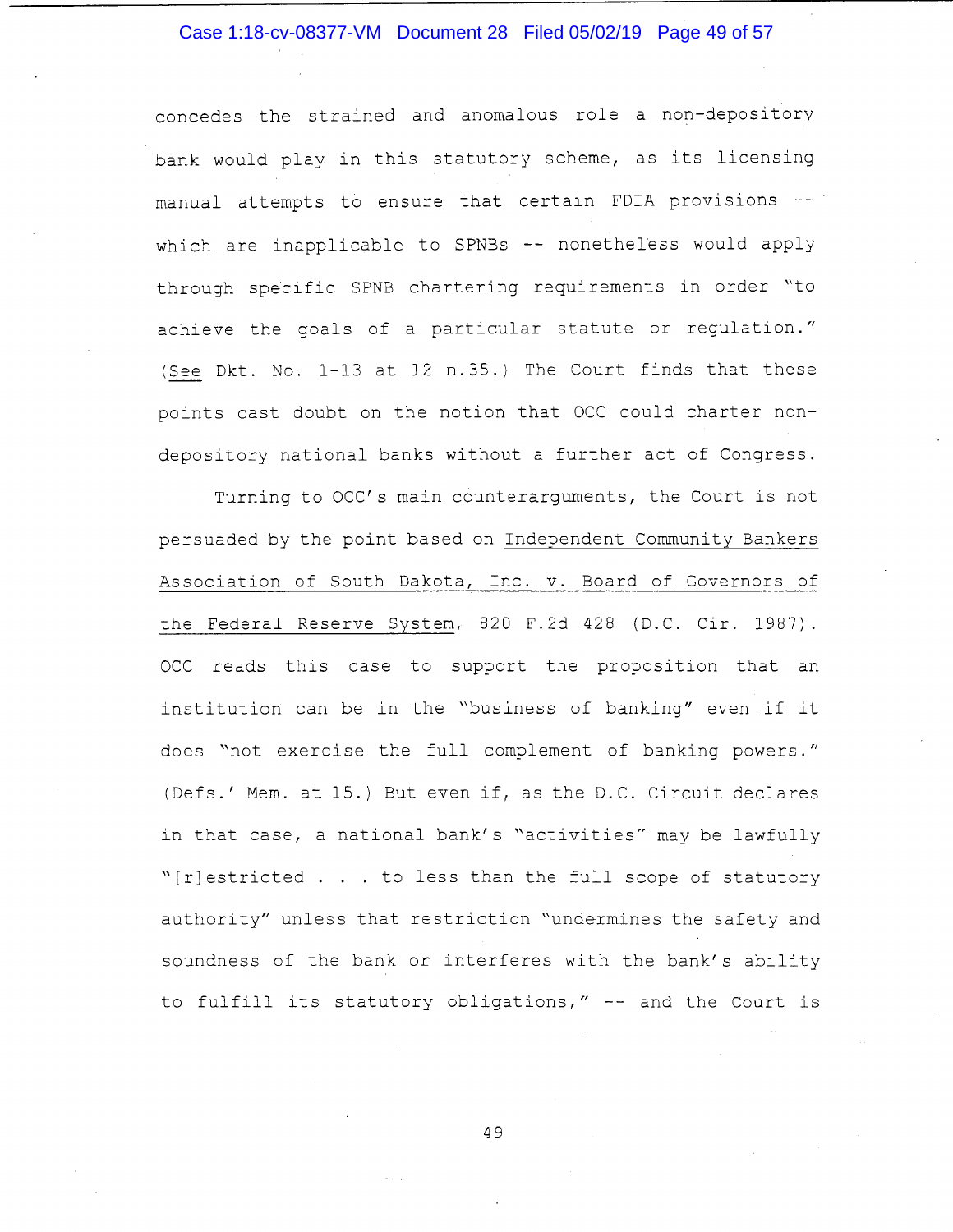#### Case 1:18-cv-08377-VM Document 28 Filed 05/02/19 Page 50 of 57

not certain this test correctly restates the law<sup>12</sup> -- the proposition that deposit-receiving, specifically, is optional, does not follow. Independent Cmty. Bankers, 820 F.2d at 440. Indeed, the question whether receiving deposits is one of those "statutory obligations" is the very question now before this Court. Id. And in any event, it appears the banks at issue there did take deposits. See id. at 439.

Nor is the Court persuaded by OCC's argument based on NationsBank. (See Defs.' Mem. at 13-15.) It is concededly the case that in NationsBank, the Supreme Court found the phrase "business of banking" in Section 24 (Seventh) ambiguous as to whether it encompasses -- in addition to the five enumerated activities (which include deposit-receiving)  $-$  the sale of annuities. See 513 U.S. at 256-57 (finding that OCC's resolution of that ambiguity was reasonable and therefore deserved judicial deference). But determining the outermost bounds of the phrase "business of banking" is a different task from determining its threshold requirements. See,  $e.q.,$ Symons, supra at 719 (contrasting "the outer limits of a bank's authority" with "the inner limits of the business of

<sup>12</sup> In addition to being an out-of-circuit decision that does not bind this Court, Independent Community Bankers did not support this putative recitation of the applicable standard with a citation to authority. See 820 F.2d at 440. The Second Circuit has not ruled on the underlying question. Further, no other court appears to have cited the decision in support of this point.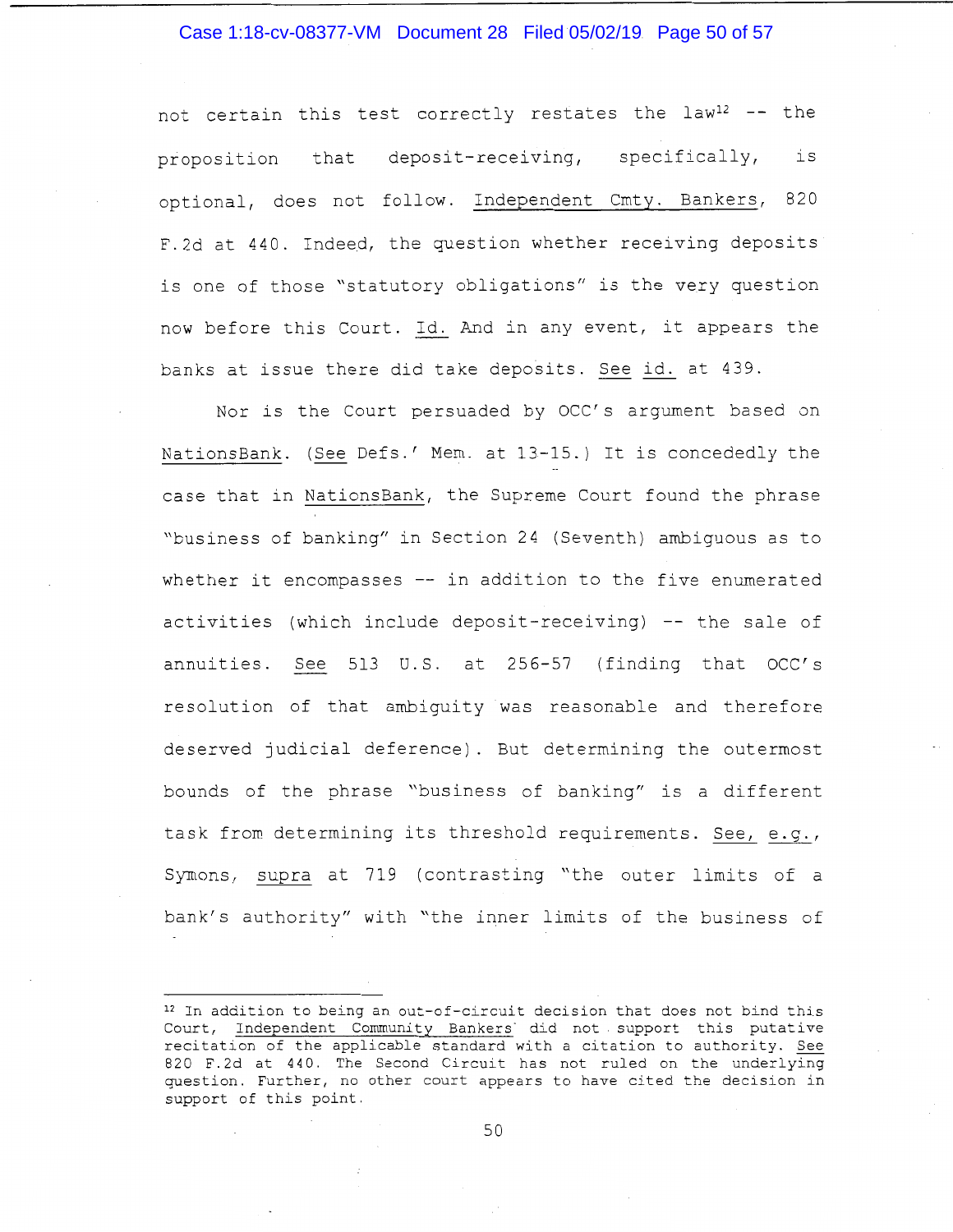## Case 1:18-cv-08377-VM Document 28 Filed 05/02/19 Page 51 of 57

banking," or "the minimum activity an entity has to be engaged in to be deemed a bank").

The Court agrees that the determination of the outer limit of the phrase "business of banking" embodies a longstanding ambiguity, as evidenced by the century and a half of case law (to which NationsBank belongs) struggling to define it. See, e.g., Franklin Nat'l Bank of Franklin Square v. New York, 347 U.S. 373, 376-77 (1954) (banking includes advertising); First Nat'l Bank in St. Louis v. Missouri, 263 U.S. 640, 657-59 (1924) (national banks could not open a branch office); Logan Cty. Nat'l Bank v. Townsend, 139 U.S. 67, 74-75 (1891) (declining to reach the question whether banking includes buying municipal bonds); First Nat'l Bank v. Nat'l Exch. Bank, 92 U.S. 122, 127-28 (1875) (under certain circumstances, banking includes purchasing stock). Indeed, the "et cetera" that followed enumerated activities, such as receiving deposits, in Webster's 1861 definition of "banking" attests to the ambiguity of the outer limits of the "business of banking," and supports the notion that the "business of banking" has long been understood to encompass both a determinate core of activities, such as deposit-receiving, in addition to an indeterminate number of other potential activities. See Webster, supra at 97.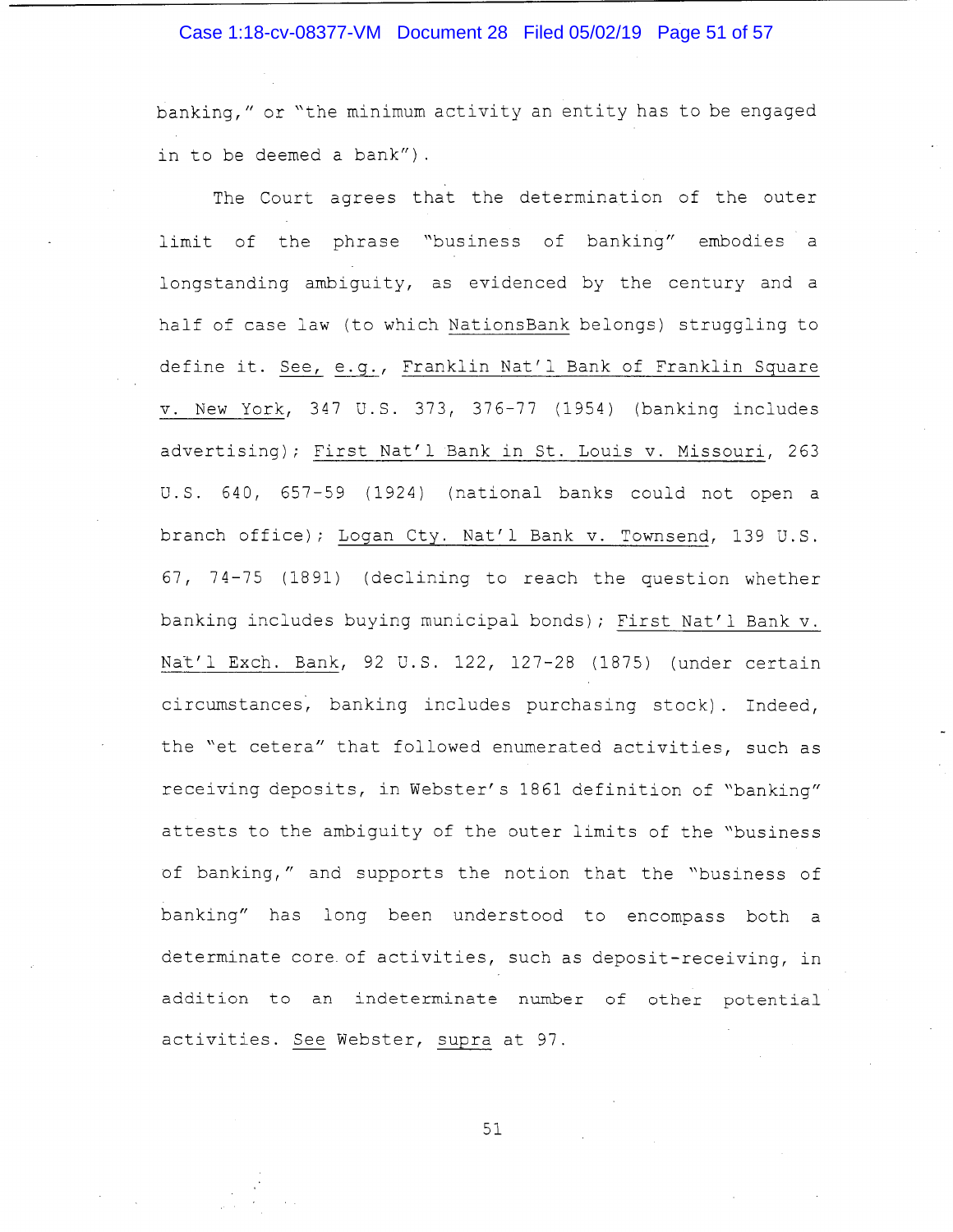#### Case 1:18-cv-08377-VM Document 28 Filed 05/02/19 Page 52 of 57

It does not follow from the uncertainty surrounding the outer bounds of the term, however, that the threshold indispensability (or not) of deposit-receiving to the "business of banking" is necessarily ambiguous. And because the "interpretive clues speak almost unanimously," Cline, 540 U.S. at 586, the Court finds it unambiguous that receiving deposits is an indispensable part of the "business of banking" as used by Congress in the original phrase from the NBA that now appears in Section 27 and Section 24 (Seventh) . Cf. Whitman, 531 U.S. at 471 (finding statutory text unambiguous when "interpreted in its statutory and historical context and with appreciation for its importance to the [statute of which it is part] as a whole").

Because the Court finds the NBA text unambiguous as it relates to the component of receiving deposits as a prerequisite for OCC's issuance of a national bank charter under the NBA, "that is the end of the matter; for the court, as well as the agency, must give effect to the unambiguously expressed intent of Congress." Chevron, 467 U.S. at 842-43. The Court therefore does not reach the "Chevron step two" question of whether OCC's interpretation is reasonable and therefore deserves deference.<sup>13</sup> See MCI Telecommc'ns, 512 U.S.

<sup>&</sup>lt;sup>13</sup> The Court notes, however, that its conclusion that OCC's interpretation is unambiguously wrong entails the conclusion that, even if the text were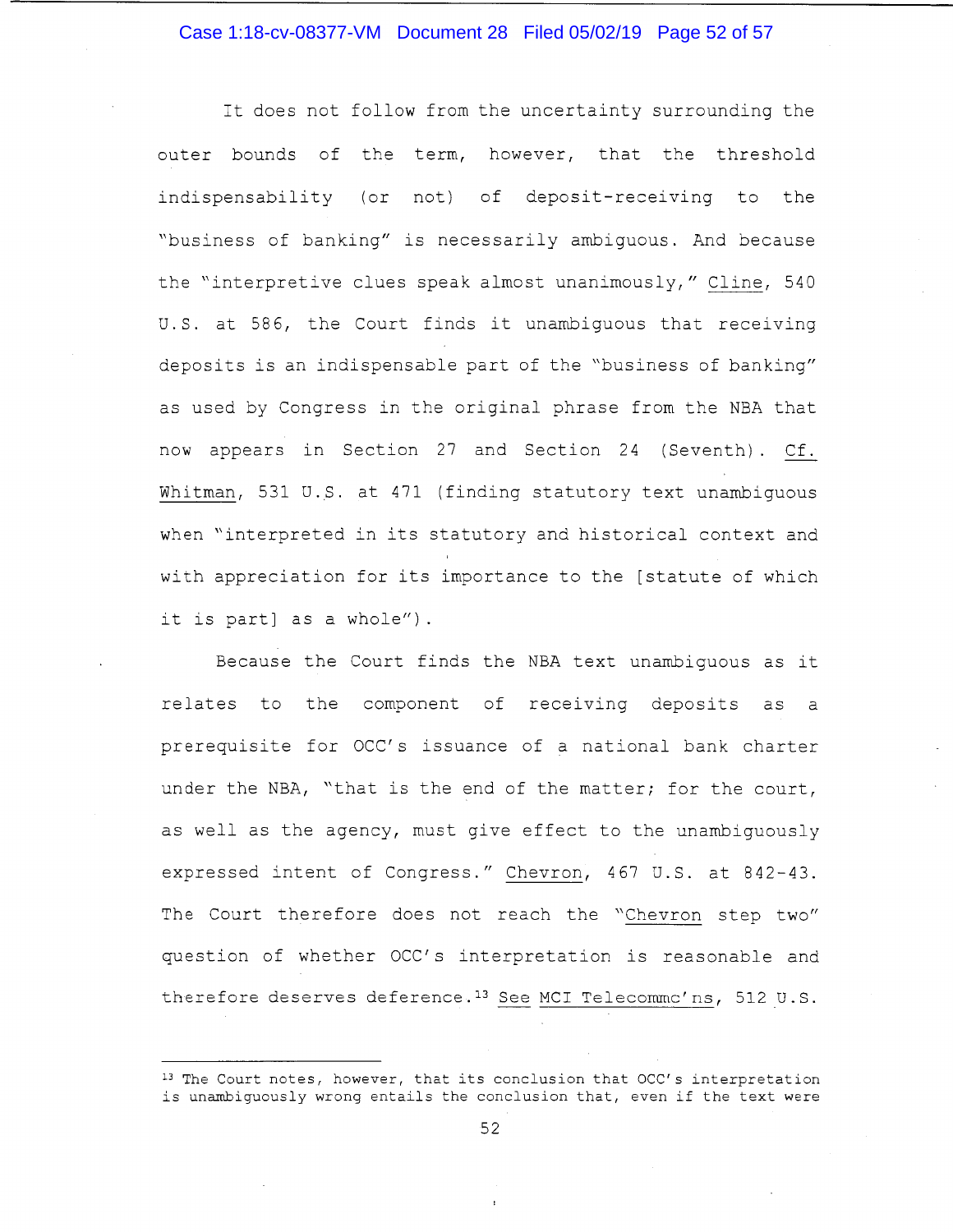#### Case 1:18-cv-08377-VM Document 28 Filed 05/02/19 Page 53 of 57

at 229 ("[A]n agency's interpretation of a statute is not entitled to deference when it goes beyond the meaning that the statute can bear  $\ldots$  . ").

The Court concludes that the NBA's "business of banking" clause, read in the light of its plain language, history, and legislative context, unambiguously requires that, absent a statutory provision to the contrary, only depository institutions are eligible to receive national bank charters from OCC. The Court therefore finds that DFS states an APA claim, and denies OCC' s Motion to Dismiss with respect to Counts I and II.

#### 2. Tenth Amendment

"[T]he federal structure serves to grant and delimit the prerogatives and responsibilities of the States and the National Government vis-a-vis one another." Bond, 564 D.S. at 221. The Tenth Amendment helps police this "vertical" separation of powers between federal and state governments. LaRoque v. Holder, 650 F.3d 777, 792 (D.C. Cir. 2011) (contrasting such separation with the "horizontal" separation of powers between the three branches of government); see also Gregory v. Ashcroft, 501 D.S. 452, 458 (1991). Hence "[i]f a power is delegated to Congress in the Constitution, the Tenth

ambiguous, OCC' s interpretation would be unreasonable at Chevron step two.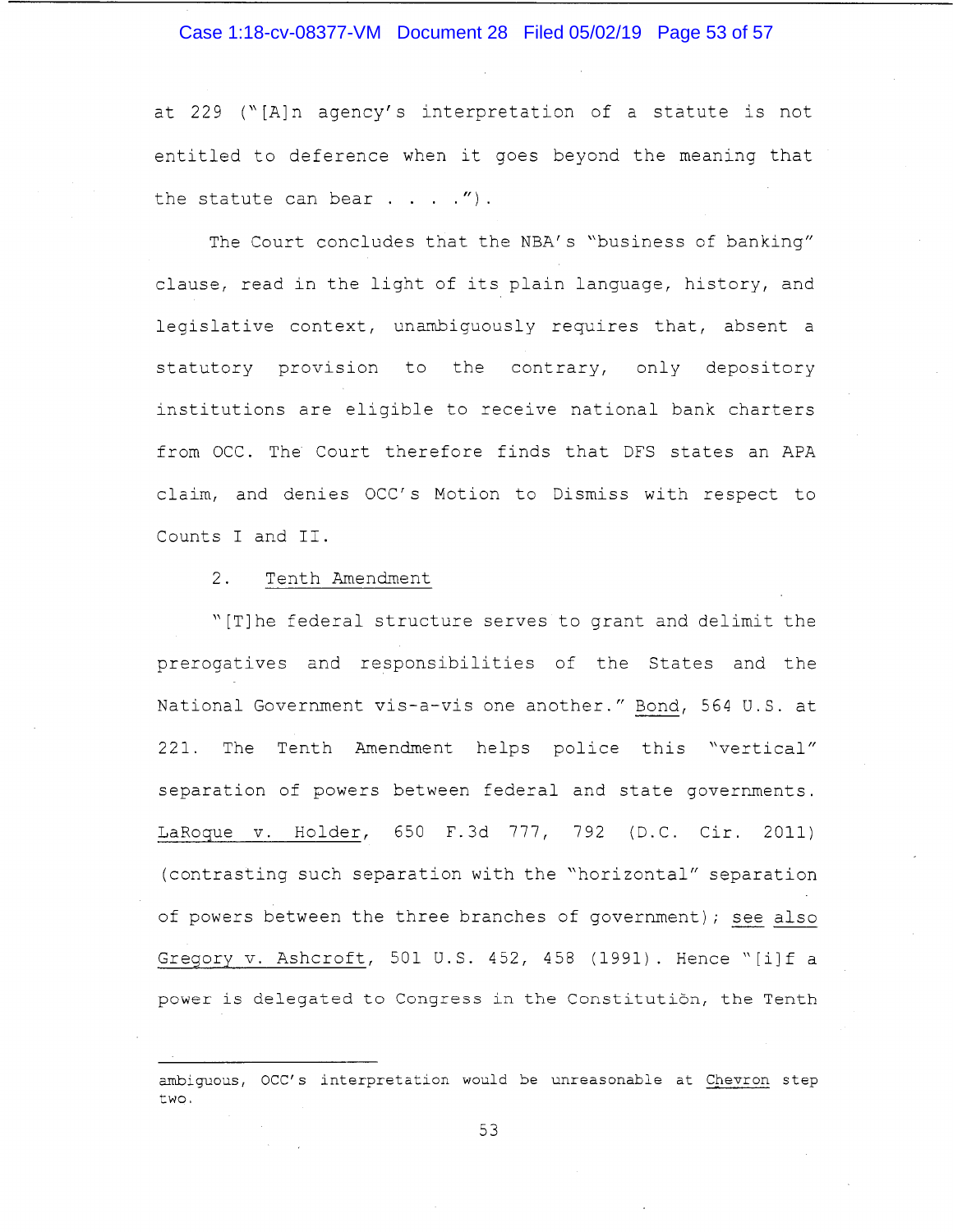# Case 1:18-cv-08377-VM Document 28 Filed 05/02/19 Page 54 of 57

Amendment expressly disclaims any reservation of that power to the States; if a power is an attribute of state sovereignty reserved by the Tenth Amendment, it is necessarily a power the Constitution has not conferred on Congress." New York, 505 U.S. at 156.

"[A]s the Supreme Court has explained, the powers 'delegated to the United States by the Constitution include those specifically enumerated powers listed in Article I' - such as those conferred by the Commerce Clause -- 'along with the implementation authority granted by the Necessary and Proper Clause' . . . . " United States v. Aquart, 912 F.3d 1, 60 (2d Cir. 2018) (quoting United States v. Comstock, 560 U.S. 126, 144 (2010)). The power to regulate national banks is one such power delegated to the federal government; the NBA represents an exercise of this "prerogative of Congress" to "[r]egulat[e] . . . national bank operations . . . under the Commerce and Necessary and Proper Clauses." Watters, 550 U.S. at 22; see also Citizens Bank v. Alafabco, Inc., 539 U.S. 52, 58 (2003) (per curiam); Cupo v. Cmty. Nat'l Bank & Trust Co. of N.Y., 438 F.2d 108, 110 (1971).

Importantly, DFS does not allege that, in and of itself, the issuance of SPNB charters to non-depository fintech institutions pursuant to Section 5. 20 (e) (1) would exceed that broad federal authority. To be sure, Congress has previously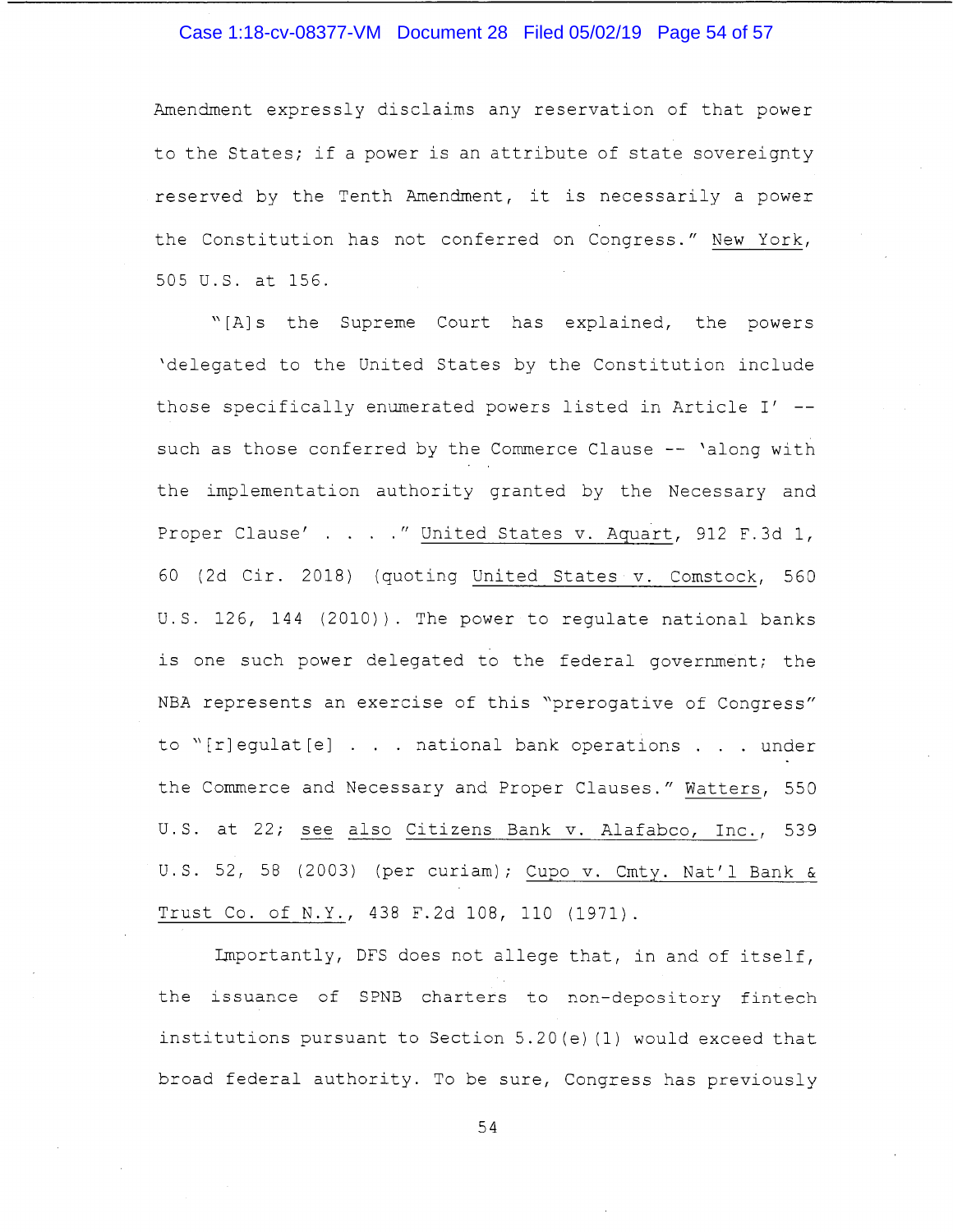# Case 1:18-cv-08377-VM Document 28 Filed 05/02/19 Page 55 of 57

chosen to permit OCC to charter non-depository national banks in the specific cases of trust banks and bankers' banks, see 12 U.S.C. §§ 27(a), (b) (1), and DFS does not contest the constitutionality of those legislative choices. Rather, DFS claims that OCC has violated the Tenth Amendment because federal law preempts state law only when "Congress has clearly expressed its intent," and here "Congress did not authorize OCC to charter fintech companies that provide non-depository financial services;" therefore, DFS contends, Congress "did not intend to preempt state regulation of such entities." (Complaint 11 65-67.) Hence DFS's own pleading indicates that the operative question is not whether the federal government has the power to take the action challenged in this case, but whether Congress has, in fact, exercised that power. (See also Pl.'s Opp'n at 25 (premising Tenth Amendment claim on the contention that Section  $5.20(e)$  (1) lacks "legislative authorization").)

For this reason, the Court finds that DFS fails to state a Tenth Amendment claim. To violate the Tenth Amendment, an action must "exceed[] the National Government's enumerated powers," Bond, 564 U.S. at 225; it must categorically lie beyond federal authority. Hence an action that violates the Tenth Amendment is one that Congress cannot choose to take. A claim that turns on whether Congress articulated its choice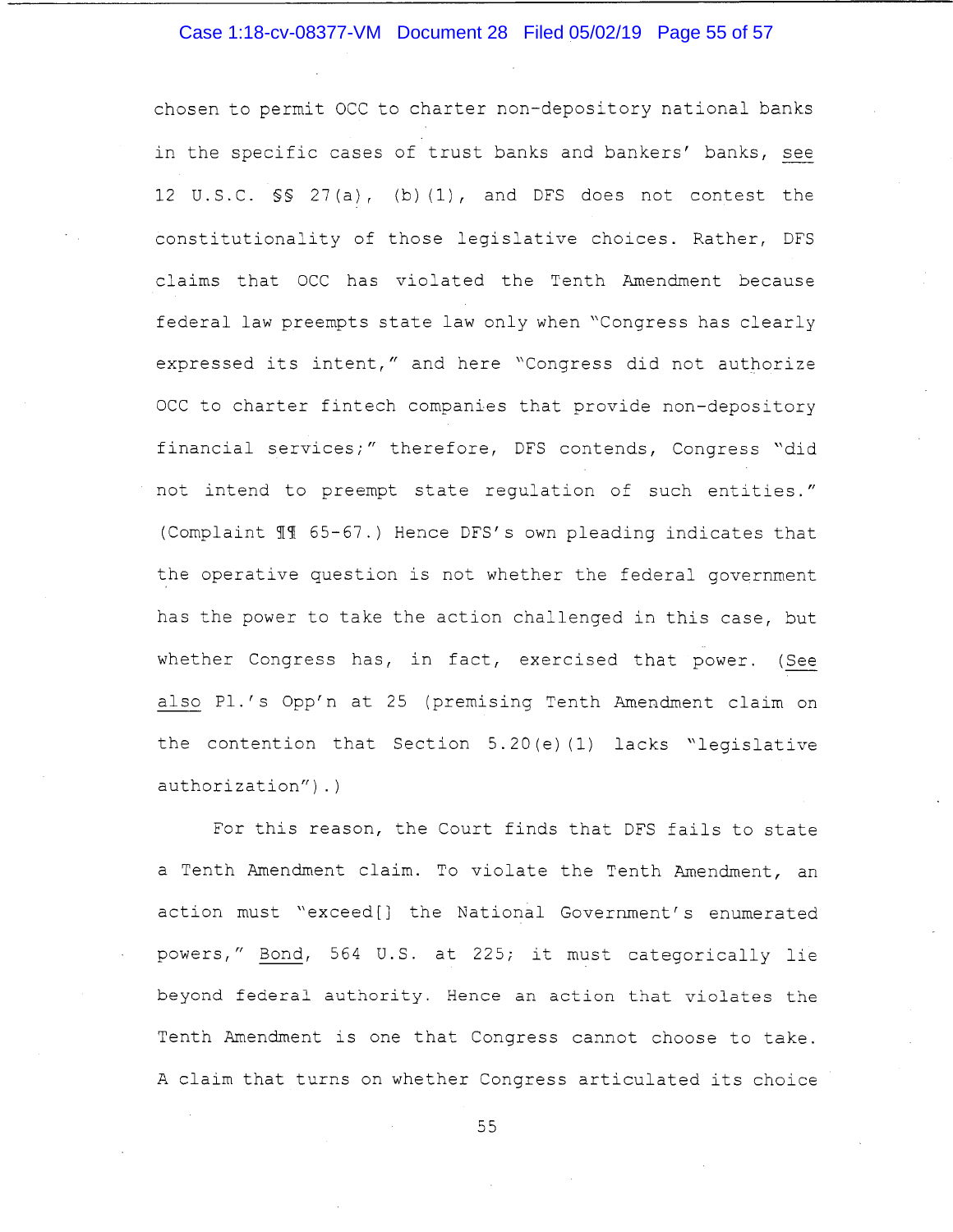#### Case 1:18-cv-08377-VM Document 28 Filed 05/02/19 Page 56 of 57

with sufficient clarity simply does not implicate the Tenth Amendment.

The Court therefore concludes that although DFS has standing to raise a Tenth Amendment claim, see supra Section II. B, it fails to state such a claim. Cf. Bond, 564 U.S. at 219 (distinguishing between the justiciability of a Tenth Amendment claim and "the question whether a plaintiff states a claim for relief"). Thus the Court grants OCC's Motion to Dismiss with respect to Count III. <sup>14</sup>

#### **IV. ORDER**

For the reasons described above, it is hereby

**ORDERED** that the motion (Dkt. No. 20) of defendants Office of the Comptroller of the Currency and Joseph M. Otting, in his official capacity as United States Comptroller of the Currency, to dismiss the complaint (Dkt. No. 1) of plaintiff Maria T. Vullo, in her official capacity as Superintendent of the New York State Department of Financial Services, is **DENIED** as to Counts I and II and **GRANTED** as to Count III. It is further

<sup>14</sup> Although the Court finds that DFS fails to state a Tenth Amendment claim, it is not unmoved by the potentially vast effect that OCC' s proposed course of action could have on the dual banking system and the balance of state and federal power. The Court finds that these concerns are more properly cognizable as a basis to find DFS has standing and as a consideration that undermines the proposition that the NBA is fairly read to indicate that COngress has, in fact, taken the momentous step of broadly authorizing OCC to charter non-depository national banks. See supra Section II.B; Section III.B.l.